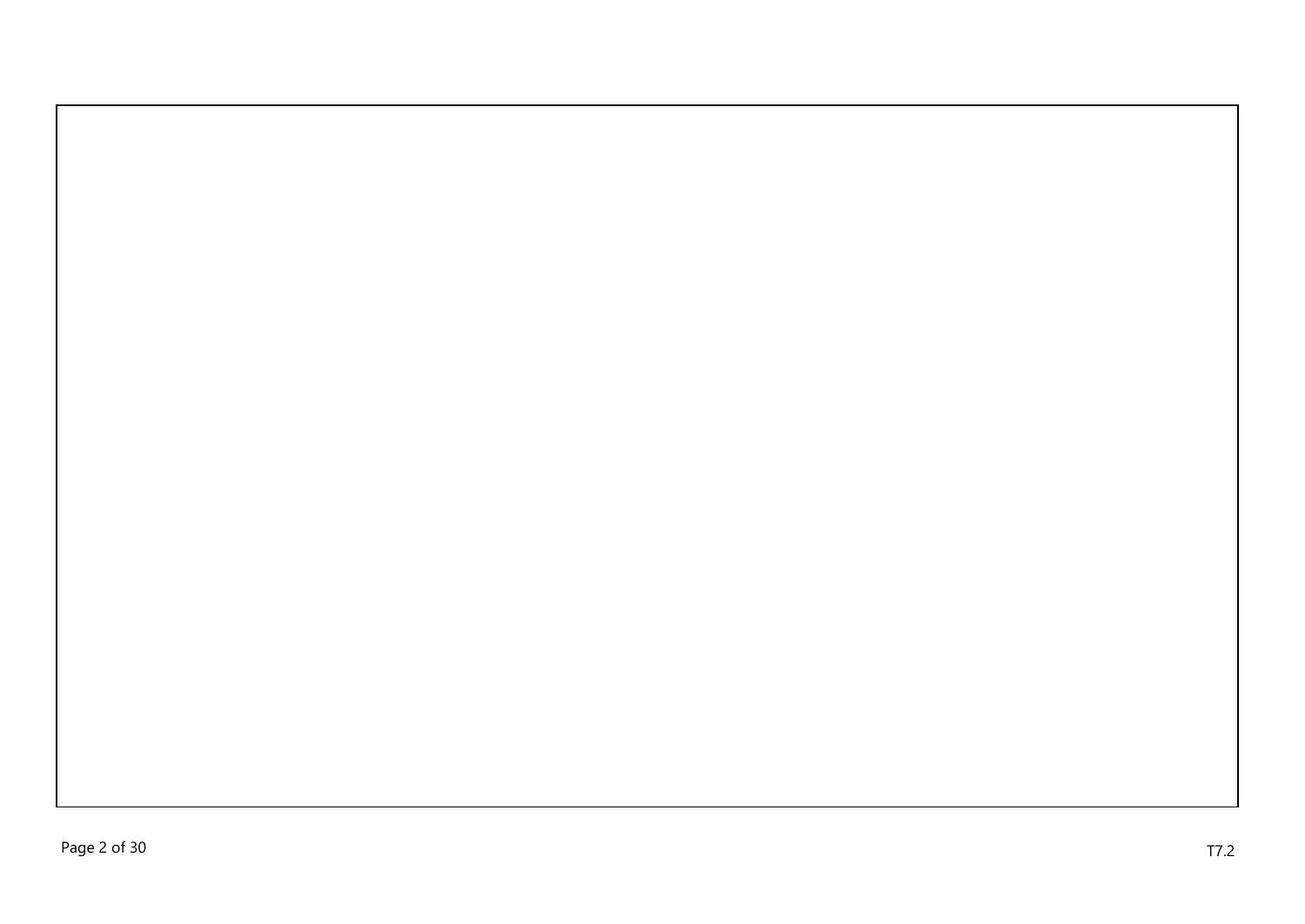| #               | Island | House Name        | Name                      | Sex       | National ID | ړه پر ه               | ىئرىتر                                                |
|-----------------|--------|-------------------|---------------------------|-----------|-------------|-----------------------|-------------------------------------------------------|
| Male'           |        |                   |                           |           |             |                       |                                                       |
| 1               | Male'  | G. Aieziyaa       | Khadeeja Naziya           | F         | A072050     | ی مکریم پر            | رَسٍ مَّتَّ شَيْءَ                                    |
| 2               | Male'  | G. Aima           | Ibrahim Abdul Azeez       | M         | A026883     | ى بە ئەر              | גפילים רפינקריקים                                     |
| $\vert$ 3       | Male'  | G. Aima           | Naayil Mohamed            | M         | A027245     | ى بە ئەر              | شرو ورەرو                                             |
| $\overline{4}$  | Male'  | G. Aima           | Ameema Abdul Azeez        | F         | A032588     | ى بە ئەر              | ג'כְל ג'ם כפתבת בי                                    |
| $\overline{5}$  | Male'  | G. Aima           | Zulaikha Abdul Azeez      | F         | A039663     | ى بەرگە               | בקה הסיקיבה בי                                        |
| $\vert 6 \vert$ | Male'  | G. Aima           | Mohamed Abdul Azeez       | ${\sf M}$ | A040282     | ى بە ئەر              | כנסגב גסבסגם<br>כגובכת הסתי <i>בה א</i> ָ             |
| 7               | Male'  | G. Aima           | Raida Ibrahim             | F         | A040311     | ى بەدەرى              | بمرمرقه مرکانگریز                                     |
| 8               | Male'  | G. Aima           | Shahnaz Abdul Azeez       | F         | A043213     | ى بەرگە               | روه ده ده ده در د<br>شرکتری ماه موردمانوی             |
| 9               | Male'  | G. Aima           | Abida Abdul Azeez         | F         | A043219     | ى بە ئەرگ             | הם ה בסינה ב                                          |
| 10              | Male'  | G. Aima           | Shamila Abdul Azeez       | F         | A043220     | ى بەرگە               | شور مەمدىمە                                           |
| 11              | Male'  | G. Aima           | Shafana Abdul Azeez       | F         | A043221     | ى بە ئەر              | شۆر مەدەر بە                                          |
| 12              | Male'  | G. Aima           | Ahmed Abdul Azeez         | M         | A052614     | ى بەرگە               | קפק קפקקים<br>ההכת הסתיכה <sub>ב</sub> א              |
| 13              | Male'  | G. Aima           | Moosa Abdul Azeez         | ${\sf M}$ | A056555     | ى بەرگە               | מ 2 גם 2020<br>כל הסתיכה <sub>ב</sub> אש              |
| 14              | Male'  | G. Aima           | Ismail Abdul Azeez        | ${\sf M}$ | A056557     | ى بە ئەر              | ת פלקיב הסיניכת <sub>א</sub> ם                        |
| 15              | Male'  | G. Aima           | Rafil Mohamed             | ${\sf M}$ | A100622     | ى بە ئەر              | ترو ورەر د                                            |
| 16              | Male'  | G. Aima           | Radhah Muna Ahmed         | F         | A143845     | ى ئەمرىچ              | رود ویژگردون                                          |
| 17              | Male'  | G. Aima           | Aishath Nasha Abdul Azeez | F         | A337360     | ى بە ئەر              | و د شره مرت د د و و د ه<br>و د شره مرت و ه د د د د کم |
| 18              | Male'  | G. Alikuraage     | Ahmed Naeem               | M         | A010188     | ی گروروی              | برەر ئە ئىمرو                                         |
| 19              | Male'  | G. Alikuraage     | Mohamed Naeem             | M         | A051016     | ی گرونوی              | ورەر د شهر و                                          |
| 20              | Male'  | G. Alikuraage     | Abdulla Simah             | M         | A119557     | ی گروروی              | رەقراللە سەۋر                                         |
| 21              | Male'  | G. Busthaanu      | Aminath Rasheeda          | F         | A046264     | ۔ ح صوبر<br>ی حاصوبیں | أزويتم أأترشوش                                        |
| 22              | Male'  | G. Busthaanu Hiya | Aishath Waheedha          | F         | A051638     |                       | مەرشىمى كېرىگر                                        |
| 23              | Male'  | G. Busthaanu Hiya | Suneetha                  | F         | A215538     | ى ھەسمۇ سربەر         | قسم مير<br>په                                         |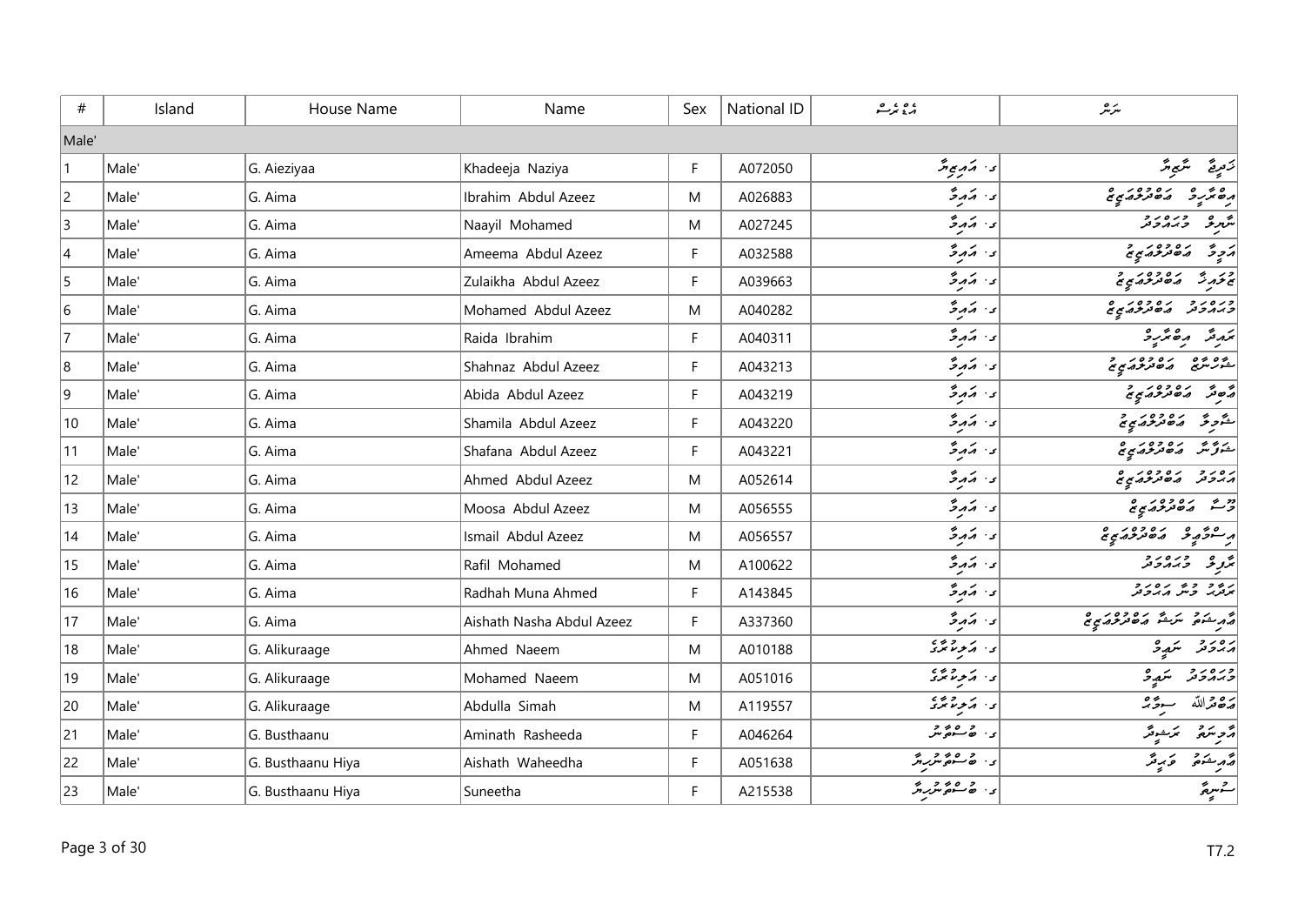| 24           | Male' | G. Busthaanu Villa | Aminath Liusha             | F         | A000187 | ى ھەمۇسرە ئۇ                      | أأدمني والمشكل                                                                                                                                                                                                               |
|--------------|-------|--------------------|----------------------------|-----------|---------|-----------------------------------|------------------------------------------------------------------------------------------------------------------------------------------------------------------------------------------------------------------------------|
| 25           | Male' | G. Busthaanu Villa | Aishath Lubna              | F         | A036963 | ى ھەمۇسرە ئۇ                      | أورشك وهاش                                                                                                                                                                                                                   |
| 26           | Male' | G. Busthaanu Villa | Haleema Zahida             | F         | A046300 | ى ھەمۇسمىر                        | يَجِرَّ بِجَرِيْرَ                                                                                                                                                                                                           |
| 27           | Male' | G. Busthaanufehi   | Fathimath Suveyda          | F         | A056298 | - د ه شود د ،<br>د ۱۰ ه شوه مرز ب | وٌجوحو ڪورند                                                                                                                                                                                                                 |
| 28           | Male' | G. Busthaanufehi   | Manih Ibrahim Mohamed      | M         | A102659 | ى ھەھەم دىر                       | وٌ سِرٌ مِنْ عُرِ وَبِرَ وَبِرَ وَ                                                                                                                                                                                           |
| 29           | Male' | G. Busthaanufehi   | Aminath Luha Ibrahim       | F         | A167644 | ى ھەھۋىترىمى                      |                                                                                                                                                                                                                              |
| 30           | Male' | G. Busthaanufehi   | Mohamed Aseel              | M         | A341252 | د . ھېشمور دي<br>د اھ شمومبرز ب   | ورەرو كەبدۇ                                                                                                                                                                                                                  |
| 31           | Male' | G. Busthaanuge     | Fareeda Yoosuf             | F         | A053056 | ى ھەشھەرى                         | توسيقر متر حيو                                                                                                                                                                                                               |
| 32           | Male' | G. Busthaanuge     | Mujaz Mohamed              | M         | A053057 | د ق شوځ د په<br>د ن صنعو سر       | כים כנסנב<br>כיבים כגולכנג                                                                                                                                                                                                   |
| 33           | Male' | G. Busthaanuge     | Muhaaz Mohamed             | M         | A053105 | ی ۔ ص- صوتر و ۽                   | و ره ر و<br><i>د ب</i> رگرفر<br>تر بحر تر<br>تر بخر ش                                                                                                                                                                        |
| 34           | Male' | G. Busthaanuge     | Maany Mohamed              | F         | A143863 | ى ھەشھەرى                         | أذكر وره رو                                                                                                                                                                                                                  |
| 35           | Male' | G. Busthaanuge     | MUBAAH MOHAMED ALI         | M         | A143870 | ى ھەشھەرى                         |                                                                                                                                                                                                                              |
| 36           | Male' | G. Conotta         | Aminath Azma Mohamed       | F         | A025594 | $z_0 x z$                         | أثر شروع وره دو                                                                                                                                                                                                              |
| 37           | Male' | G. Conotta         | Mohamed Ahmed Didi         | ${\sf M}$ | A033364 | $z_0 \times z_1$                  | وره رو ده روپر در در در در در استفاده کار در استفاده در استفاده در استفاده در استفاده کار در استفاده کار در اس<br>در استفاده کار در استفاده در استفاده در استفاده در استفاده در استفاده در استفاده کار در استفاده کار در دست |
| 38           | Male' | G. Conotta         | Ahmed Farish               | M         | A091727 | $z_0 \times z_1$                  | دەرە ئىرى                                                                                                                                                                                                                    |
| 39           | Male' | G. Conotta         | Azzam Mohamed Didi         | ${\sf M}$ | A091732 | $z_0 x z$ ,                       | גפשם כממכלקט.                                                                                                                                                                                                                |
| 40           | Male' | G. Conotta         | Aishath Zaina Mohamed Didi | F         | A167553 | $z_0 x z_1$                       | و مشوه نم مر شده د در در در در در در در استفاده استفاده به                                                                                                                                                                   |
| 41           | Male' | G. Conotta         | Hamdha Alya Mohamed Didi   | F         | A332083 | $z_0 x z$                         | גם 4 גם 25 25,000 ביתוב.<br>הכת היכתה כההכתקת                                                                                                                                                                                |
| 42           | Male' | G. Dhaasthaan      | Mariyam Aleem              | F         | A001565 | ى بۇرمۇش                          | د ورو کړېده                                                                                                                                                                                                                  |
| $ 43\rangle$ | Male' | G. Dhaasthaan      | Aminath Aleem              | F         | A022730 | ى بۇرھۇش                          | أأدبتهم أأود                                                                                                                                                                                                                 |
| 44           | Male' | G. Dhaasthaan      | Niuma Mohamed              | F         | A023172 | ى بۇرمۇش                          | יני ניסיב<br>יינ <i>ובל בגובי</i> ת                                                                                                                                                                                          |
| 45           | Male' | G. Dhaasthaan      | Ibrahim Abdulla            | M         | A023461 | ى بىر شەھرىش                      | أرە ئرىرى ئەھ قىراللە                                                                                                                                                                                                        |
| 46           | Male' | G. Dhaasthaan      | Fathimath Aleem            | F         | A042148 | ى بۇرمۇش                          | قهودة المتوفر                                                                                                                                                                                                                |
| 47           | Male' | G. Dhaasthaan      | Hafsath Aleem              | F         | A044969 | ى بۇرمۇش                          | پروېده پرېږو                                                                                                                                                                                                                 |
| 48           | Male' | G. Dhaasthaan      | Suzana Aleem               | F         | A055412 | ى ئۇرشۇمۇش                        | سنی شهر میگر                                                                                                                                                                                                                 |
| 49           | Male' | G. Dhaasthaan      | Mohamed Aleem              | ${\sf M}$ | A062063 | ى بۇرھۇش                          | ورەر دىرە                                                                                                                                                                                                                    |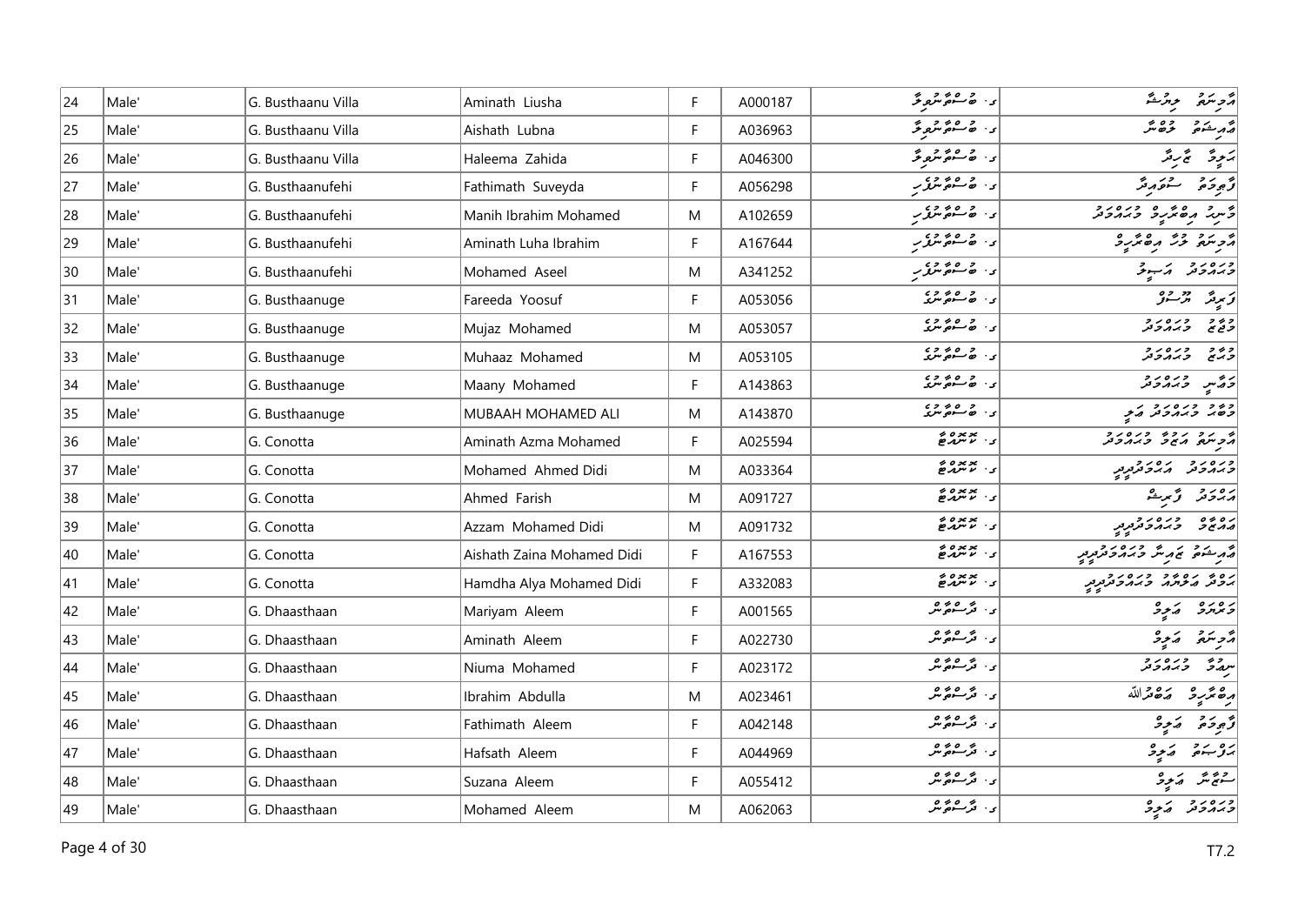| 50 | Male' | G. Dhaasthaan      | Hassan Aleem           | M         | A065966 | ى بۇرمۇش                                            |                                                                                                                |
|----|-------|--------------------|------------------------|-----------|---------|-----------------------------------------------------|----------------------------------------------------------------------------------------------------------------|
| 51 | Male' | G. Dhaasthaan      | Abdulla Warish Aleem   | M         | A065968 | ى ئۇسىۋېتر                                          | مَصْحَدِ اللّهَ عَسِيْهُ مَعِيقَ                                                                               |
| 52 | Male' | G. Dhaasthaan      | Ismail Aleem           | M         | A065969 | ى بۇرمۇش                                            | برحتى في مَرِي                                                                                                 |
| 53 | Male' | G. Dhaasthaan      | Nuha Aleem             | F         | A065970 | ى بۇرەپچەر                                          | $rac{1}{2}$                                                                                                    |
| 54 | Male' | G. Dhaasthaan      | Muna Aleem             | F         | A065971 | ى بۇرھۇش                                            | وتر المعرو                                                                                                     |
| 55 | Male' | G. Dhaasthaan      | Ahmed Aleem            | M         | A077542 | ى بۇرھۇش                                            | أرور وأروفه                                                                                                    |
| 56 | Male' | G. Dhaasthaan      | Aishath Aleem          | F         | A082690 | ى بىر شەھرىش                                        | أقهر مشتمر أتمر وكالحر                                                                                         |
| 57 | Male' | G. Dhaasthaan      | Hussain Aleem          | M         | A123841 | ى بۇرمۇش                                            | جە سەر ھەرج<br>سارىسى ھەرج                                                                                     |
| 58 | Male' | G. Dhaasthaan      | Moosa Aleem            | ${\sf M}$ | A123842 | ى بۇرمۇش                                            | الرقم المربود                                                                                                  |
| 59 | Male' | G. Dhaasthaan      | Nuzha Aleem            | F         | A123843 | ى ئۇسىۋىتر                                          | لترج ثم أركب وكالحر                                                                                            |
| 60 | Male' | G. Dhaasthaan      | Nazeeha Aleem          | F         | A123853 | ى بۇرمۇش                                            | لترسور كالمحرو                                                                                                 |
| 61 | Male' | G. Dhaasthaan      | Aishath Habeeba        | F         | A147994 | ى بۇرھۇش                                            | مەينى ئەھ                                                                                                      |
| 62 | Male' | G. Dhaasthaan      | Mohamed Jazaal Ahmed   | M         | A323616 | ى بۇرھۇش                                            | כנסג כ"ג שם "גסג כ"<br>ב"ג הבית "ב"ש ב"ה הבית                                                                  |
| 63 | Male' | G. Dhaasthaan      | Ahmed Raaif Mohamed    | M         | A351706 | ى بۇرھۇش                                            | גפנג האתר בגבנב                                                                                                |
| 64 | Male' | G. Dhaasthaan      | Aishath Janaan Ahmed   | F         | A372746 | ى بۇرھۇش                                            | م مشور و براه د در د                                                                                           |
| 65 | Male' | G. Dream of Garden | Mohamed Aneel          | M         | A037083 | ه مصره ۶۵ مه می<br>د ، نامیر <i>حراری مر</i> نامگر  | ورەرو كەرگە                                                                                                    |
| 66 | Male' | G. Dream of Garden | HASSAN AHMED MANIK     | M         | A054101 | ه په وموه د وه.<br>د ۱۰ مرد <i>مرد و د مر</i> و مگر | برسك مصرور مرد                                                                                                 |
| 67 | Male' | G. Dream of Garden | Moosa Nabeel           | M         | A120231 | ى ، ، ، ەيرەر ، دە بەر<br>ئ ، ، ئېرچەر تى تە تە بىر | ارْبٌ سَهِ وْ                                                                                                  |
| 68 | Male' | G. Dream of Garden | Fathimath Anaan        | F         | A340117 | ى ، ، ، ەيرەر <i>و ئەرە بەر</i>                     | قوم مشر                                                                                                        |
| 69 | Male' | G. Evening Star    | AISHATH SIRIYAN        | F         | A034463 | ى برۇس ئىر شۇم ئىر                                  | ومشاه سعدت                                                                                                     |
| 70 | Male' | G. Evening Star    | AHMED SHAKIR           | ${\sf M}$ | A036527 | ى مۇسرىئى شۇنجىر<br>مەم                             | رەرد شەر                                                                                                       |
| 71 | Male' | G. Evening Star    | AHMED IKRAM            | M         | A042550 | ى برۇس سىر ئىقمىر                                   | ره رو در دره در در در کار در کار در کرد کرد که در کار در کار در کار در کار در کار در در کار در کار در کار در ک |
| 72 | Male' | G. Evening Star    | MOHAMED SHIFAR         | ${\sf M}$ | A047406 | ى برۇسرىئرى كەنتى بىر                               | ورەرو ھۆتر                                                                                                     |
| 73 | Male' | G. Evening Star    | <b>FATHMATH MANIKE</b> | F         | A048140 | ى برۇسرىئى كەنتىم                                   | ا تو بر د د سره<br>اگر بر حرم سره                                                                              |
| 74 | Male' | G. Evening Star    | <b>ISMAIL SIYAR</b>    | M         | A048141 | ی پروگر مرکز کے مقام                                | ر عۇر ئەرگە                                                                                                    |
| 75 | Male' | G. Evening Star    | AHMED NAIZAN ZAMEEL    | ${\sf M}$ | A161201 | ی پروگر مرکز کے مخ                                  | أرود تر شهر بر سي الله بر بر الله                                                                              |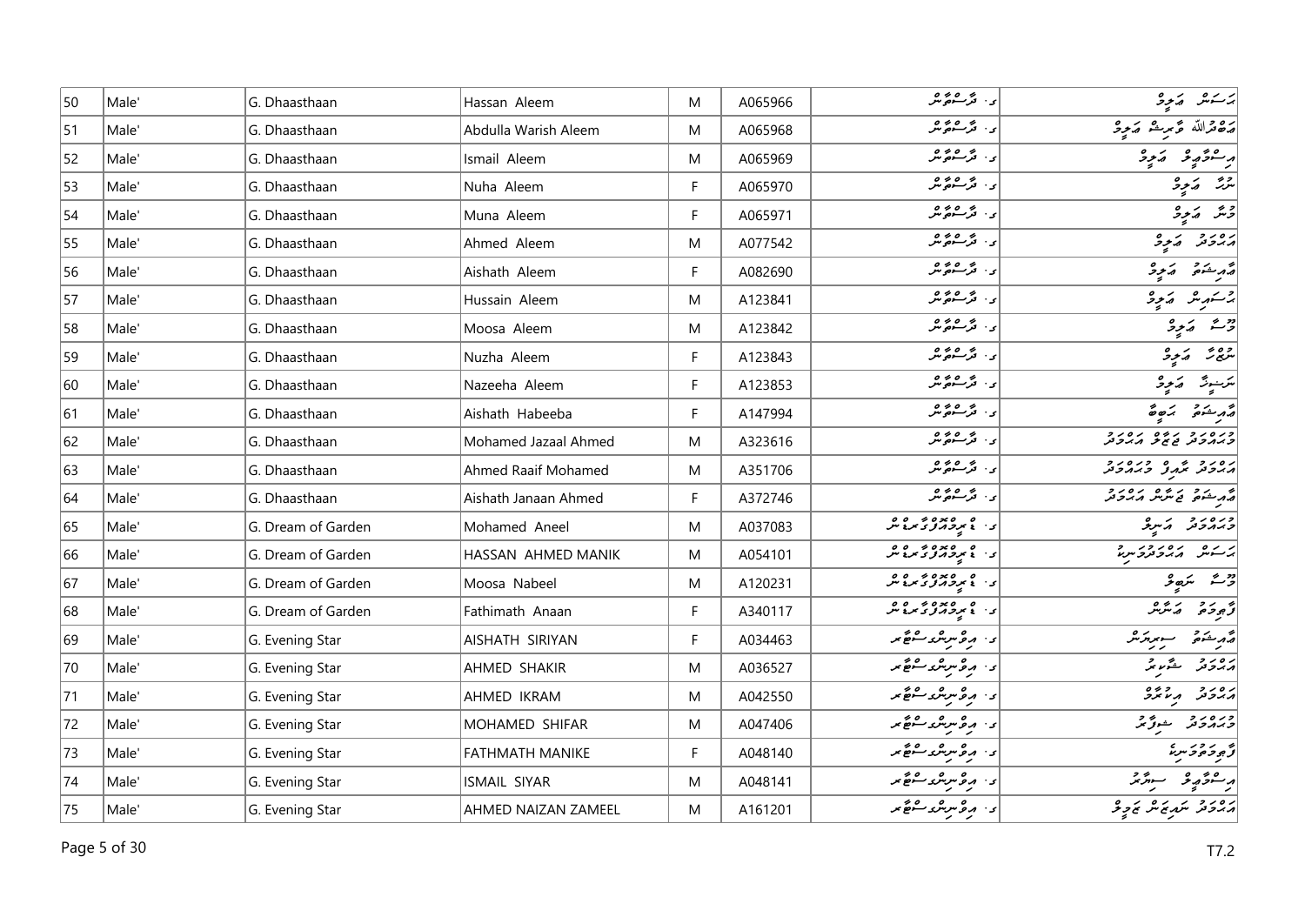| 76  | Male' | G. Evening Star  | Fathimath Jaisha Ikram | F         | A338630 | ء سره سر سرعت سقیم    | قهوده فارتقه مراملى                                                                                                                                                                                                              |
|-----|-------|------------------|------------------------|-----------|---------|-----------------------|----------------------------------------------------------------------------------------------------------------------------------------------------------------------------------------------------------------------------------|
| 77  | Male' | G. Faaz          | Yoosuf Shaheem         | M         | A074750 | ى بۇ ئ                | دو وه<br>در سور شوره                                                                                                                                                                                                             |
| 78  | Male' | G. Faaz          | Ahmed Shammas Yoosuf   | M         | A137879 | ى بە ئۇنج             | رەر دەرە دەرە                                                                                                                                                                                                                    |
| 79  | Male' | G. Faaz          | Maryam Shanna Yoosuf   | F         | A166246 | د . گرمج              | ره ره ده مه دو وه                                                                                                                                                                                                                |
| 80  | Male' | G. Fahivaa       | Mabrouka Amyl Jalyl    | F         | A044344 | اء · قررةٌ            | $\frac{2}{3}$                                                                                                                                                                                                                    |
| 81  | Male' | G. Fahivaa       | Raif Amyl Jalyl        | M         | A329235 | ى كەنبىرى             | بممرز كموثر فيوثر                                                                                                                                                                                                                |
| 82  | Male' | G. Fahivaa Villa | MOHAMED ASEEL JALEEL   | M         | A058045 | ء وَرِءٌ وِءٌ         | ورەرو كەسوگە ئەرگ                                                                                                                                                                                                                |
| 83  | Male' | G. Fahivaage     | Adeel Jaleel           | ${\sf M}$ | A001380 | ى بە تۇرگەنى          | ړنږی نځ یږی<br>ډنږی نځ یږی نځ یږی                                                                                                                                                                                                |
| 84  | Male' | G. Fahivaage     | Raslan Adeel Jaleel    | ${\sf M}$ | A044254 | <sub>ى</sub> ئۆرگەنى  |                                                                                                                                                                                                                                  |
| 85  | Male' | G. Fahivaage     | Shadhya Adeel Jaleel   | F         | A044255 | ، ئەر <i>گە</i> ؟     | ره د برو<br>شوتره کرتری تحجی                                                                                                                                                                                                     |
| 86  | Male' | G. Fahivaage     | Bassam Adeel Jaleel    | M         | A044256 | ء کی ریمی             | ره دو کمپری تاریخ                                                                                                                                                                                                                |
| 87  | Male' | G. Fahivaahiyaa  | Gurayshiya Jaleel      | F         | A041681 | ، ئەرەمەد             | وير<br>ويرم شور في المح محرمة                                                                                                                                                                                                    |
| 88  | Male' | G. Faru          | Hussain Moosa          | M         | A037471 | ى كەنتى               | ج سكر مثل المحر المحمد                                                                                                                                                                                                           |
| 89  | Male' | G. Faru          | Aishath Rasheeda       | F         | A048929 | ی۰ توتر               | و<br>مەرشىمى ئىرشىرىگە                                                                                                                                                                                                           |
| 90  | Male' | G. Faru          | Abdul Rasheed          | M         | A050688 | ى - قريمٌ             | ره وه ر<br>په <i>ه ترو پر ش</i> وتر                                                                                                                                                                                              |
| 91  | Male' | G. Faru          | Hassan Rajesh Moosa    | ${\sf M}$ | A058356 | ى - قەتتى             | ير سەش ئۇي ھەم ئۆزگ                                                                                                                                                                                                              |
| 92  | Male' | G. Faru          | Riyasa Abdul Rasheed   | F         | A077328 | ى - قەتتى             | بروگ مەھەرمە بىر شوتىر<br>بىر بىر ئىستىر بىر بىر                                                                                                                                                                                 |
| 93  | Male' | G. Faru          | Ahmed Nazim            | M         | A105207 | ى - قەتتى             | ره در شهره<br>اربرد شهره                                                                                                                                                                                                         |
| 94  | Male' | G. Faru          | Raul'a Abdul Rasheed   | F         | A166155 | ی- تخ <sup>م</sup> گر | ر د د ده ده در د د کلیدا د کلیدا به در است.<br>امروز شده او ها در و مرکز او در                                                                                                                                                   |
| 95  | Male' | G. Faru          | Mohamed Raidh          | ${\sf M}$ | A166174 | ى - قەتتى             | ورەر د در                                                                                                                                                                                                                        |
| 96  | Male' | G. Faru          | Ibrahim Nadeef         | ${\sf M}$ | A337299 | ی۰ توتر               | برەنجەر ئەسكىرى                                                                                                                                                                                                                  |
| 97  | Male' | G. Fehi Vaadhee  | Aminath Waheeda        | F         | A032633 | ء کو روٌ مو           | أأدمن وبرتر                                                                                                                                                                                                                      |
| 98  | Male' | G. Fenel         | Abdulla Rasheed        | ${\sf M}$ | A000041 | ى كۆشۈگ               | أرة فرالله تمرجونر                                                                                                                                                                                                               |
| 99  | Male' | G. Fenel         | Raziyya Abdul Raheem   | F         | A000042 | ى كۆرگۈ               | برسور رودور و                                                                                                                                                                                                                    |
| 100 | Male' | G. Fenel         | Mohamed Fazeen         | M         | A010449 | ء وګرو                | ورەرد تەسپىر                                                                                                                                                                                                                     |
| 101 | Male' | G. Fenel         | Ahmed Asim             | ${\sf M}$ | A041853 | ى كۆرگۈ               | גם ג'ב ב' הייברי ביידי הייברי ברי הייברי ברי הייברי ברי הייברי ברי הייברי ברי הייברי ברי הייברי ברי הייברי ביי<br>הייבר ברי הייברי הייברי ברי הייברי ברי הייברי ברי הייברי ברי הייבר ברי הייבר ברי הייבר ברי הייבר ברי הייברי בר |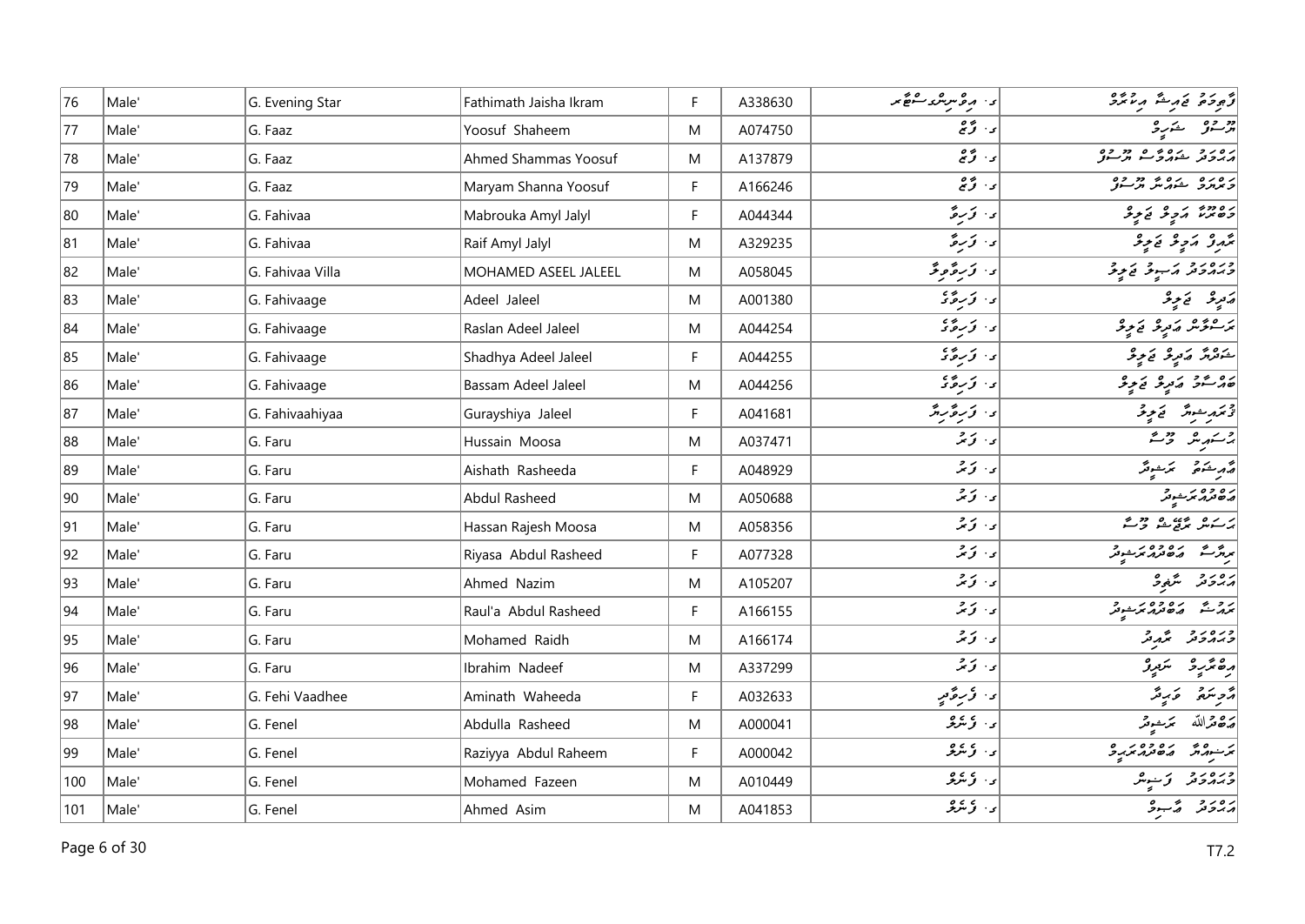| 102 | Male' | G. Fenel             | Hussain Nishan        | M  | A066122 | ى كۆشۈپى                                                                      | 2سكىرىكە سېشكىلگە                                            |
|-----|-------|----------------------|-----------------------|----|---------|-------------------------------------------------------------------------------|--------------------------------------------------------------|
| 103 | Male' | G. Fenel             | Leevan Mohamed        | M  | A334263 | ى كۆرگۈ                                                                       | وخاص وره دو                                                  |
| 104 | Male' | G. Fenel             | Mohamed Fizaal Asim   | M  | A345389 | ى كۆرگۈ                                                                       | ورەرو رېئو شبرو                                              |
| 105 | Male' | G. Fithuroanu        | Rawha Ibrahim Waheed  | F  | A341045 | ى پەرەپر                                                                      | $\frac{2}{3}$                                                |
| 106 | Male' | G. Fithuroanuge Aage | Aishath Waheeda       | F  | A027508 | وه وه و ، و ،<br>د · نو ه مرسمد در د                                          | أممر شدة كالرقر                                              |
| 107 | Male' | G. Fithuroanuge Aage | Fathimath Salah       | F  | A027509 | $\frac{c}{c}$ , $\frac{c}{c}$ , $\frac{c}{c}$ , $\frac{c}{c}$ , $\frac{c}{c}$ | و محمد المستوفر                                              |
| 108 | Male' | G. Fithuroanuge Aage | Aminath Salah         | F  | A033822 | و ه و ه و و و و و<br>د ۰ نو ه مرسرد از د                                      | ۇ ئەسىم ئىسىم                                                |
| 109 | Male' | G. Fithuroanuge Aage | Hussain Salah         | M  | A037775 | وه وه و ، و ،<br>د ۰ <b>وه بر</b> سمداری                                      | 23 مىكەن بەلىك                                               |
| 110 | Male' | G. Fithuroanuge Aage | Ibrahim Salah         | M  | A160516 | وه وه و ، و ،<br>د ۰ <b>وه بر</b> سمداری                                      | أرە ئۆر ئەيدىر                                               |
| 111 | Male' | G. Galolhu Aage      | Ismail Shafeeu        | M  | A051510 | ر پر د د » ،<br>د ۰ کامروندی                                                  | بر شۇن ئى ئىشتى ئىشتى ئە                                     |
| 112 | Male' | G. Green Bird        | Ali Hisham            | M  | A104240 | ى ئەسپەرگە ئىس                                                                | أركمني بالمشاكر                                              |
| 113 | Male' | G. Green Land        | Basheer Hussain       | M  | A048291 | و . و مرهوموهو                                                                | ەھىيەتى بۇسىرىد                                              |
| 114 | Male' | G. Green Land        | Hussain Shareef       | M  | A058792 | ى ئۇ ئېرىكرى ئىرى                                                             | 2سىمبرىتىن ھەمبرى<br>                                        |
| 115 | Male' | G. Green Land        | Fathimath Salma       | F  | A073735 | ى ئۇ ئېرىكرىگە ئا                                                             | و برو دوو                                                    |
| 116 | Male' | G. Green Land        | Mohamed Shareef       | M  | A325071 | ى ئۇ ئېرىكرىگە ئا                                                             | وره دو شهرو                                                  |
| 117 | Male' | G. Green Land Aage   | Abdulla Mausoom       | M  | A022649 | ی که عرصر وه وه و<br>کالمحمد مسر پیش کرد ک                                    | رە دالله دو دوه                                              |
| 118 | Male' | G. Green Land Aage   | Mohamed Mausoom       | M  | A026460 | ه د ه مر وړه وه و و<br>د ۶ کم پرسربوسره اړو                                   | כנסנכ נכס<br><i>בג</i> מכ <mark>ט כ</mark> מי <del>י</del> כ |
| 119 | Male' | G. Green Land Aage   | Shazima Aboobakuru    | F. | A050741 | ی که عرصوصوری<br>ت                                                            | 77/77/<br> شَدَّفرِتَر                                       |
| 120 | Male' | G. Green Land Aage   | Shaheema Moosa        | F  | A063099 | ی که عرصر وه وه و<br>د که عرصر عرض از د                                       | ڪرچ جي جي                                                    |
| 121 | Male' | G. Green Land Aage   | Shudhna Aboobakuru    | F  | A140636 | ی که موسوع شده و دی<br>که سی موسوع شده                                        | נדמי כר<br>גם סיטיב<br>شەقرىتر                               |
| 122 | Male' | G. Green Land Aage   | Aboobakuru Moosa      | M  | A151561 | ى سى مەھمەت ھەم ئەت<br>ئ                                                      | 22220000                                                     |
| 123 | Male' | G. Green Land Aage   | Aneesa Ali            | F. | A335761 | ى سى مەھمەت ھەم ئەت<br>ئ                                                      | پرسرے کیمی                                                   |
| 124 | Male' | G. Green Land Aage   | Aishath Amana Mausoom | F  | A348973 | ی که عرصوصوری دی<br>کالمحمد عرض مرکز                                          |                                                              |
| 125 | Male' | G. Green Lodge       | Hassan Afsal          | M  | A002019 | ى - ئى م <sub>ېر</sub> ىرى <i>دە</i>                                          | ىز سەش بەر سەنجە                                             |
| 126 | Male' | G. Green Lodge       | Hussain Faisal        | M  | A002021 | ى گە ئەسترىقى                                                                 | يزخيرش تصطبر                                                 |
| 127 | Male' | G. Green Lodge       | Fathimath Ahmed       | F  | A038932 | ى گە ئوپترىۋە                                                                 | و ده ده ده د                                                 |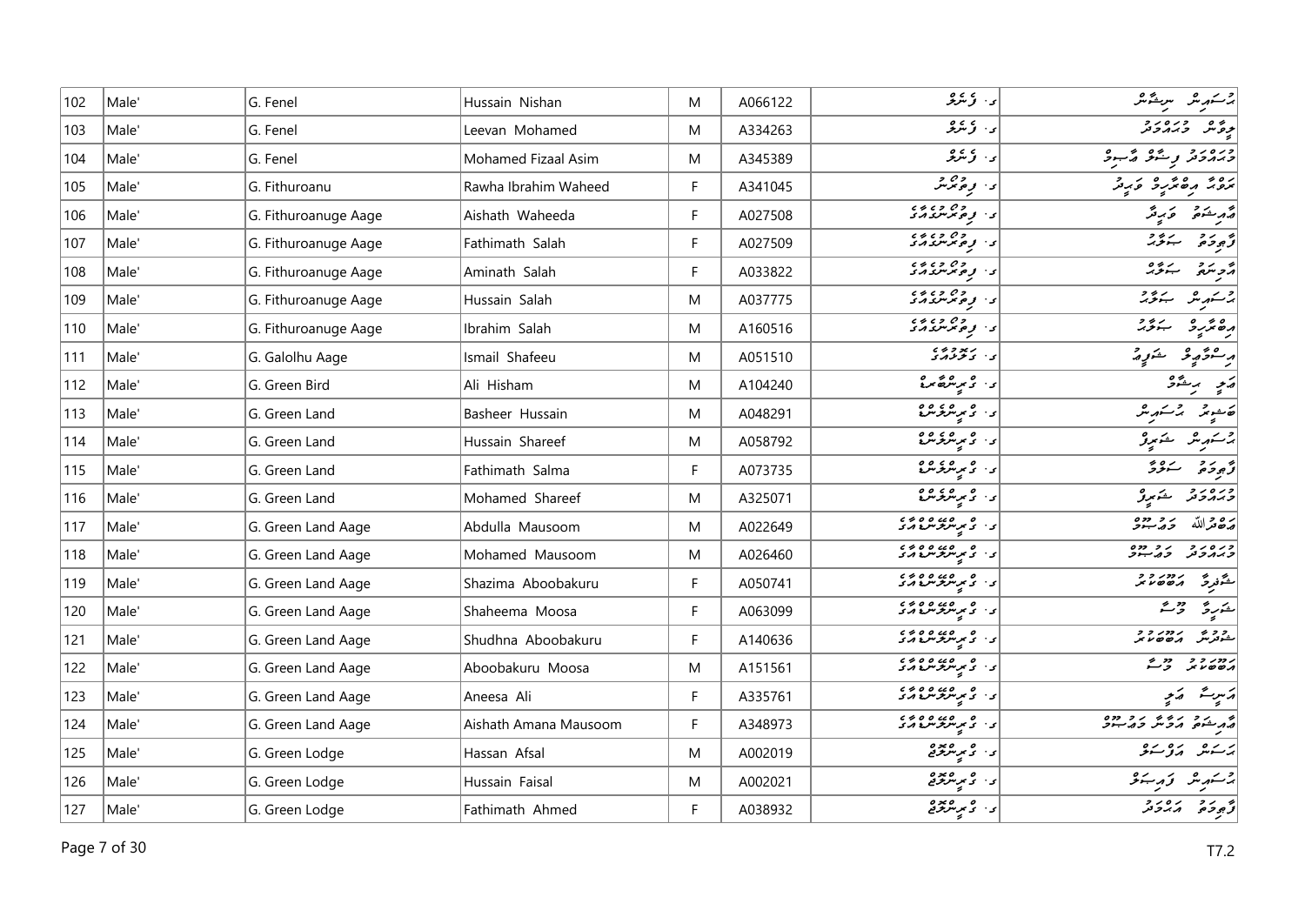| 128 | Male' | G. Green Lodge       | Aminath Shirumeena              | F         | A062115 | <sub>ى:</sub> ، ئ <sub>ە مو</sub> سرىز ق         | أأرجع المستورثة                    |
|-----|-------|----------------------|---------------------------------|-----------|---------|--------------------------------------------------|------------------------------------|
| 129 | Male' | G. Green Lodge       | Ali Shareef                     | M         | A092509 | <sub>ى:</sub> ، ئ <sub>ە مو</sub> سرىزى          | ړې خومړنی<br>مړينې                 |
| 130 | Male' | G. Green Lodge       | ABDULLA SHAREEF                 | M         | A100030 | <sub>ى:</sub> ، ئ <sub>ە مو</sub> بىرى <i>تى</i> | ر دی تر اللّه شخص <i>ور</i>        |
| 131 | Male' | G. Green Lodge       | Zeena Ahmed                     | F.        | A104118 | <sub>ى:</sub> ، ئ <sub>ە مو</sub> يىرى ق         | پې شکړې کړه <i>د د</i>             |
| 132 | Male' | G. Green Lodge       | Aishath Ahmed                   | F.        | A104738 | <sub>ى:</sub> گ <sub>ە مو</sub> سرىرى            | أحدث منحو المراكب                  |
| 133 | Male' | G. Green Lodge       | Ibrahim Shareef                 | M         | A111791 | <sub>ى:</sub> ، ئ <sub>ە مو</sub> سرىز ق         | أرەنزىر ئىنور                      |
| 134 | Male' | G. Green Lodge       | Yoosuf Shafiu Ahmed             | M         | A121707 | <sub>ى گ</sub> ېر موروم                          | מ כף בת גם גם גב                   |
| 135 | Male' | G. Green Lodge       | Sharif Ahmed                    | M         | A141429 | ر و پر مربر ده.<br> - و پر پر بر ده.             | شمرو رورو                          |
| 136 | Male' | G. Green Lodge       | Umar Haisham Ahmed              | M         | A151810 | <sub>ى:</sub> <sub>ۇ مو</sub> بىرى <i>تى</i>     | ور و که شو اور در و                |
| 137 | Male' | G. Green Lodge       | Arif Ahmed                      | M         | A153435 | ى - مى مىر ھەيدە<br>ي                            | أشعروه أتروح والمحمد               |
| 138 | Male' | G. Green Lodge       | Mauroof Ahmed                   | M         | A159652 | ى گە ئوسرىۋە                                     | י כמים ניסיו ב<br>המיישוב ממכינ    |
| 139 | Male' | G. Green Lodge       | Fathimath Shuhaany              | F         | A160476 | <br>  د ، د مړسر د و                             | قهوزة شرته                         |
| 140 | Male' | G. Green Lodge       | Fathmath Sama Abdulla Shareef   | F         | A338809 | ء ، و پر پرچرمح                                  | قرج حرح سوفر برە قرالله خوبرو      |
| 141 | Male' | G. Green Lodge       | Athif Ahmed                     | M         | A346155 | ء ، و پر عربومح                                  | أشهو بره دو                        |
| 142 | Male' | G. Green Lodge       | Irufan Ahmed                    | M         | A346157 | <sub>ى:</sub> گ <sub>ە مو</sub> سرىرى            | و دوه ده دورو                      |
| 143 | Male' | G. Green Lodge       | Mohamed Shuhan                  | M         | A346974 | <sub>ى:</sub> ، ئ <sub>ە مو</sub> سرىز ق         | ورەر دەپرە<br><i>دىدە</i> رەر شەرس |
| 144 | Male' | G. Green Lodge       | Aminath Shahaama                | F.        | A346975 | ء ، و پر پرچرمح                                  | أثرم تتوريح                        |
| 145 | Male' | G. Green Lodge       | Mohamed Sham Abdulla<br>Shareef | ${\sf M}$ | A369483 | ء ، و پر عربوق                                   | ورەرو مەدەرەتماللە شەمرو           |
| 146 | Male' | G. Himaaliyaage      | Ismail Shafeeq                  | M         | A035133 | ى سەھمەتىرى<br>سىرىپە ئەسىر                      | أبر سادة مريح المستوريج            |
| 147 | Male' | G. Himaaliyaage      | Fathimath Niuma                 | F         | A035147 | ى سەھمەتىرى<br>سىر سەھرىرى                       | توجود سردة                         |
| 148 | Male' | G. Himaaliyaage      | Ahmed Ziyad                     | M         | A037428 | ى سەھمەتىرى<br>سىر سەھرىرى                       | د د د د پروتر<br>  د بر د تر س     |
| 149 | Male' | G. Himaaliyaage      | Abdullah Anees                  | M         | A037645 | ی رگوهی<br>رگوهی                                 | رچمترالله ك <i>رسو</i> ر           |
| 150 | Male' | G. Himaaliyaage      | Mariyam Malsa                   | F         | A154428 | ى رۇپۇرۇ                                         | دەرە بەھ ش                         |
| 151 | Male' | G. Huvandhumaa Hiyaa | Hassan Ibrahim                  | M         | A068800 | ى سىمۇسىترۇپ                                     | برسكش مرەمجرىرى                    |
| 152 | Male' | G. Huvandhumaa Hiyaa | Shaheedha Mohamed               | F         | A102072 | ى بەر ئەكەنلەرگەنگە                              | شریر وره دو                        |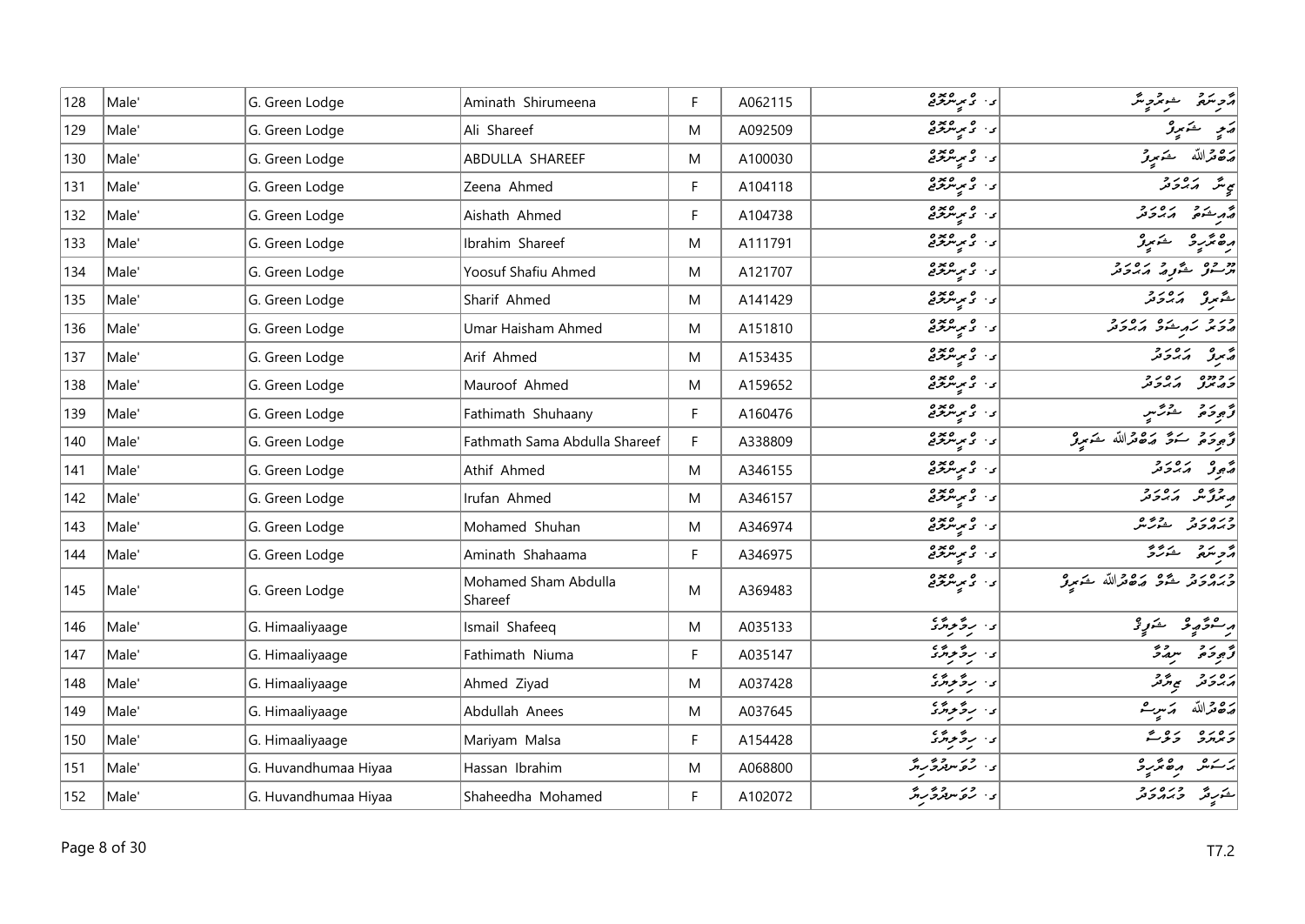| 153 | Male' | G. Huvandhumaa Hiyaa | Ibrahim Shaheed Hassan           | ${\sf M}$ | A165725 | ء ، رئە ئىر ئەرگە ئەرگە             | رەقرىر ئىن ئەس                                                                                                    |
|-----|-------|----------------------|----------------------------------|-----------|---------|-------------------------------------|-------------------------------------------------------------------------------------------------------------------|
| 154 | Male' | G. Huvandhumaa Hiyaa | Abdulla Shaheed Hassan           | M         | A167383 | ى ئەر ئەر ئەر ئەر                   | أرە قراللە ھەر قر بر كەش                                                                                          |
| 155 | Male' | G. Ibnaa             | Fathimath Amani                  | F         | A072051 | ای مرگ<br>—                         | أزودكم أرؤس                                                                                                       |
| 156 | Male' | G. Ibnaa             | Aishath Nasira                   | F         | A072052 | ى بەرھىگە                           | ۇرمىشقى ئىگە ئىگە                                                                                                 |
| 157 | Male' | G. Ibnaa             | Mohamed Abrar                    | M         | A072053 | ی مرگ                               | כנסנכ נסמב                                                                                                        |
| 158 | Male' | G. Ibnaa             | Ali Aman                         | M         | A104199 | $\overline{\tilde{z}}_{\sigma}^{0}$ | $\begin{bmatrix} 0 & 0 & 0 \\ 0 & 0 & 0 \\ 0 & 0 & 0 \end{bmatrix}$                                               |
| 159 | Male' | G. Ibnaa             | Hussain Ahnaf                    | M         | A104200 | $rac{20}{100} - 5$                  | رحم محمد مدارس محمد المراجعة المحمد المسترجة المراجعة المسترجة المسترجة المسترجة المسترجة المسترجة ا<br>المسترجمة |
| 160 | Male' | G. Ibnaa             | Khadheeja Ajfan                  | F         | A160551 | ای م <b>ەشر</b>                     | زَمِيعٌ دَءُوَّشَ                                                                                                 |
| 161 | Male' | G. Idhimaa           | Ahmed Ali Didi                   | M         | A000028 | ای پرورځ<br><u>است</u>              | ره در<br>درورو گوترتر                                                                                             |
| 162 | Male' | G. Idhimaa           | Abdul Rahman Uvais Ahmed<br>Didi | ${\sf M}$ | A001482 | د ۱۰ مرمردگر<br>  د ۱۰ مرمردگر      | ג 2010 ב 72 כ 72 ב 1010.<br>גשנג גגבית גפג – גגבנקנק                                                              |
| 163 | Male' | G. Idhimaa           | Hassan Faheem                    | M         | A010549 | ء سم مری <del>ر</del><br> -         | پرستانلر او کرچاری                                                                                                |
| 164 | Male' | G. Idhimaa           | Fathimath Juweyriya Ahmed Didi   | F         | A044867 | ى بەر مەنىزى<br>مەنبەر              | توجده ودر بر مدد ورود                                                                                             |
| 165 | Male' | G. Idhimaa           | Abdul Haleem Umais               | M         | A057310 | ی- پرتروٌ<br> _______               | גם כפג' כם הבגם                                                                                                   |
| 166 | Male' | G. Idhimaa           | Ibrahim Anas Ahmed               | ${\sf M}$ | A080753 | ا ی ۱۰ مرفردگا<br>است است           |                                                                                                                   |
| 167 | Male' | G. Idhimaa           | Hawwa Asheera Ahmed Didi         | F         | A100013 | ى · برىرى<br>ك                      | رە بە كەن ئەرە ئەرەپر                                                                                             |
| 168 | Male' | G. Idhimaa           | Shifa Ahmed                      | F         | A100021 | ای برورده<br>است                    | شوق كم يره رو                                                                                                     |
| 169 | Male' | G. Idhimaa           | Mariyam Ameela Ahmed             | F         | A100022 | ء · برىردٌ<br>مرم                   | ב בחבר הביצי המבע                                                                                                 |
| 170 | Male' | G. Idhimaa           | Mohamed Saeed                    | M         | A103509 | ی۰ پرترنگ<br>مربر                   | ورەرو سەرۇ                                                                                                        |
| 171 | Male' | G. Idhimaa           | Ali Unais                        | M         | A138044 |                                     | أمجمع مرتم متعرب                                                                                                  |
| 172 | Male' | G. Idhimaa           | Aminath Ahmed Hameed             | F         | A167371 | ء ۱ مرمرگ <sup>2</sup><br>مرم       | הקיים המכת הקת                                                                                                    |
| 173 | Male' | G. Idhimaa           | Aishath Nazima                   | F         | A215445 | ء · برىرى<br>مەم                    | أقمر يشكر تستنجر                                                                                                  |
| 174 | Male' | G. Idhimaa           | Mohamed Fayyaz                   | ${\sf M}$ | A302430 |                                     | כנסג בנמת ב                                                                                                       |
| 175 | Male' | G. Idhimaa           | Aminath Faraha Ibrahim           | F         | A302438 |                                     | أزويته وتمله وكالرو                                                                                               |
| 176 | Male' | G. Idhimaa           | Moosa Fawaz Ibrahim              | M         | A302439 | ی- پرتونڅ<br>  <u>سر مر</u>         | ייל ניין וסתיק                                                                                                    |
| 177 | Male' | G. Idhimaa           | Ismail Looth Abdul Sameeu        | ${\sf M}$ | A326904 | ی٠ پرترنگ<br>ک                      | د مشركة و ده ده ده در د                                                                                           |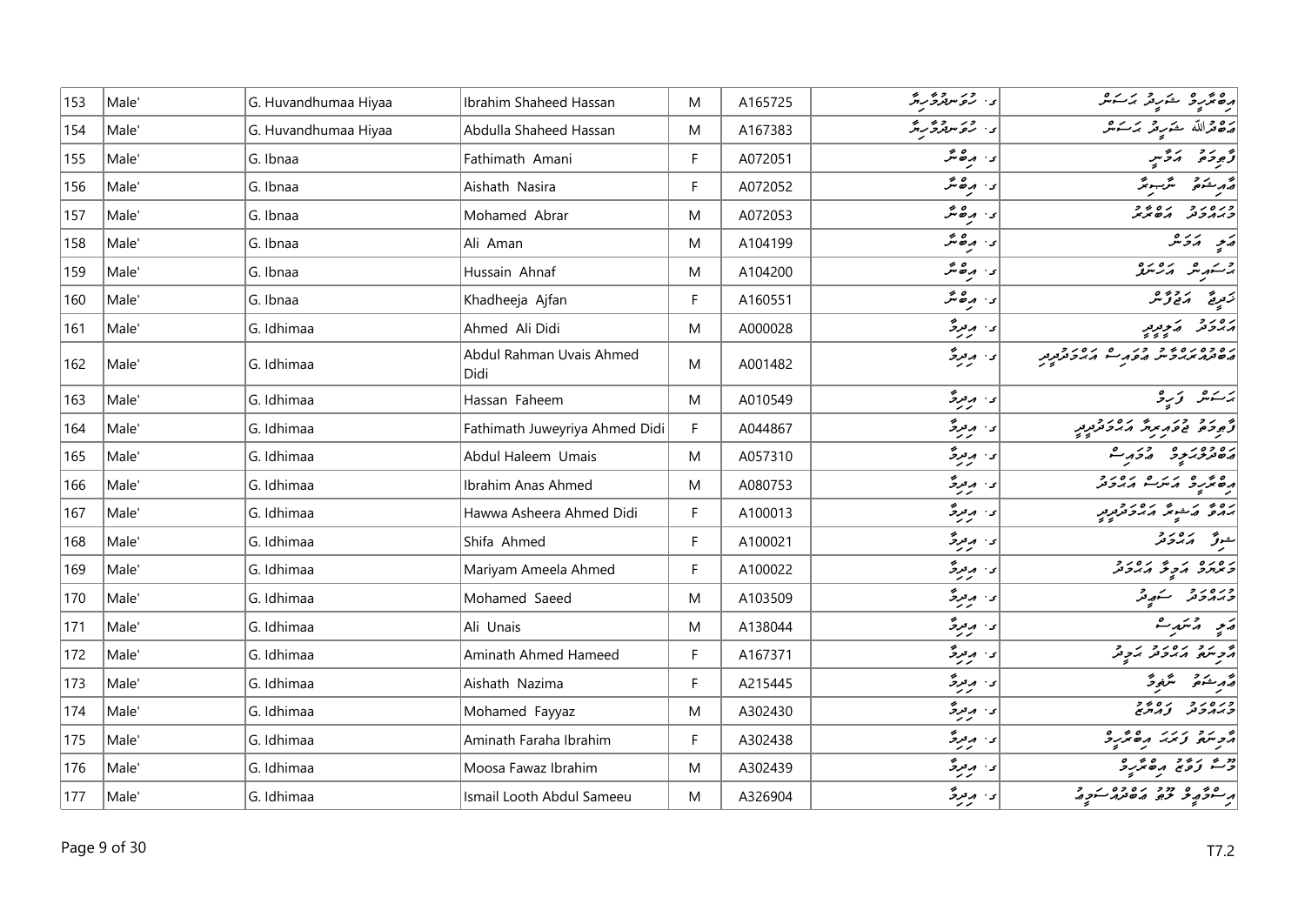| 178 | Male' | G. Idhimaa      | Ahmed Firaz             | M           | A347865 | ى بە مەنەرىچ<br>مەم                                                       | أرەر بەرشى                                                                                                                                                                                                                       |
|-----|-------|-----------------|-------------------------|-------------|---------|---------------------------------------------------------------------------|----------------------------------------------------------------------------------------------------------------------------------------------------------------------------------------------------------------------------------|
| 179 | Male' | G. Idhimaa      | Aishath Fairooza        | F           | A350599 | ی۰ پرترنگ<br>مر <sub>ک</sub> ر                                            | ومرشو زرج                                                                                                                                                                                                                        |
| 180 | Male' | G. Idhimaa      | Fathimath Ashfa         | $\mathsf F$ | A351033 | ی۰ پرترنگ<br>مربر                                                         | أوُجوحر أرشوق                                                                                                                                                                                                                    |
| 181 | Male' | G. Idhimaa      | Mohamed Shifaan         | M           | A354021 | ء · مرمردٌ<br>مرمر                                                        | ورەرو ھۆش<br><i>دىد</i> مەدىر ھۆش                                                                                                                                                                                                |
| 182 | Male' | G. Idhimaa      | Zainab Mansoor          | F           | A364519 | ی۰ پرترنگ<br>مر <sub>ک</sub> ر                                            | ىر ھەجەم<br>ىز سىھ                                                                                                                                                                                                               |
| 183 | Male' | G. Idhimaa      | Mariyam Anoosa Uzair    | $\mathsf F$ | A377345 |                                                                           | ו סוס וחדש בן ב                                                                                                                                                                                                                  |
| 184 | Male' | G. Idhimaa      | Ahmed Shihaan Mansoor   | M           | A378670 | ی۰ پرترنگ<br>مر <sub>ک</sub> ر                                            | ره رو شوره و ده ودو<br>پرپروتر شورگس و سرجعر                                                                                                                                                                                     |
| 185 | Male' | G. Jaisas       | Shirmeen Mohamed        | $\mathsf F$ | A131560 | ى ئەرىسىگ                                                                 | مشور محدد المستحدة                                                                                                                                                                                                               |
| 186 | Male' | G. Jamica       | Ali Sham                | M           | A001857 | <br>  ئ قى خرمرىد                                                         | $rac{1}{5}$ $rac{1}{5}$ $rac{1}{5}$                                                                                                                                                                                              |
| 187 | Male' | G. Jamica       | Aishath Shaliya Sham    | F           | A370344 | - غځوړ ته                                                                 |                                                                                                                                                                                                                                  |
| 188 | Male' | G. Jootheege    | Mohamed Ali             | M           | A031873 | ود مج<br>ی قیمچونگ                                                        | ورەرو كەي                                                                                                                                                                                                                        |
| 189 | Male' | G. Jootheege    | Fathimath Reema         | F           | A046875 | و د جمعوی<br>د کاهوی                                                      | و مر د<br>اقرامو حرم<br>ىبرىتى                                                                                                                                                                                                   |
| 190 | Male' | G. Jootheege    | Ahmed Rimal             | M           | A062117 | ود م<br>ک فع محکمت                                                        | رەر دىگر                                                                                                                                                                                                                         |
| 191 | Male' | G. Jootheege    | Agleema Mohamed         | $\mathsf F$ | A062118 | د به ع<br>ی قیمچی                                                         | גל <sub>ב</sub> ל כלסקל                                                                                                                                                                                                          |
| 192 | Male' | G. Jootheege    | Mariyam Azmeena Mohamed | F           | A062119 | د به ع<br>ی قیمچی                                                         | נ פנס גם ביית כנסגב                                                                                                                                                                                                              |
| 193 | Male' | G. Jootheege    | Aishath Lamaan Latheef  | $\mathsf F$ | A077633 | و ده<br>کالج محوک                                                         | وأرشكني كالملاه كالجوالي                                                                                                                                                                                                         |
| 194 | Male' | G. Jootheege    | Ali Nihad Mohamed       | M           | A079513 | د ده<br>کارې هم ک                                                         | أثمني سرشمر ورورد                                                                                                                                                                                                                |
| 195 | Male' | G. Jootheege    | Ahmed Irufan Latheef    | M           | A079514 | ود ج<br>ي- قع جي پي                                                       | برودي ويرؤيما ترجو                                                                                                                                                                                                               |
| 196 | Male' | G. Jootheege    | Aminath Thasleema       | F           | A248153 | وو ۽<br>ي- قع جو ي                                                        | ومحر ينكفى وكالمعرفة                                                                                                                                                                                                             |
| 197 | Male' | G. Jootheege    | Hassan Nazeeh           | M           | A248155 | د به ع<br>ی قیمچی                                                         | يز کشاه استر پر شرح کر                                                                                                                                                                                                           |
| 198 | Male' | G. Jootheege    | Aishath Laffau Ahmed    | F           | A341732 | د به ع<br>ی قیمچی                                                         | ه مشوه ده ده ده دو.<br>په مشوه محمد د مدرس                                                                                                                                                                                       |
| 199 | Male' | G. Kabeesh      | Shuau Juwairiya Bhalla  | F           | A165607 | ى ئەھىشە                                                                  | 200 22198 200                                                                                                                                                                                                                    |
| 200 | Male' | G. Kabeesh      | Kabir Jaleel Bhalla     | M           | A165608 | ى ئەھمىشە                                                                 | رَەپرْ يَبِرِوْ ئەدگ                                                                                                                                                                                                             |
| 201 | Male' | G. Kabeesh      | Juwairiya Jaleel        | F.          | A215441 | ى ئەھىشە                                                                  |                                                                                                                                                                                                                                  |
| 202 | Male' | G. Kakaage Aage | Zeina Abdul Rasheed     | F           | A056230 | 59550.5                                                                   | ة كور مركز المحرور المحرور المحرور المحرور المحرور المحرور المحرور المحرور المحرور المحرور المحرور المحرور الم<br>المحرور المحرور المحرور المحرور المحرور المحرور المحرور المحرور المحرور المحرور المحرور المحرور المحرور المحرو |
| 203 | Male' | G. Kakaage Aage | Aishath Adam            | F           | A059000 | $\begin{array}{ccccc} c & c & c & c & c \\ s & s & s & s & s \end{array}$ | و در دره<br>مهرشتنی مرمز                                                                                                                                                                                                         |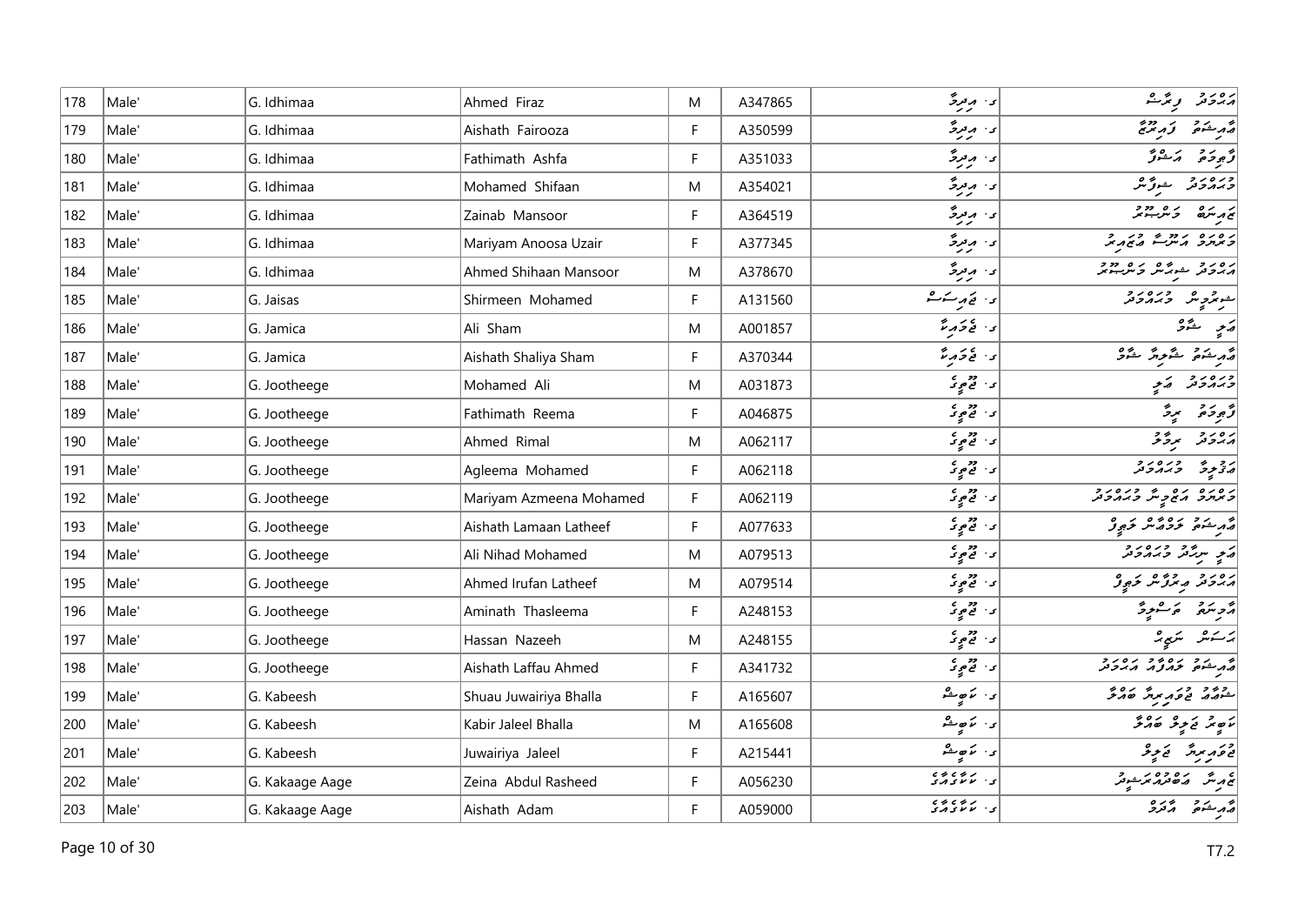| 204 | Male' | G. Kakaage Aage    | Ziyan Abdul Rasheed              | ${\sf M}$ | A149616 |                                                                           | ے بڑ سر میں محمد بھی محمد میں محمد اللہ اللہ محمد اللہ محمد اللہ محمد اللہ محمد اللہ محمد اللہ محمد اللہ محمد<br>اسمبر محمد اللہ محمد اللہ محمد اللہ محمد اللہ محمد اللہ محمد اللہ محمد اللہ محمد اللہ محمد اللہ محمد اللہ محمد |
|-----|-------|--------------------|----------------------------------|-----------|---------|---------------------------------------------------------------------------|---------------------------------------------------------------------------------------------------------------------------------------------------------------------------------------------------------------------------------|
| 205 | Male' | G. Kakaage Aage    | Zain Abdul Rasheed               | M         | A149716 | $\begin{array}{ccccc} c & c & c & c & c \\ s & s & s & s & s \end{array}$ | ىم مى مەھ مەم مى شوقى                                                                                                                                                                                                           |
| 206 | Male' | G. Kakaage aage 1  | Hussain Adam                     | M         | A052011 | 159552.5                                                                  | رحم شهر محمده                                                                                                                                                                                                                   |
| 207 | Male' | G. Kakaage aage 1  | Aminath Hasnau Hussain           | F         | A158340 | 159552.5                                                                  | ۇرىرو رەپرە برىكىر                                                                                                                                                                                                              |
| 208 | Male' | G. Kakaage aage 1  | Aishath Hanan Hussain            | F         | A335067 | 159552.                                                                   | أور الشكرة الرائد والمستقر المراجل                                                                                                                                                                                              |
| 209 | Male' | G. Kakaageaage 2   | Ali Adam                         | M         | A010772 | 259556.5                                                                  | أەسم يورە                                                                                                                                                                                                                       |
| 210 | Male' | G. Kakaageaage 2   | Ibrahim Nasru Ali                | M         | A152468 | 259555.                                                                   | ړەندرو سرجاند ك                                                                                                                                                                                                                 |
| 211 | Male' | G. Kakaageaage 2   | Fathmath Maisaan Ali             | F         | A152469 | 259555.                                                                   | قهوجهم خهر شمر مي                                                                                                                                                                                                               |
| 212 | Male' | G. Kakaageaage 2   | Ahmed Muneef Ali                 | M         | A152470 | 259556.5                                                                  | ړه د و ترو ټر                                                                                                                                                                                                                   |
| 213 | Male' | G. Kakaageaage 2   | Mohamed Naaif Ali                | M         | A152752 | 259555.                                                                   | ورەرو شرۇ مۇ                                                                                                                                                                                                                    |
| 214 | Male' | G. Kalhagaarimaage | Fathimath Rasheedha              | F         | A037379 | ى سىمى ئىمەدىمى ئى                                                        | أَرْجِعَةً كَرَسُونَّر                                                                                                                                                                                                          |
| 215 | Male' | G. Kalhagaarimaage | Ahmed Mujuthaba                  | ${\sf M}$ | A076871 | ى سىمى ئىمى ئىمى ئىمى ئى                                                  | ره رح در دره<br>مدرس رق                                                                                                                                                                                                         |
| 216 | Male' | G. Kalhagaarimaage | Hussain Shuhad                   | ${\sf M}$ | A106598 | ى سىمىقى ئىرىتى<br>ئ                                                      | پرستہریش تحقیقی                                                                                                                                                                                                                 |
| 217 | Male' | G. Kalhagaarimaage | Aishath Shahuda                  | F         | A125095 | ى ئەرەپچە ئ                                                               | أوكم مشكوه المستشر والمحمد                                                                                                                                                                                                      |
| 218 | Male' | G. Kalhagaarimaage | Mariyam Shuhudha                 | F         | A132451 | ، ئەنزىم بىر <i>ۇ</i> ئ                                                   | ر ٥ ر ٥ ر ٥ و ۶<br>و بوبرو مشورتر                                                                                                                                                                                               |
| 219 | Male' | G. Kalhagaarimaage | Hussain Haikal Niyaz             | M         | A166052 | ، زره پروه<br>د اندونورون                                                 | بر سەر شەر ئەر ئەكتى ئىس ئىس                                                                                                                                                                                                    |
| 220 | Male' | G. Kalhagaarimaage | Anfal Mujthaba                   | F         | A344327 | ، زره پروه<br>د اندونورون                                                 | ر ه ده د و د د                                                                                                                                                                                                                  |
| 221 | Male' | G. Kalhagaarimaage | Afnan Mujthaba                   | F.        | A349823 | ى گەن ئەرەپىيە                                                            | ره ده وه رد<br>در ترس                                                                                                                                                                                                           |
| 222 | Male' | G. Kalhagaarimaage | Afa Ahmed Mujthaba               | F         | A371680 | ر ر ر ر ر ر ر .<br>د ۱ ماندگانبرگان                                       | $\begin{array}{ccc} \circ & \circ & \circ & \circ & \circ & \circ \\ \circ & \circ & \circ & \circ & \circ \end{array}$                                                                                                         |
| 223 | Male' | G. Kalhagaarimaage | Mohamed Anaal                    | ${\sf M}$ | A371681 | ى سىمىتى ئىرىگى ئى                                                        | ورەر دىپى                                                                                                                                                                                                                       |
| 224 | Male' | G. Kalhagaarimaage | Hussain Irufaadh Mujuthaba       | ${\sf M}$ | A399252 | ، ئەنزىر ئەرەپىيە ئەن<br>ئ                                                |                                                                                                                                                                                                                                 |
| 225 | Male' | G. Kanneli         | Shihama Hassan                   | F         | A060871 | ئ- ئەنگرىكرىنىيە                                                          | خارج كاركاش                                                                                                                                                                                                                     |
| 226 | Male' | G. Kanneli         | Mohamed Shaman Ibrahim<br>Khalid | ${\sf M}$ | A319513 | ء ، ئەنگەپكەر                                                             | وره دو دره وه و ه پرو شور                                                                                                                                                                                                       |
| 227 | Male' | G. Kanneli         | Sham-ath Ibrahim                 | F         | A332701 | <sub>ى</sub> ، ئەنگەپلۇمچە                                                | أشوره وه مه ده م                                                                                                                                                                                                                |
| 228 | Male' | G. Kanneli         | Ahmed Shamoon Ibrahim            | ${\sf M}$ | A372351 | <mark>ى - ئەنگەنل</mark> ۇم                                               | גם גם הסמס הם הם הים                                                                                                                                                                                                            |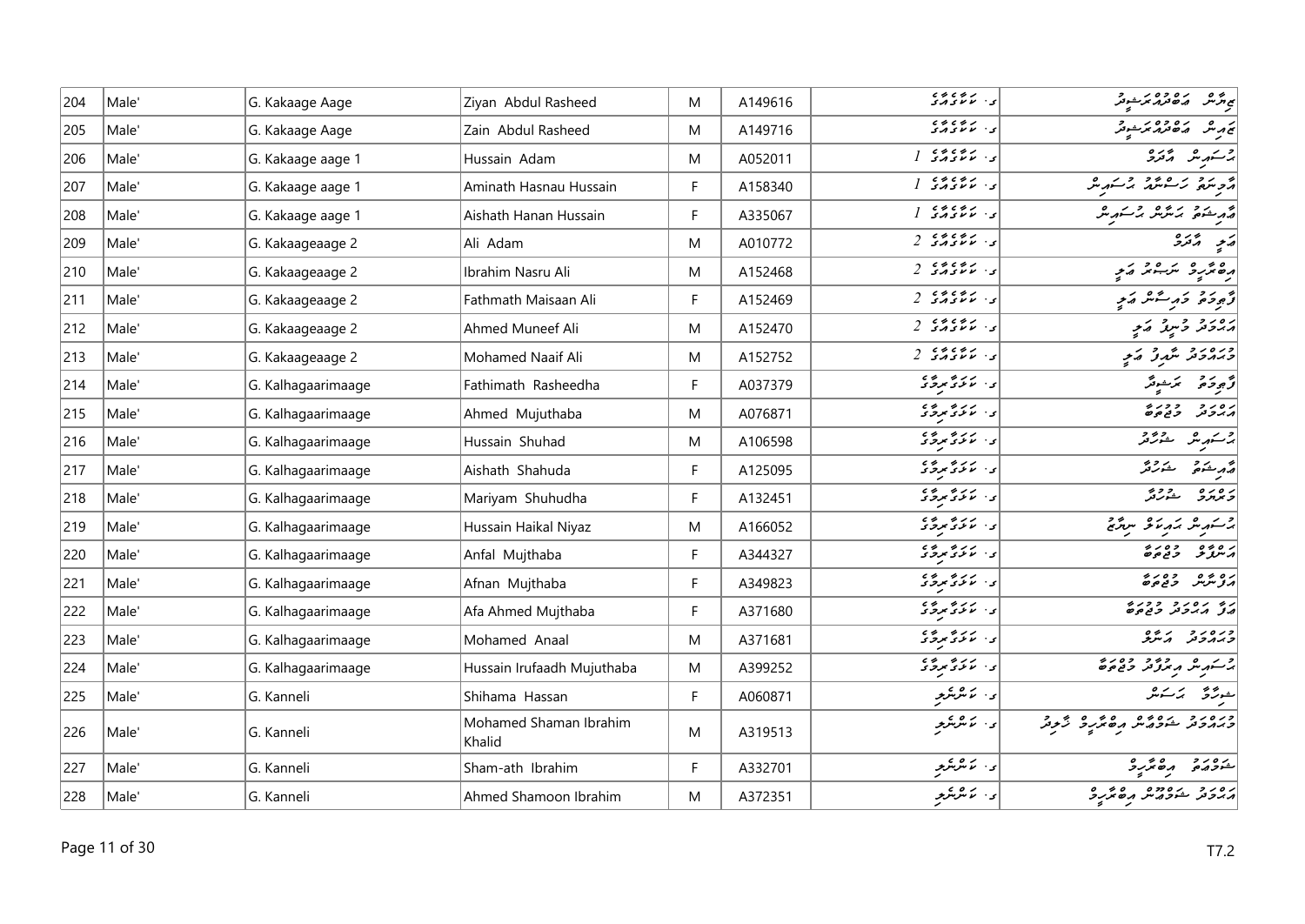| 229 | Male' | G. Kanneli     | Shaubaan Ibrahim      | M  | A387477 | ى - ئەنئەرىنى ئە                                                                                                                                                                                                                 | شروه مقررة                                  |
|-----|-------|----------------|-----------------------|----|---------|----------------------------------------------------------------------------------------------------------------------------------------------------------------------------------------------------------------------------------|---------------------------------------------|
| 230 | Male' | G. Kasthoorige | Khadeeja Jaufar       | F  | A076460 | ی که مشخصی محرک                                                                                                                                                                                                                  | أرَمِيعٌ فَهُوَ مُرْ                        |
| 231 | Male' | G. Kasthoorige | Jaufar Ali            | M  | A144621 | ر د ده ده<br>د ۱۰ ماسوم برد                                                                                                                                                                                                      | ي ور په کامي                                |
| 232 | Male' | G. Kasthoorige | Shakeela Jaufar       | F  | A144622 | ر د ده د د د د د کار د د کار د د د کار د د د د کار د د د کار د د کار د د کار د د کار د کار د کار د کار د کار د<br>د کار کار د کار د کار د کار د کار د کار د کار د کار د کار د کار د کار د کار د کار د کار د کار د کار د کار د کا | لمشروق الأمركز وكرائد                       |
| 233 | Male' | G. Kasthoorige | Ahmed Ihsan           | M  | A342421 | ر موجود ۽<br>ي- ماسڪو پوري                                                                                                                                                                                                       | أيه ورو المروث محمده                        |
| 234 | Male' | G. Kasthoorige | Mohamed Aiman Ahmed   | M  | A352045 | ر د ده د د د د د کار د د کار د د د کار د د د د کار د د د کار د د کار د د کار د د کار د کار د کار د کار د کار د<br>د کار کار د کار د کار د کار د کار د کار د کار د کار د کار د کار د کار د کار د کار د کار د کار د کار د کار د کا | כנסגב ג ג'ים גםגב<br>בג'יהכני, הקביית הגבני |
| 235 | Male' | G. Kasthoorige | AMINATH EEMAAN AHMED  | F  | A352047 | ر موجود و<br>د کاستوگیری                                                                                                                                                                                                         | הכית הכית המכת                              |
| 236 | Male' | G. Kasthoorige | Ali Shifau            | M  | A357036 | ر د ده د د د د د کار د د کار د د د کار د د د د کار د د د کار د د کار د د کار د د کار د کار د کار د کار د کار د<br>د کار کار د کار د کار د کار د کار د کار د کار د کار د کار د کار د کار د کار د کار د کار د کار د کار د کار د کا | ړې مشوره.<br>د س                            |
| 237 | Male' | G. Kurendhooge | Ahmed Shahid          | M  | A050732 | و ، و و و و و ،<br>و ، ممکن متوفری                                                                                                                                                                                               | رەر دىگرو                                   |
| 238 | Male' | G. Kurendhooge | Aminath Shahidha      | F  | A122504 | و د ه دود د<br>د ۱ ما موسولوی                                                                                                                                                                                                    | ستەرىر<br>ړڅ پرېږ                           |
| 239 | Male' | G. Kurendhooge | Ahmed Lammah          | M  | A340411 | و ، هم و وو ،<br>و ، ما مرسوبو و                                                                                                                                                                                                 | ر ە ر د<br>م.ئرىر تىر<br>ىرە ئەج            |
| 240 | Male' | G. Kurendhooge | Abdulla Fayaz         | M  | A349470 | و ، و و و و و ،<br>و ، کما مگرسولوی                                                                                                                                                                                              | مَدْهُ قَرْاللّه وَمَرَّجْ                  |
| 241 | Male' | G. Kurendhooge | Fathimath Rukhsana    | F  | A349471 | و ، هم و وو ،<br>و ، ما مرسوبو و                                                                                                                                                                                                 | ۇ بۇرۇ بۇرگەنگە                             |
| 242 | Male' | G. Kurendhooge | Ibrahim Fazeel Ismail | M  | A349473 | و د ه وو د<br>د ۱ ما مرسولوړ                                                                                                                                                                                                     | ړەترىرو زىنبو رىشۇرو                        |
| 243 | Male' | G. Kurendhooge | Aishath Hishma Waheed | F  | A356912 | و ، و و و و و ،<br>و ، کما مگرسولوی                                                                                                                                                                                              | وكرمشق برمشرق وكرفر                         |
| 244 | Male' | G. Kurendhooge | Aishath Sajina        | F. | A356913 | و ، و و و و و ،<br>و ، کما مگرسولوی                                                                                                                                                                                              | ۇرىشكۇ سۇ <sub>م</sub> بۇ                   |
| 245 | Male' | G. Kurendhooge | Aminath Shajan        | F  | A356916 | و د ه وو د<br>د ۱ ما مرس ترو                                                                                                                                                                                                     | ړځ سره<br>ستسكن مثر                         |
| 246 | Male' | G. Lace        | Hussain Manik         | M  | A011691 | ى بىچە شە                                                                                                                                                                                                                        | جر سەمە بىرىدىنى بىر                        |
| 247 | Male' | G. Lace        | Ali Shifan            | M  | A023575 | ى بىچە شە                                                                                                                                                                                                                        | ەكىم سىرگەنگر<br>ئىسىمىسىر                  |
| 248 | Male' | G. Lisaan      | Fathmath Lifsa        | F  | A099937 | ی ۔ بوسٹرنگر                                                                                                                                                                                                                     | ۋ <sub>ە</sub> رە روپ                       |
| 249 | Male' | G. Lisaan      | ABDULLA NAIF          | M  | A099939 | ی۰ وسگهر                                                                                                                                                                                                                         | ەھىراللە<br>سمەر                            |
| 250 | Male' | G. Lisaan      | Moosa Saif            | M  | A167115 | ی ۔ بوسٹرنگر                                                                                                                                                                                                                     | در مشهر د مشهر د محمد به د                  |
| 251 | Male' | G. Lisaan      | Sara Adam             | F. | A215542 | ی ۔ بوسٹرنگر                                                                                                                                                                                                                     | ستور پوره                                   |
| 252 | Male' | G. Maabadhi    | AMINATH RASHEEDA      | F. | A022693 | -<br> ی گەفر                                                                                                                                                                                                                     | أترجر أتراسي أتراكب                         |
| 253 | Male' | G. Maabadhi    | Ali Rasheed           | M  | A027525 | -<br>ا <sup>ی و</sup> ځه تړ                                                                                                                                                                                                      | كامي المركب وقر                             |
| 254 | Male' | G. Maabadhi    | Mohamed Ali Didi      | M  | A056130 | ای په څه تو کل                                                                                                                                                                                                                   | وره رو گروربر<br><i>وب</i> رمرونر گروربر    |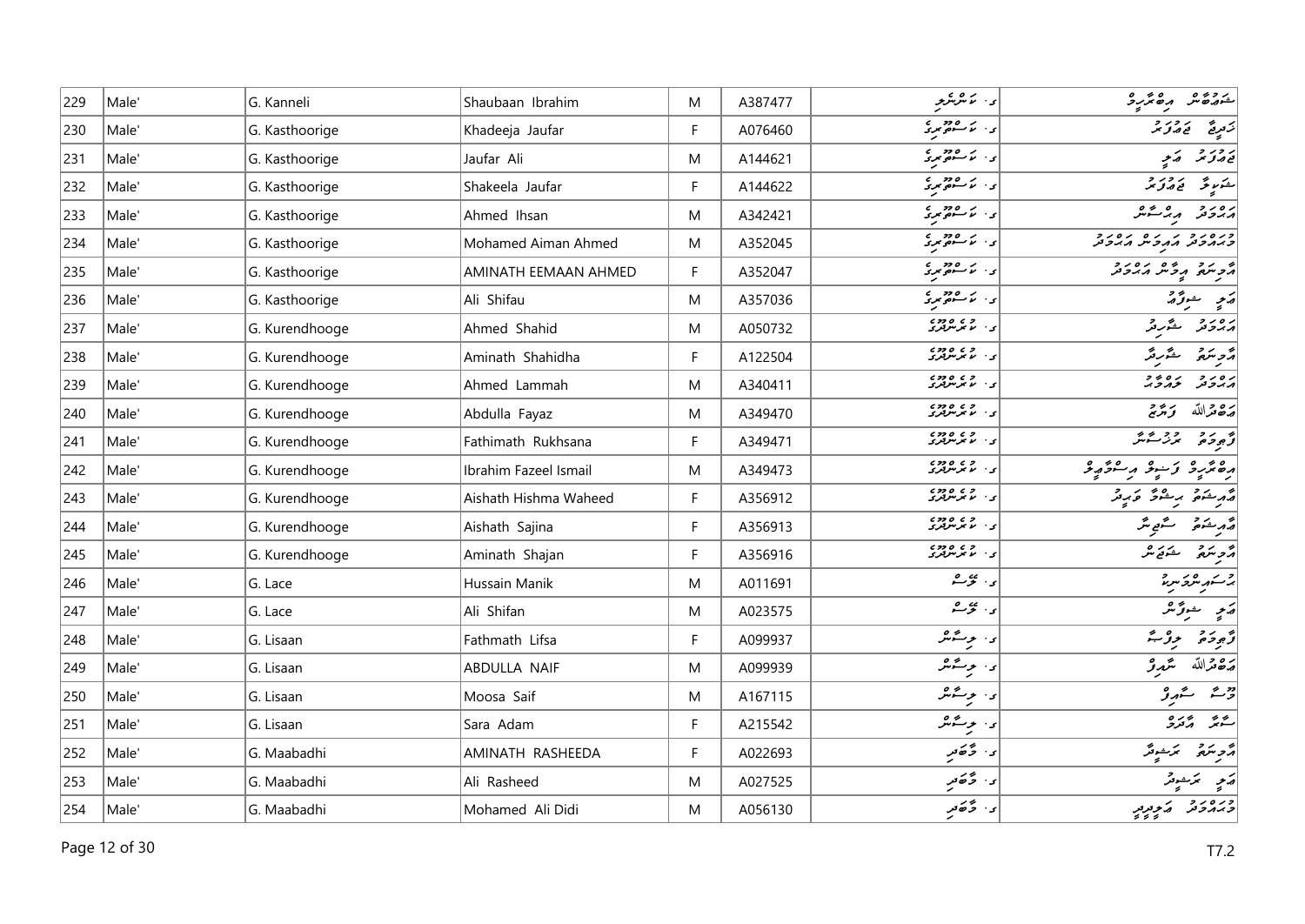| 255 | Male' | G. Maabadhi            | Zahiyya Ali                | F         | A148876 | ى بە ئەھەر                   | يمردوش وكمع                                          |
|-----|-------|------------------------|----------------------------|-----------|---------|------------------------------|------------------------------------------------------|
| 256 | Male' | G. Maabadhi            | Manal Mohamed              | F         | A347883 | ى بە ئەھەر                   | ر پره<br>د سرچه<br>و رە ر د<br>تر ژگرىز              |
| 257 | Male' | G. Maaeboodhooge       | Adam Manik                 | M         | A032929 | ם ממחבר בי<br>ג' צ'ורו שינג  | پر ده ر<br>مرکز <del>گر</del> سربا                   |
| 258 | Male' | G. Maaeboodhooge       | Yaish Yoosuf Umar          | M         | A343557 | ه ۲ وووو د<br>د ۱ و مرحو ترو | بر مان دو وه ور و<br>مر <sub>ک</sub> م شو مان مان بر |
| 259 | Male' | G. Maalhika            | Zoona Ibrahim              | F         | A033207 | ى - گەن كە                   | دور مقبر ده کرد                                      |
| 260 | Male' | G. Maalhika            | Ahmed Imdhaah Mohamed      | M         | A061905 | ى - گەن كە                   |                                                      |
| 261 | Male' | G. Maalhika            | Ali Ahsan Mohamed          | M         | A072769 | ى بە ئۇلومۇ                  | ړې ده ده وره دد                                      |
| 262 | Male' | G. Maalhika            | Hassan Izhan Mohamed       | M         | A333827 | $\sqrt{2.5 + 1.5}$           | بر کنگر مرفر شهر و برمانه و د                        |
| 263 | Male' | G. Maalhika            | Aishath Zaha Mohamed       | F         | A338201 | ى - گەن كە                   | م دو ده وره دو                                       |
| 264 | Male' | G. Maavas              | Ibrahim Shabau             | M         | A036623 | ى بە ئۇرگ                    | גפת כל היסג                                          |
| 265 | Male' | G. Maavas              | Ramza Ali                  | F         | A039433 | ى بە ئۇرگ                    | $5.6$ $8.9$                                          |
| 266 | Male' | G. Maavas              | Moosa Shafiu               | M         | A050495 | ى بە ئۇغەشىر                 | <mark>ژڅ شر</mark> و                                 |
| 267 | Male' | G. Maavas              | Aminath Anjaman Thawfeeg   | F         | A058960 | ى بە ئۇرگ                    | ה ביתוך המגזים הקיב                                  |
| 268 | Male' | G. Maavas              | Aishath Ishran Shafiu      | F         | A158221 | ى بۇ ئەڭ                     | مەر شەھ بەشەنگىر شەرق                                |
| 269 | Male' | G. Maavas              | Aminath Aini Musthaq       | F         | A161462 | ى بە ئۇرگ                    | أأوسم أأرس ومضرور                                    |
| 270 | Male' | G. Maavas              | Mariyam Zaain Shanoon      | F         | A332005 | ى بە ئۇرگ                    | دەرە گەرش خەش                                        |
| 271 | Male' | G. Maazin              | Aishath Shaheeda Aboobakur | F         | A010727 | ى ئەستىم بىر                 |                                                      |
| 272 | Male' | G. Maazin              | Aminath Rasheeda           | F         | A097652 | ى ئەھمى ئىگە                 | أأروبترة أترشوش                                      |
| 273 | Male' | G. Maazin              | Mohamed Shamrooh           | M         | A114660 | ى ئەسچە بىر                  | ورەرو دەھ<br><i>جەم</i> ەدىر شەرىمەز                 |
| 274 | Male' | G. Mainaage            | Azeeza Abdulla             | F         | A010530 | ى ئەرىئىگە                   | أصَبِيَّتُمْ صَصْحَدْاللَّهُ                         |
| 275 | Male' | G. Mainaage            | Mohamed Fayaz              | ${\sf M}$ | A131708 | ى ئەربىرىمى                  | وره رو د ده<br>وبردونر و دره                         |
| 276 | Male' | G. Mainaage            | Aneesa Ahmed               | F         | A215540 | ى ئەرشى                      | أته سرعت المربروتر                                   |
| 277 | Male' | G. Mainaage Dhekunubai | Afza Ibrahim               | F         | A105335 | ی ځمرشۍ مرسمونه              | رەپە مەھمىرو                                         |
| 278 | Male' | G. Mainaage Dhekunubai | Ahmed Fayaz                | ${\sf M}$ | A138331 | ی ځمرشۍ مرحضه                | برەر در دە                                           |
| 279 | Male' | G. Mainaage Dhekunubai | Fathmath Yala Ahmed Fayaz  | F         | A161455 | ى ئەر ئىگەنى ئەھ             | ه د د د په ده د د ده ه<br>ژبوده مرگز مددند زمرځ      |
| 280 | Male' | G. Massaaguge          | Aminath Yumra              | F         | A094988 | ى ئەھرىقىدى                  | أزويتره أودعه                                        |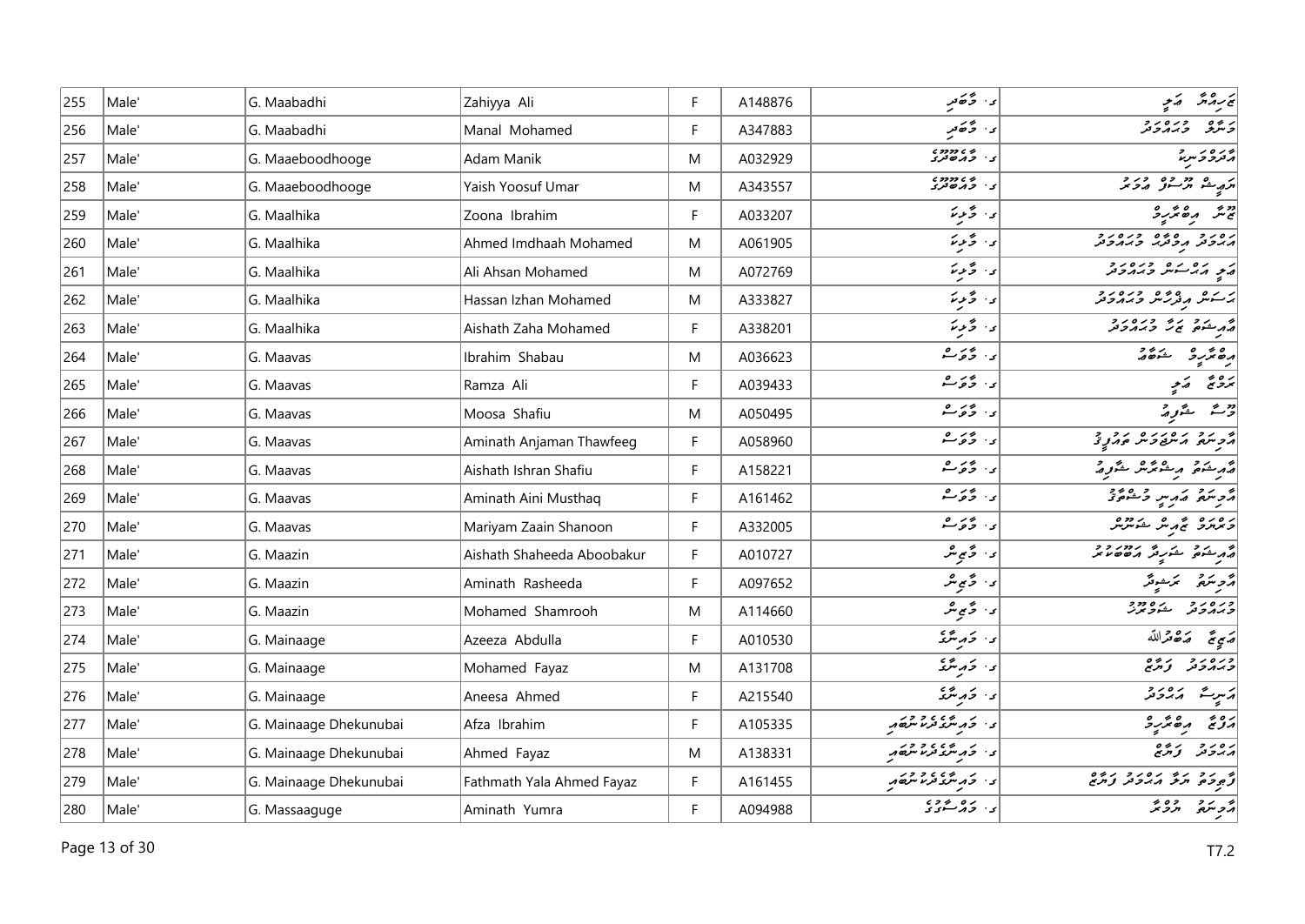| 281 | Male' | G. Massaaguge   | Mohamed Shiham         | M           | A096924 | ى بەر ئەدە                                | ورەرو ئىدگە                                        |
|-----|-------|-----------------|------------------------|-------------|---------|-------------------------------------------|----------------------------------------------------|
| 282 | Male' | G. Massaaguge   | FATHIMATH NATHASHA     | F.          | A260823 | ى بەر ئەدە                                | أزُّمُودَهُ سَهْرَ اللَّهُ وَ                      |
| 283 | Male' | G. Massaaguge   | Ahmed Nashath          | M           | A346004 | ره پوده<br>د که سور                       | رەر دىر ئەر                                        |
| 284 | Male' | G. Massaaguge   | Mariyam Nashtha        | F.          | A386812 | ى بەر ئەدە                                | رەرە شەھۇ                                          |
| 285 | Male' | G. Massaaguge   | Hussain Shah           | M           | A403437 | ى بەرگە ئەدە                              | برسكريش تحدثر                                      |
| 286 | Male' | G. Massaaguge   | Hassan Shaif           | M           | A403439 | ى بەر ئەدە                                | بركسك الشمرقر                                      |
| 287 | Male' | G. Mendhoo      | Hussain Shahid         | M           | A037742 | ے ، بر جو دو<br>بر ، بر شرقتر             | برسكور مشرقه                                       |
| 288 | Male' | G. Mendhoo      | Zulfa Yoosuf           | F           | A042696 | ے ، بھی میں<br>براہ بھی میں               | ده د سمج ده ده د                                   |
| 289 | Male' | G. Mendhoo      | Shimla Ibrahim         | F.          | A077215 | ے ، بر جو دو<br>بر ، بر شرقتر             | أشوقر والمحررة                                     |
| 290 | Male' | G. Mendhoo      | Ahmed Shuhail          | M           | A120510 | ے ، بھی میں<br>براہ بھی میں               | أرەر دىم ئىر                                       |
| 291 | Male' | G. Mendhoo      | Aminath Waheedha       | $\mathsf F$ | A120511 | ے وہ وہ<br>ی گرس                          | أزويتم وتابيته                                     |
| 292 | Male' | G. Mendhoo      | Hassan Shahid          | M           | A348418 | ے ، بھی میں<br>بی ، بھی میں میں           | يركبه الشريق                                       |
| 293 | Male' | G. Mendhoo      | Sudhuna Shahid Ibrahim | F.          | A393648 | ے ، بھی میں<br>بی ، بھی میں میں           | كەنگەر ئەرەر مەھرىرە                               |
| 294 | Male' | G. Moashi       | Moosa Shaheel          | M           | A024450 | $\frac{1}{2}$ $\frac{1}{2}$ $\frac{1}{2}$ | دونے شرکتے<br>مشروع                                |
| 295 | Male' | G. Moashi       | Mariyam Ziyada         | F           | A237814 | $\frac{1}{s^{2}}$                         | و ورو ہے محمد                                      |
| 296 | Male' | G. Moashi       | Mohamed Layaan Shaheel | M           | A337279 | $rac{\sqrt{g}}{g}$ . $s$                  | ورەرو رۇر خېرو                                     |
| 297 | Male' | G. Mohoreege    | Fathimath Rizma Waleed | F.          | A010533 | ء به محرض مرد<br> ء به حرض مرد            | توجوجو برجوق وَمِيثر                               |
| 298 | Male' | G. Mohoreege    | Zunaira Adam           | F           | A012607 | ى بە ئەتەرى<br>ئەسىر ئەتەرى               | ة بريد بر مجرده                                    |
| 299 | Male' | G. Mohoreege    | Mohamed Shujad         | M           | A012608 | پر بیرسر پر<br>ی- فرگر بیری               | وره رو دورو<br><i>وب</i> رمرور شو <sub>قع</sub> تر |
| 300 | Male' | G. Mohoreege    | Ibrahim Shujad         | M           | A012609 | پر بیر<br>ی- ترکر مری                     | دەنزىرە مەدىر<br>مەنزىرە مەدىر                     |
| 301 | Male' | G. Mohoreege    | Zeenath Shujad         | $\mathsf F$ | A012610 | ر به برند در پا<br>د ۱۰ قرم مور           | ىم ئىر ئىش ئىش ئىر<br>ئى                           |
| 302 | Male' | G. Mohoreege    | Ahmed Shujad           | M           | A022933 | ر بر بر در د<br>د ۱ گرم ترموری            | ره ر و و د و و<br>  د بر <del>و</del> تر مسئومتر   |
| 303 | Male' | G. Morning Star | Saudulla               | M           | A032332 | ى ئۇسرىترى سۇڭجىر                         | بحصر تعرالله                                       |
| 304 | Male' | G. Naasan       | Mariyam Naifa          | F.          | A102947 | ى . ئىگرىكىش                              | تر جو بر ج<br>سَّرمر تَرَ                          |
| 305 | Male' | G. Navy Blue    | Fathimath Ali          | $\mathsf F$ | A023782 | ء شموھ پر                                 | ۇ بوخ <sub>ى</sub>                                 |
| 306 | Male' | G. Navy Blue    | Ahmed Naseem           | M           | A052873 | ى شھەھىر                                  | رەرو شەرە                                          |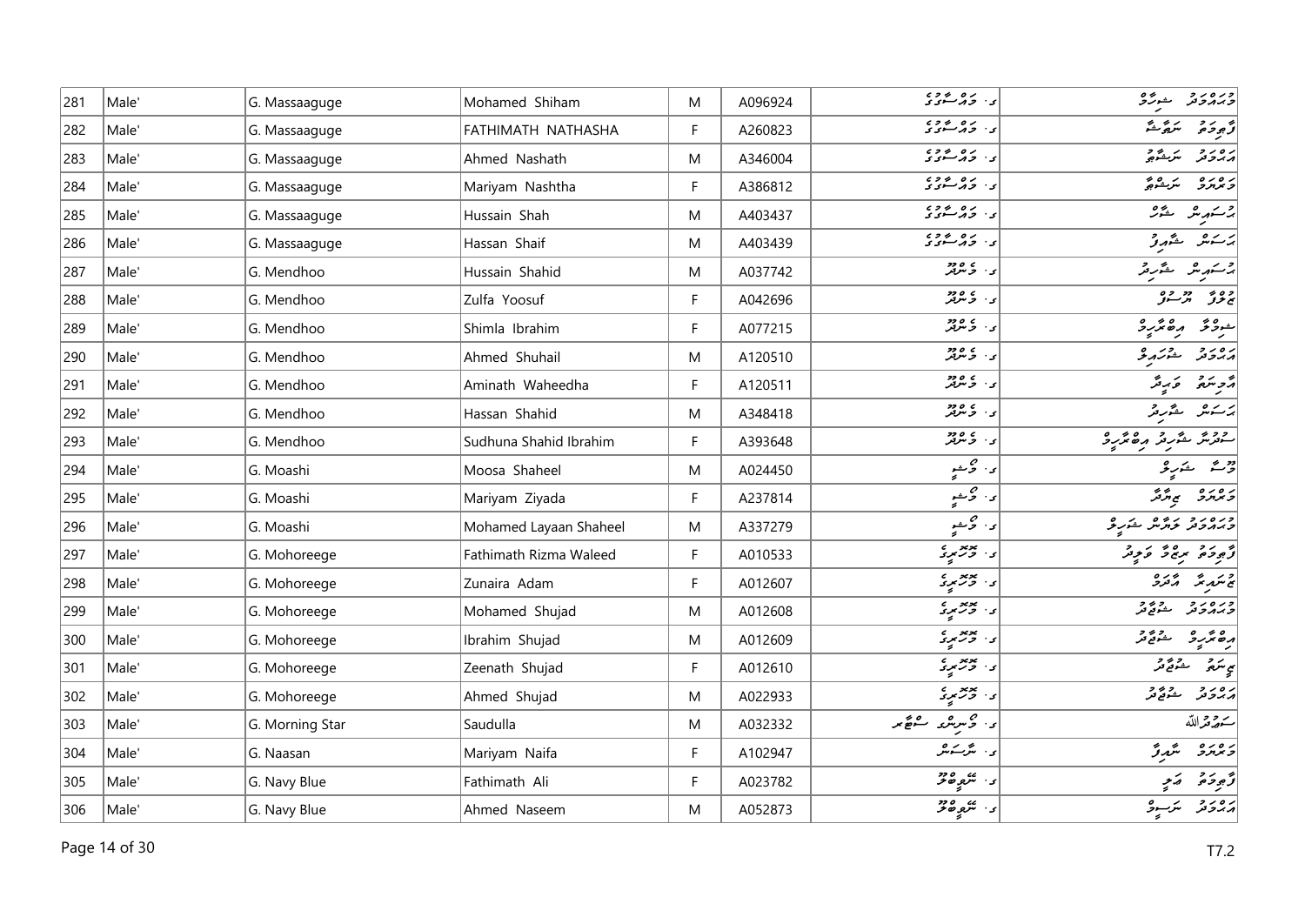| 307    | Male' | G. Neem          | Ali Wiam                        | ${\sf M}$ | A024480 | ى سرچ                    | $\begin{array}{cc} 2 \stackrel{\sigma}{\nearrow} & \stackrel{\sigma}{\nearrow} & \stackrel{\sigma}{\nearrow} & \stackrel{\sigma}{\nearrow} & \stackrel{\sigma}{\nearrow} & \stackrel{\sigma}{\nearrow} & \stackrel{\sigma}{\nearrow} & \stackrel{\sigma}{\nearrow} & \stackrel{\sigma}{\nearrow} & \stackrel{\sigma}{\nearrow} & \stackrel{\sigma}{\nearrow} & \stackrel{\sigma}{\nearrow} & \stackrel{\sigma}{\nearrow} & \stackrel{\sigma}{\nearrow} & \stackrel{\sigma}{\nearrow} & \stackrel{\sigma}{\nearrow} & \stackrel{\sigma}{\nearrow} & \stackrel{\sigma}{\nearrow} & \stackrel{\sigma}{\nearrow} & \stack$ |
|--------|-------|------------------|---------------------------------|-----------|---------|--------------------------|------------------------------------------------------------------------------------------------------------------------------------------------------------------------------------------------------------------------------------------------------------------------------------------------------------------------------------------------------------------------------------------------------------------------------------------------------------------------------------------------------------------------------------------------------------------------------------------------------------------------|
| 308    | Male' | G. Neem          | Hasna Abdul Azeez               | F         | A039882 | ى سرچ                    |                                                                                                                                                                                                                                                                                                                                                                                                                                                                                                                                                                                                                        |
| 309    | Male' | G. Neem          | Shareefa Ali                    | F         | A041818 | ى سرچ                    | الشهورة الكامي                                                                                                                                                                                                                                                                                                                                                                                                                                                                                                                                                                                                         |
| 310    | Male' | G. Neem          | Alan Ali Wiam                   | M         | A331218 | ى سرچ                    | ړوه کې وگړو                                                                                                                                                                                                                                                                                                                                                                                                                                                                                                                                                                                                            |
| 311    | Male' | G. Neerweek      | Abdul Raheem Adam               | M         | A032063 | ى سرپرېمو                | גם כם גם נגם<br>גם <i>נגיגי</i> ב געב                                                                                                                                                                                                                                                                                                                                                                                                                                                                                                                                                                                  |
| $ 312$ | Male' | G. Neerweek      | Ahmed Hishan                    | M         | A043687 | ى سرپرېږم                | رەرو بەشەر                                                                                                                                                                                                                                                                                                                                                                                                                                                                                                                                                                                                             |
| 313    | Male' | G. Neerweek      | Ali Samaah                      | ${\sf M}$ | A312193 | ى سرپرېمو پا             | $25 - 26$                                                                                                                                                                                                                                                                                                                                                                                                                                                                                                                                                                                                              |
| 314    | Male' | G. Neerweek      | Fathmath Izha                   | F         | A327164 | ى سرپرېم په              | قوم موقته                                                                                                                                                                                                                                                                                                                                                                                                                                                                                                                                                                                                              |
| 315    | Male' | G. Neerweek      | Adam Shiyaz                     | ${\sf M}$ | A394972 | ، سرپره په               | وره<br>مرکز شودگنج                                                                                                                                                                                                                                                                                                                                                                                                                                                                                                                                                                                                     |
| 316    | Male' | G. Nelivaru Aage | Aishath Ali                     | F         | A041907 | ى سردە بورى              |                                                                                                                                                                                                                                                                                                                                                                                                                                                                                                                                                                                                                        |
| 317    | Male' | G. Netan         | Nazina Ibrahim                  | F         | A077591 | ى ئىركى ئىر              | شي شر مره تر ره<br>مربع شر                                                                                                                                                                                                                                                                                                                                                                                                                                                                                                                                                                                             |
| 318    | Male' | G. Netan         | Ismail Azmee Adnan              | M         | A124796 | ى ئىركى ئىر              | و حديد و ده درو ده                                                                                                                                                                                                                                                                                                                                                                                                                                                                                                                                                                                                     |
| 319    | Male' | G. Netan         | Ajila Adnan                     | F         | A152751 | ى ئىچ ئىر                | ە ئىم ئەرتىرىترىتر                                                                                                                                                                                                                                                                                                                                                                                                                                                                                                                                                                                                     |
| 320    | Male' | G. New Light     | Aminath Nashida                 | F         | A058089 | ى سرچمىق                 | أأترح متكم والتكرمني                                                                                                                                                                                                                                                                                                                                                                                                                                                                                                                                                                                                   |
| 321    | Male' | G. New Light     | Faruheen Asif                   | F         | A362722 | ى سرچمىق                 | أزبريا برايس                                                                                                                                                                                                                                                                                                                                                                                                                                                                                                                                                                                                           |
| 322    | Male' | G. New Light     | Fiureen Asif                    | F         | A362724 | ى سرچمىق                 | <i>وەيدىن ھې</i> بور                                                                                                                                                                                                                                                                                                                                                                                                                                                                                                                                                                                                   |
| 323    | Male' | G. Nika          | Aminath Shifana                 | F         | A022959 | ی- سمینگ                 | أأدويتهم سورثته                                                                                                                                                                                                                                                                                                                                                                                                                                                                                                                                                                                                        |
| 324    | Male' | G. Nika          | Mohamed Nasih Moosa             | M         | A024296 | ی- سریماً                | ورەرو ئەسەر «ئ                                                                                                                                                                                                                                                                                                                                                                                                                                                                                                                                                                                                         |
| 325    | Male' | G. Nika          | Ismail Nashiz                   | M         | A035134 | ی- سویماً                | برحوم ومحموض مترجوش                                                                                                                                                                                                                                                                                                                                                                                                                                                                                                                                                                                                    |
| 326    | Male' | G. Nika          | Abdulla Amaan Mohamed<br>Nashim | ${\sf M}$ | A350873 | ی - سویماً               | رە داللە مەۋرە دىرەرد شرور                                                                                                                                                                                                                                                                                                                                                                                                                                                                                                                                                                                             |
| 327    | Male' | G. Noodhoadhi    | Aneesa Abdulla Didi             | F         | A043422 | <sub>ی</sub> . مرکز میر  | أرسيت وكافتراللّه مومو                                                                                                                                                                                                                                                                                                                                                                                                                                                                                                                                                                                                 |
| 328    | Male' | G. North Breeze  | Aishath Layaaly Iqbal           | F         | A161010 | $rac{1}{6}$              | $\overbrace{~~}^{\circ}_{\circ}\overbrace{~~}^{\circ}_{\circ}\overbrace{~~}^{\circ}_{\circ}\overbrace{~~}^{\circ}_{\circ}\overbrace{~~}^{\circ}_{\circ}\overbrace{~~}^{\circ}_{\circ}\overbrace{~~}^{\circ}_{\circ}\overbrace{~~}^{\circ}_{\circ}\overbrace{~~}^{\circ}_{\circ}\overbrace{~~}^{\circ}_{\circ}\overbrace{~~}^{\circ}_{\circ}\overbrace{~~}^{\circ}_{\circ}\overbrace{~~}^{\circ}_{\circ}\overbrace{~~}^{\circ}_{\circ}\overbrace{~~}^{\circ}_{\circ}\overbrace{~~}^{\circ}_{\circ}\overbrace{~~}^{\circ}_{\circ}\overbrace{~~}^{\circ}_{\circ}\overbrace{$                                              |
| 329    | Male' | G. Ogaru         | Hafza Ali                       | F         | A056540 | ى بە ئەتەر               | برە بۇ مەر                                                                                                                                                                                                                                                                                                                                                                                                                                                                                                                                                                                                             |
| 330    | Male' | G. Ogaruge       | Jawaza Ali                      | F         | A012550 | پر سر و د<br>د ۱ اړو مرد | $\frac{1}{2}$ $\frac{2}{3}$ $\frac{2}{3}$ $\frac{2}{3}$                                                                                                                                                                                                                                                                                                                                                                                                                                                                                                                                                                |
| 331    | Male' | G. Oleaster      | Mohamed Ibrahim                 | ${\sf M}$ | A000427 | ى مۇمۇسىۋىم              |                                                                                                                                                                                                                                                                                                                                                                                                                                                                                                                                                                                                                        |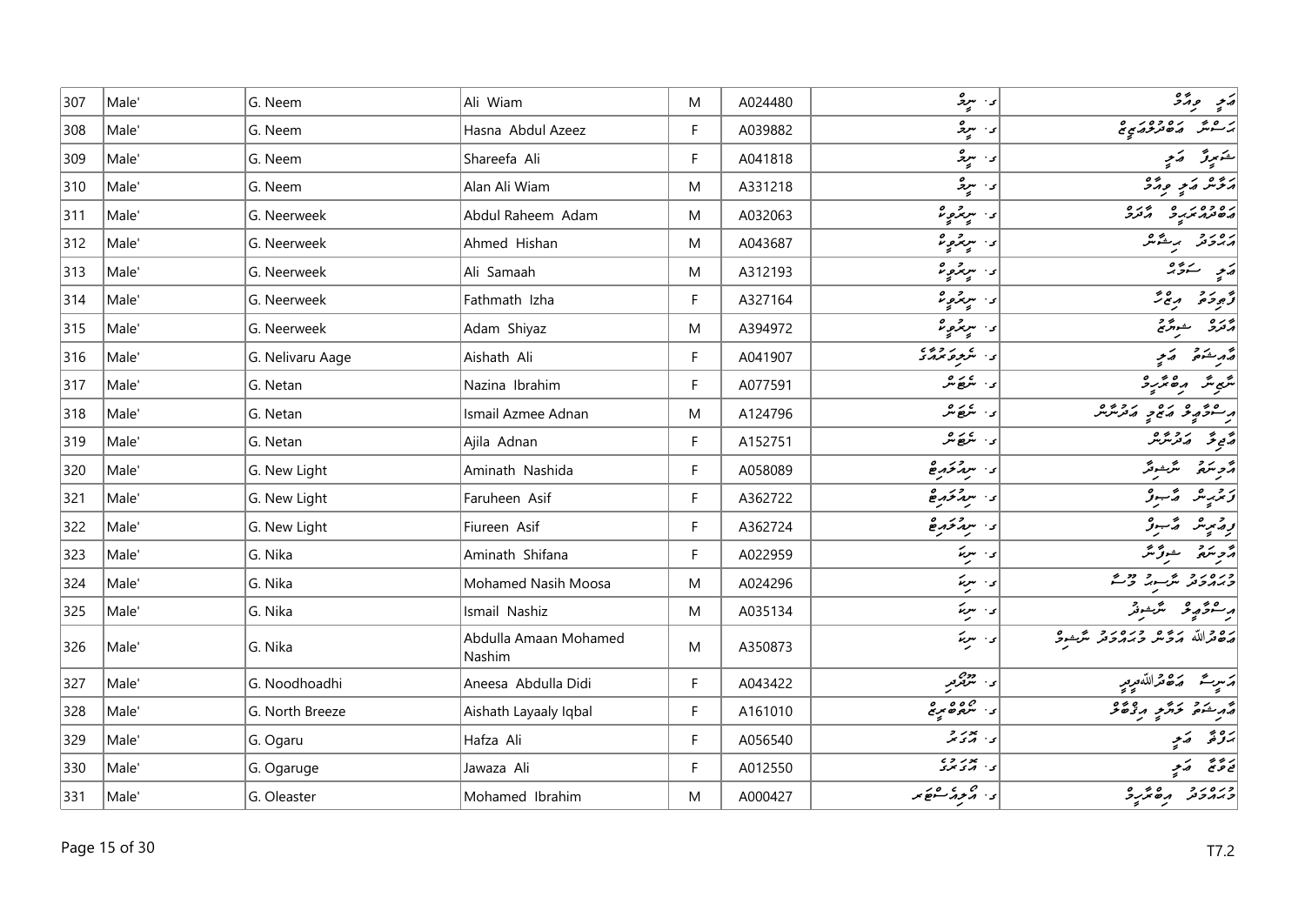| 332 | Male' | G. Oleaster    | Ahmed Ibrahim                  | M           | A006661 | ى ئۇمۇشقۇس                              | גפנג גם ביניב                                        |
|-----|-------|----------------|--------------------------------|-------------|---------|-----------------------------------------|------------------------------------------------------|
| 333 | Male' | G. Oleaster    | Khadeeja Ahmed Didi            | F           | A114406 | ی گرم پر شیخ س                          | ژمرچ در در ورور                                      |
| 334 | Male' | G. Oleaster    | Fathimath Sana Mohamed         | $\mathsf F$ | A147341 | $x = \frac{c}{2}$                       | و د د د دره د د                                      |
| 335 | Male' | G. Oleaster    | Aminath Samaha Mohamed         | F.          | A306003 | ی گروگر شقے پر                          | ه د د د ده د دره د د                                 |
| 336 | Male' | G. Oleaster    | Ibrahim Jailam Mohamed         | M           | A342082 | ى ئۇمۇسىۋىم                             | ת היי ב מיכל במחכת                                   |
| 337 | Male' | G. Oroaraa     | Mohamed Nashim                 | M           | A009613 | ى مىرەپىر<br>ي                          | ورەرو شەر                                            |
| 338 | Male' | G. Oroaraa     | Hassan Naif Ibrahim Manik      | M           | A035132 | ى بىر مەير                              | برسكر شرو رە ئرودىر                                  |
| 339 | Male' | G. Oroaraa     | Adam Salif Ibrahim Manik       | M           | A050678 | ى بىر مىرىگە                            | ړيده کمور ره ټرود سره                                |
| 340 | Male' | G. Oroaraa     | <b>ZULAIKHA SHAUFA IBRAHIM</b> | F           | A122750 | ى بىر مەير                              | تم دَر دَ شَوْرٌ رَهْ دُرِ د                         |
| 341 | Male' | G. Parrot      | Aishath Waheeda                | F           | A033513 | ر بم مرد ه<br>د بم مرد ه                | و<br>مەرخىسى ئەيەم                                   |
| 342 | Male' | G. Parrot      | Hafeeza                        | F           | A215826 | ر بر عره<br>د گرمر <b>ه</b>             | بزوځ                                                 |
| 343 | Male' | G. Parrot Nest | Gamariyyath Adam               | F.          | A038892 | ى بىر ھەر مەھ                           | ر در در در<br>د کاربراندار<br>پور ہ<br>مرکزو         |
| 344 | Male' | G. Parrot Nest | Ahmed Rasheed                  | M           | A080052 | ى بىرە ئ <sub>ە</sub> رە ھ              | ره ر <del>و</del> کرشونر<br>ا <i>ر بر</i> ونر کرشونر |
| 345 | Male' | G. Parrot Nest | Ismail Shareef                 | M           | A125506 | ے بو برھ مرے ہے<br>یہ بو برھ مرے ج      | رەشۇر ئىر                                            |
| 346 | Male' | G. Parrot Nest | Fathmath Sabeena               | F           | A153738 | ، بېرە ئەرە                             | أزّودَهْ سَعِيثَر                                    |
| 347 | Male' | G. Parrot Nest | Mariyam Jabeeha                | F           | A243594 | ، بېرە ئەرە                             | ג פינים בשים ב                                       |
| 348 | Male' | G. Parrot Nest | Aishath Athika                 | F           | A318524 | ى بىر ھەر مەھ<br>ئەنگە ئەربىر ھەر سىر ھ | أقرم شنعو اقرمونة                                    |
| 349 | Male' | G. Parrot Nest | Shaffana Ahmed                 | F           | A318525 | ى بىر ھەر مەھ<br>ئىس كىرى ئىس كىر       | شەر ئەر بەر دەر د                                    |
| 350 | Male' | G. Parrot Nest | Rizna Ahmed                    | F           | A351055 | ى بىر ھەر مەھ<br>ئىس كىرى ئىس كىر       | ىرچ ئىگە ئەكەر 2                                     |
| 351 | Male' | G. Parrot Nest | Shauna Ahmed                   | F           | A351056 | ى بىر ھەر مەھ<br>ئىس كىرى ئىس كىر       | شەر ئەرەر دەر                                        |
| 352 | Male' | G. Peach       | Sulaiman Zahwan Latheef        | M           | A341519 | ى بوگۇ                                  | ر د د و پر د و و د و د <sub>و</sub> و                |
| 353 | Male' | G. Peach       | Zainab Ahmed Latheef           | F           | A342979 | ى بوگۇ                                  | ىم ئىر ئەرەبىر ئەر                                   |
| 354 | Male' | G. Peach       | Abdullah Mazeen Ahmed          | M           | A345186 | ى بېرگۇ                                 | برە داللە كەبچ ئىر برېردىر                           |
| 355 | Male' | G. Raavehi     | Mohamed Ramyz Ali              | M           | A131224 | ۔<br>ئ- ئىزغ <sup>ى</sup> ر             | כמחכת תבש הב                                         |
| 356 | Male' | G. Ranmuthee   | Zuhura Adam                    | F           | A147204 | ى ئەسىر ئەرەپ                           | و و پر په مره<br>پح <i>ر ب</i> ر کردن                |
| 357 | Male' | G. Reethi Fehi | Fathimath Nazima               | F           | A025768 | ی سمپرہ تو پہ                           | تؤجرخا الشجاج                                        |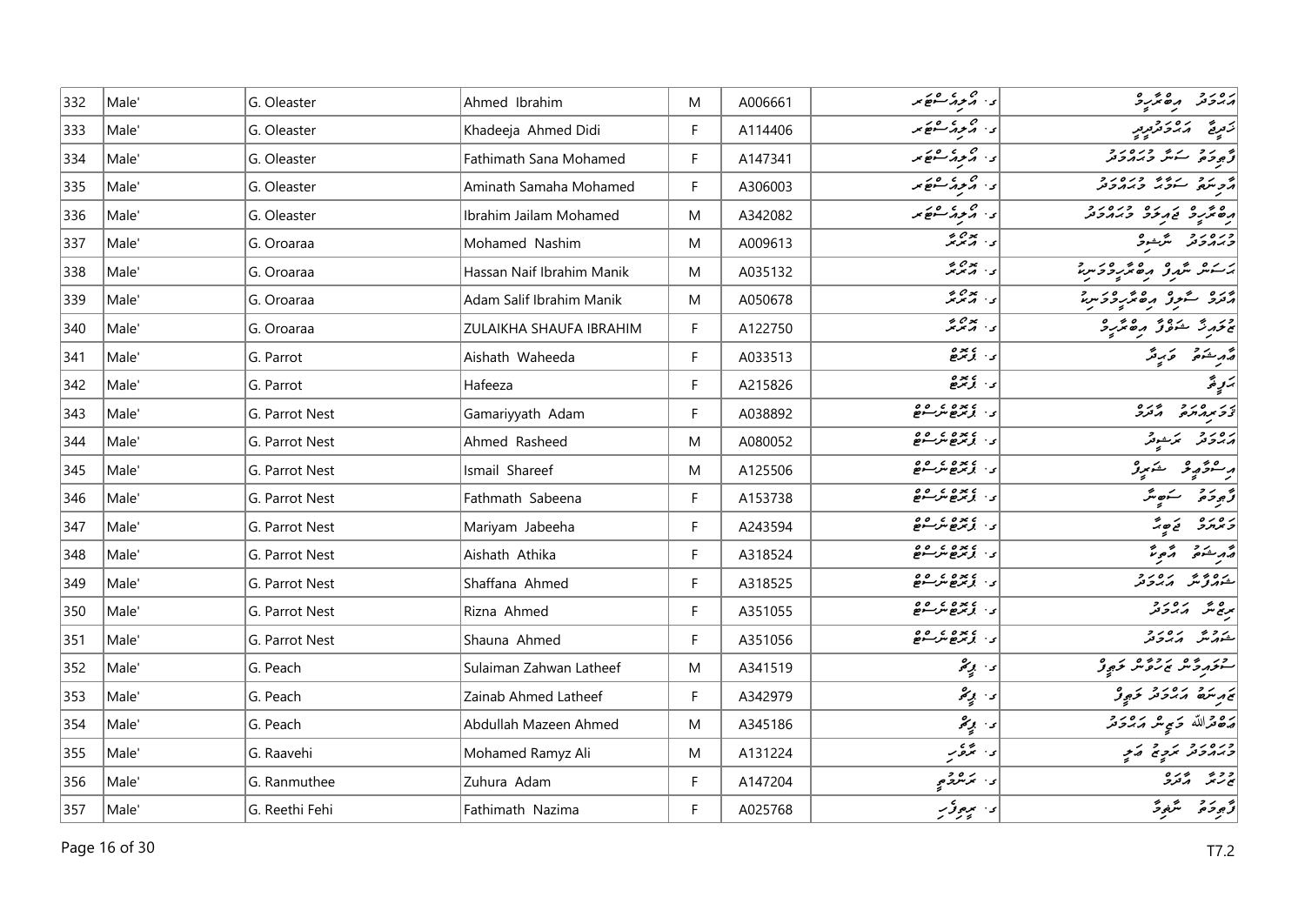| 358 | Male' | G. Reethi Fehi      | Ahmed Ameen                | M           | A033173 | ی سمبروژبر<br>سم                                                                                                               | پروتر کے پر                                              |
|-----|-------|---------------------|----------------------------|-------------|---------|--------------------------------------------------------------------------------------------------------------------------------|----------------------------------------------------------|
| 359 | Male' | G. Reethi Fehi      | Abdul Raheem Mohamed       | M           | A033177 | ای مره وگړ<br><u>است</u>                                                                                                       | מסכם מם כממכנת                                           |
| 360 | Male' | G. Reethi Fehi      | Aishath Haifa              | $\mathsf F$ | A033182 | ی سمپرہ تو پہ                                                                                                                  | أمام يشاه أستهور                                         |
| 361 | Male' | G. Reethi Fehi      | Mariyam Yumna Abdul Raheem | F.          | A141341 | ی سمپروگر<br>سم                                                                                                                | ג ם גם כם זה גם כם גם<br>בינות כ"תכית השנקה בגב          |
| 362 | Male' | G. Reethi Fehi      | Ajuna Abdul Raheem         | F           | A333704 | ی سمپرہ تو پہ<br>سمج                                                                                                           | ره وه ره<br>پره تربر تر<br>ىر 3 مىگە<br>مەلق مىگە        |
| 363 | Male' | G. Reethi Fehi      | Rayya Abdul Raheem         | $\mathsf F$ | A357664 | ی- س <sub>ی</sub> عوثر<br>سیموثر                                                                                               | גם מי הם כם גם                                           |
| 364 | Male' | G. Ribudhoo         | Aishath Shafa              | F           | A080584 | و دو<br>ي- مرح قر                                                                                                              | گەرىشى <i>تى ئى</i> تى<br>م                              |
| 365 | Male' | G. Ribudhoo         | Ahmed Shafee               | M           | A124393 | و دو.<br>ي- موړه تو                                                                                                            | ړه د په کې                                               |
| 366 | Male' | G. Ribudhoo         | Aminath Sheleen            | F           | A138340 | و دو<br>ي - مرحوفر                                                                                                             | ۇ ئىر ئىم ئىم ئىش                                        |
| 367 | Male' | G. Ribudhoo         | Shafeega Mohamed           | F           | A138406 | و دود.<br>د ۱ برخانگر                                                                                                          | و ره ر د<br>تر پر ژنر<br>ڪوي <sub>و</sub> ٿو.<br>سنڌو تو |
| 368 | Male' | G. Ribudhoo         | Fathimath Shifa            | F           | A349829 | و دو<br>ي - موقص کر                                                                                                            | ۇ بوخ <sup>ە</sup><br>شەرگ                               |
| 369 | Male' | G. Ribudhooge       | Asima Ibrahim              | F           | A096809 |                                                                                                                                | رمج سبزقر<br>ەھ ئۈرۈ                                     |
| 370 | Male' | G. Ribudhooge       | <b>Abdul Malik</b>         | M           | A126621 | و ووو ع<br>ي - محر تص فري                                                                                                      | ر ه و ه و و<br>پرې تر پور وړ                             |
| 371 | Male' | G. Ribudhooge       | Naseema Ali                | $\mathsf F$ | A131416 | و وو ع<br>ي - محر تص قرى                                                                                                       | لترسوق الأمو                                             |
| 372 | Male' | G. Ribudhooge       | Mohamed Nawish Abdul Malik | M           | A362282 | و ووو بر<br>ي - محر ت <i>ص</i> تحري                                                                                            | ورەر دېمبۇر مەدەپر دە                                    |
| 373 | Male' | G. Riminee          | Ahmed Khaleel              | M           | A076088 | ی از مورو بس<br>الزامری                                                                                                        | پرەر ئىرىگى                                              |
| 374 | Male' | G. Rinbudhooge Aage | Hassan Shamoon             | M           | A032631 | و دون ده و<br>د ۲ مرس ه تر د ار د                                                                                              | يركس كالمعادون                                           |
| 375 | Male' | G. Rinbudhooge Aage | Aishath Shara Shamoon      | F           | A350009 | د .<br>او . موسره ترو برو                                                                                                      |                                                          |
| 376 | Male' | G. Rose Meadow      | Abdulla Saheel Jaleel      | M           | A036115 | $\begin{array}{c} \rho_{\mathcal{L}} \circ \rho \\ \chi_{\mathcal{L}} \circ \chi \end{array}$                                  | رَهْمْراللّه سَمَرٍ وَ وَحِرِ وَ                         |
| 377 | Male' | G. Rose Meadow      | Aisha Balqis Saheel Jaleel | F           | A140980 | $\begin{array}{c} \mathcal{O} \mathcal{L} \circ \mathcal{O} \circ \mathcal{L} \circ \mathcal{S} \circ \mathcal{S} \end{array}$ | ړُږگ کوُږِک کړو کړو                                      |
| 378 | Male' | G. Rose Meadow      | Emaan Saheel Jaleel        | $\mathsf F$ | A164747 | م و ه ه ه م<br>د ۰ مرج و ډ                                                                                                     | ړ د پر شر و ځ ږ و                                        |
| 379 | Male' | G. Rukhaamuge       | Abdulla Ahmed              | M           | A032480 | ر به عروج د<br>ر به مرگروی                                                                                                     | رەقراللە مەردىر                                          |
| 380 | Male' | G. Rukhaamuge       | Hamid Mohamed              | M           | A033780 | ر بەردە<br>ئ بىرگەن                                                                                                            | جو وره دو                                                |
| 381 | Male' | G. Rukhaamuge       | Hassan Amir                | M           | A050286 | ر بەردە<br>ئ بىرگەنى                                                                                                           | برسەيىتە<br>ر پی تر                                      |
| 382 | Male' | G. Rukhaamuge       | Ahmed Waheed               | M           | A061671 | ر به ۱۶۶۶ وي.<br>د ۱۰ مترگرون                                                                                                  | ر ە ر د<br>م.روتر<br>ءَ ٻه تر                            |
| 383 | Male' | G. Rukhaamuge       | Mariyam Saeeda             | F           | A063513 | و به وه و ه<br>و - مورکوی                                                                                                      | رەرە سەرىگە                                              |
|     |       |                     |                            |             |         |                                                                                                                                |                                                          |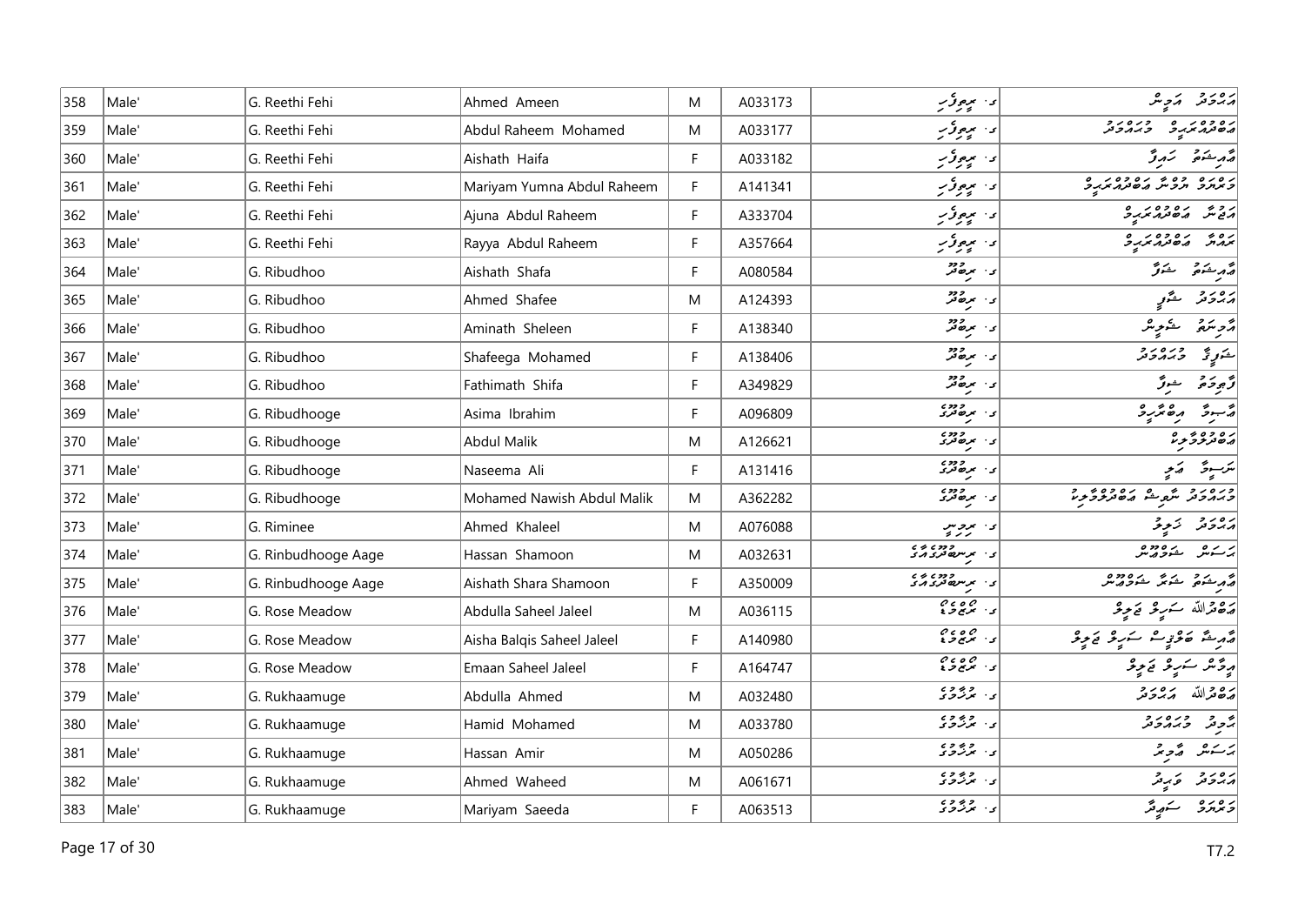| 384 | Male' | G. Rukhaamuge            | Mohamed Waheed         | M  | A085039 | ر بەردە<br>ئ                      | دره رو در کرد                                         |
|-----|-------|--------------------------|------------------------|----|---------|-----------------------------------|-------------------------------------------------------|
| 385 | Male' | G. Rukhaamuge            | Ali Waheed             | M  | A092192 | ر به عربی و د<br>کار میمرگرفت ک   | أة يحتمد ترقر                                         |
| 386 | Male' | G. Rukhaamuge            | Ibrahim Waheed         | M  | A092233 | د به عروج د<br>د اگر مرکز و ی     | رەنزىر ئىبىر                                          |
| 387 | Male' | G. Rukhaamuge            | Shafa Waheed           | F  | A092234 | ر بەردە<br>ئ بىرگەن               | ريدونه<br>سنون و کار ور                               |
| 388 | Male' | G. Rukhaamuge            | Mohamed Thorig Hamid   | M  | A121590 | ر به ۱۶۶۶<br>د اگرگری             |                                                       |
| 389 | Male' | G. Rukhaamuge            | Ahmed Migdhadh         | M  | A140928 | ر به ۱۶۶۶<br>د اگرنرگان           | د ه د د په دولته د ا                                  |
| 390 | Male' | G. Rukhaamuge            | Ahmed Ajmal Hamid      | M  | A157668 | ر بەردە<br>ئ                      | גפגי גיגם הבית                                        |
| 391 | Male' | G. Rukhaamuge            | Ibrahim Firushan Hamid | M  | A157669 | ى - ئۇگەنى                        | رەتمرىر رىمىشىر تەرىر                                 |
| 392 | Male' | G. Rukhaamuge            | Ihusana Hamid          | F  | A157670 | ى - ئوگەنى<br>ى - ئىرگەنى         | ورژ شش بر و تر                                        |
| 393 | Male' | G. Rukhaamuge            | Aishath Shahula        | F  | A313021 | ر به بروی<br>د انگرنری            | وكرمشكم الشروع                                        |
| 394 | Male' | G. Rukhaamuge            | Mohamed Shahil         | M  | A334952 | ر بەردە<br>ئ بىرگەن               | ورەرو ئەرۋ                                            |
| 395 | Male' | G. Rukhaamuge            | Yumna Waheed           | F  | A353958 | د به دوه<br>د امرژوی              | وه شهر محمد تر<br>مرح شهر محمد تر                     |
| 396 | Male' | G. Rukhaamuge            | Ismail Humaam Hamid    | M  | A354083 | ى - ئۇگەنى                        | ر موځ په وه ده د برخه                                 |
| 397 | Male' | G. Rukhaamuge            | Yusra Waheed           | F  | A382736 | ى - ئۇزگەن                        | د ه پر ته د کردگر<br>افرانستر کل د کار                |
| 398 | Male' | G. Saadhumaany           | Izmeel Salih           | M  | A079500 | ى سەھرگە بىر                      | رېږي شور                                              |
| 399 | Male' | G. Saadhumaany           | Fathimath Shanee       | F  | A082589 | ى سەھرۇس                          | ء<br>ترجو حرم<br>مشگرسر                               |
| 400 | Male' | G. Saadhumaany           | Mariyam Shiranee       | F  | A082590 | ى سەھرىر سر                       | ر ه ر ه<br><del>د</del> بربرگ<br>ڪو مگرسي <i>ر</i>    |
| 401 | Male' | G. Saamiyaanaa           | Aishath Shifleen       | F. | A044647 | ى سەھەر ئەتە                      | پ <sup>و</sup> مرشومو<br>مرم<br>ے وگو پی <sub>س</sub> |
| 402 | Male' | G. Saamiyaanaa           | Ahmed Fizan            | M  | A044648 | ى سەھەر ئەش                       | برەر ئەر ئە                                           |
| 403 | Male' | G. Saamiyaanaa           | Mohamed Fazleen        | M  | A044649 | ى سەرترىتر                        | ورەرو رەپ                                             |
| 404 | Male' | G. Saamiyaanaa           | Shaheeba               | F  | A044671 | ى سەھەر ئەش                       | ے کرچھ<br>خ                                           |
| 405 | Male' | G. Saamiyaanaa           | Ibrahim Rashad         | M  | A044672 | ى ، سەھەر ئىر                     | ە ئەرە ئەرەر<br>مەھەرى                                |
| 406 | Male' | G. Saamiyaanaa Uthurubai | Yoosuf Rilwan          | M  | A075227 | . گروه مودود.<br>. گروه موسو      | دو به ده<br>مرسسو<br>ىر شوڭرىش                        |
| 407 | Male' | G. Saamiyaanaa Uthurubai | Aishath Ali            | F  | A098401 | . گرېز سره وره<br>د کرېز سره ده د | أمار مشتور أمامي                                      |
| 408 | Male' | G. Saamiyaanaa Uthurubai | Mariyam Nisfa          | F. | A098402 | . گروه مودود.<br>. گروه موسو      | ر ه ر ه<br><del>ر</del> بربرو                         |
| 409 | Male' | G. Saamiyaanaa Uthurubai | Aminath Sausan         | F. | A149686 | . گرد معده برخه                   | ۇرىزە سەزسەش                                          |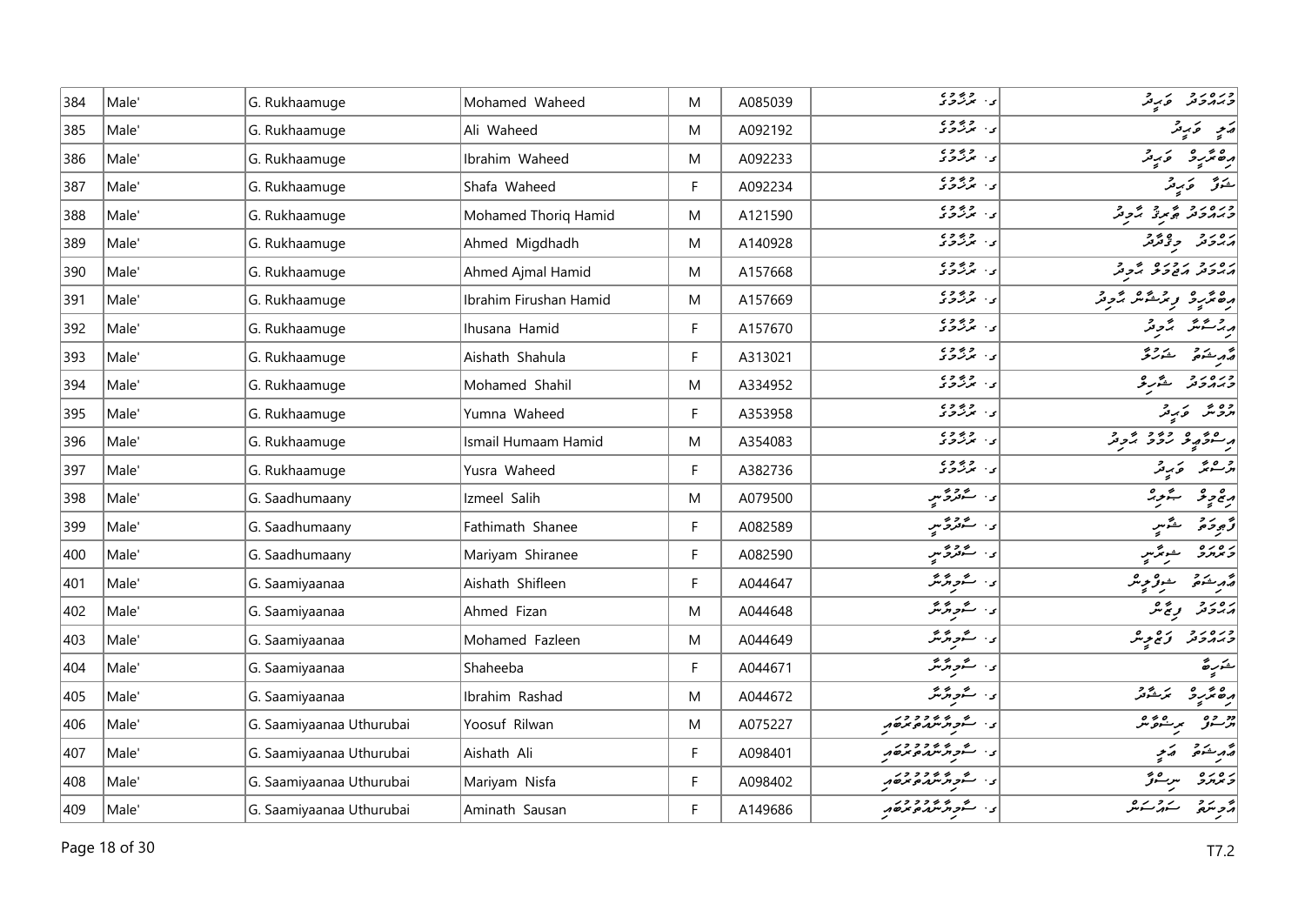| 410 | Male' | G. Saamiyaanaa Uthurubai | Ahmed ljaz             | M  | A153517 |                                       | پروژو<br>صقح                                               |
|-----|-------|--------------------------|------------------------|----|---------|---------------------------------------|------------------------------------------------------------|
| 411 | Male' | G. Saamiyaanaa Uthurubai | Aminath Manike         | F. | A215794 | ى سۇمەھمەدە <i>دە</i> ر               | و مستور شریکا<br>مستر سر مسر                               |
| 412 | Male' | G. Safooraa Manzil       | Fathimath Masha        | F. | A000790 | ى سۆزىمرىر ھەيج                       | ر گ<br>ۇ بوز ئە                                            |
| 413 | Male' | G. Safooraa Manzil       | Mohamed Rasheed        | M  | A000791 | ر دود دره رو<br>د ۱ <b>سزی</b> رد شهر | ورەرو كەنبەتى                                              |
| 414 | Male' | G. Safooraa Manzil       | Ibrahim Rasheed        | M  | A032265 | ى سۇرىم تەھرىم تۈ                     | ە ھەترىر <sup>ە</sup><br>بمرشوقر                           |
| 415 | Male' | G. Safooraa Manzil       | Mariya Ahmed           | F  | A050791 | ى سۇزىمرىر ھەج                        | ۇ بىر ئىر<br>ەر دەر                                        |
| 416 | Male' | G. Safooraa Manzil       | Safoora Ahmed          | F  | A075300 | ى سۇرىم <i>دىھى</i> بۇ                | ر دوم ده د و د<br>ستونو مدرومر                             |
| 417 | Male' | G. Safooraa Manzil       | Aishath Shamla         | F  | A079499 | ر دود دره بر و په و                   | دُر شَرَمَ شَرَحْرٌ                                        |
| 418 | Male' | G. Safooraa Manzil       | Ahmed Ibrahim          | M  | A084451 | ى سۆزىمرە ئىرە                        | גם גם הפיתיים                                              |
| 419 | Male' | G. Safooraa Manzil       | Mariyam Sazra          | F  | A084565 | ى سۆزىمرىر ھەيج                       | ر ه بر ه<br><del>د</del> بربر د<br>سەيچ ئىگە               |
| 420 | Male' | G. Safooraa Manzil       | Mohamed Mimrah         | M  | A131271 | ى سۇر ئەرەپىرى                        | ر و بو و<br>و ر ه ر و<br>د بر پر تر                        |
| 421 | Male' | G. Safooraa Manzil       | Mohamed Jazeel Ibrahim | M  | A132950 | ى سۆزىمرىر ھەيج                       | ورەرو يې ئو مەھگرى                                         |
| 422 | Male' | G. Safooraa Manzil       | Adam Rasheed           | M  | A133102 | ى سۇزىمرىر ھەج                        | وره کرشونر<br>مرکز کرشونر                                  |
| 423 | Male' | G. Safooraa Manzil       | Fathimath Jazly        | F  | A167417 | ى سەدەبەر ھ <sub>ى</sub> بۇ           | تزجوختم فأنجمج                                             |
| 424 | Male' | G. Safooraa Manzil       | AHMED JUMAAN IBRAHIM   | M  | A339983 | ى سۇزىمرىر ھەج                        | גם גב בשיל תפיל גם                                         |
| 425 | Male' | G. Selvio                | Ahmed Athoof           | M  | A065065 | ى سەۋەپر                              | גם ג כרס<br>הגבה הפצ                                       |
| 426 | Male' | G. Selvio                | Aminath Rimana         | F. | A081317 | ى سەۋەپر                              | ومحر يحرج مرتجنكر                                          |
| 427 | Male' | G. Selvio                | Aishath Shifana        | F. | A102869 | ى سۇۋەپر                              | پ <sup>و</sup> پر ڪوير<br>پر کار سندھ<br>ے وگر مگر         |
| 428 | Male' | G. Selvio                | Khadeeja Reena         | F  | A119580 | ى سەۋەپر                              | ئرتورنج<br>م<br>ىبرىتر                                     |
| 429 | Male' | G. Selvio                | Mariyam Shiyana        | F  | A146990 | ى سەۋەپر                              | ويوبره<br>شەدگرىگر                                         |
| 430 | Male' | G. Selvio                | Aminath Inan Ahmed     | F  | A340918 | ى سەۋەپر                              | ה<br>הכיתם, הייתיות המכת                                   |
| 431 | Male' | G. Selvio                | Aishath Yumnu Mohamed  | F  | A371545 | ى سەۋەپر                              | ه در ده ده د دره د د<br>په دشوي مرد سر د بر د تر           |
| 432 | Male' | G. Shuroou               | Ahmed Shimal           | M  | A082046 | ر مشورد د<br>ر مشوهرها                | ر ه ر د<br>م.ر <del>د</del> تر<br>ىشەر <i>ۇ</i> ئ <i>ۇ</i> |
| 433 | Male' | G. Shuroou               | Moosa Nimal            | M  | A082047 | ر دور<br>د شومره                      | چرمئے<br>سرڈ ثر                                            |
| 434 | Male' | G. Shuroou               | Fareeda Hassan         | F. | A115756 | د شمیر<br>د شمیر                      | برسەھە<br>ۇ مومۇ                                           |
| 435 | Male' | G. Silver Sky            | Fathmath Hameeda       | F. | A083483 | ى سوۋە برسىم كۆر                      | رُّمِوحَمْ يَا لِمَدَّ                                     |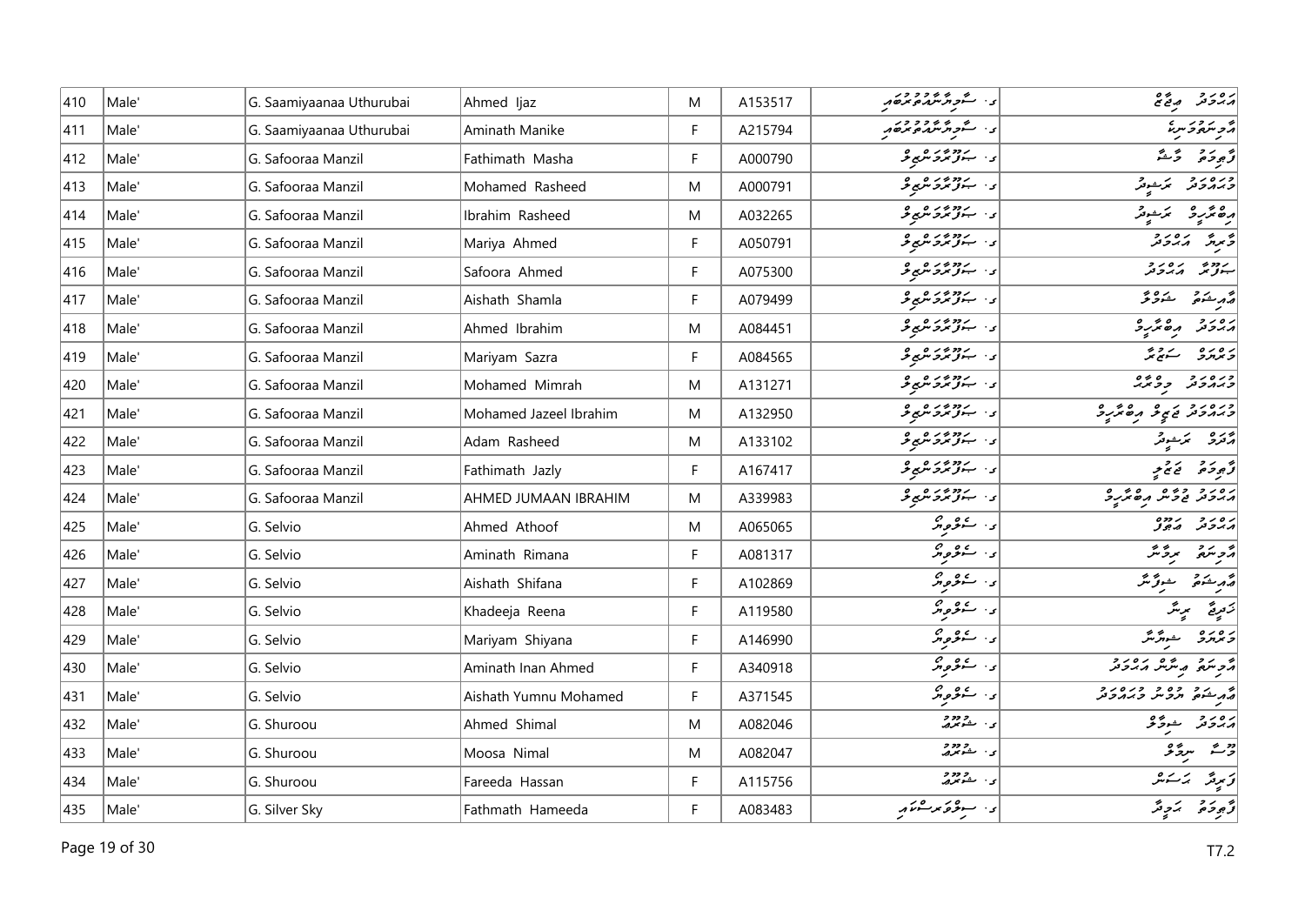| 436 | Male' | G. Silverge      | Mariyam Khalida            | F           | A032436 | ی ۱۰ سودگار و د<br>ک                 | ر ه بر ه<br>تر <del>ب</del> ر بر<br>رُّ وتَرُ   |
|-----|-------|------------------|----------------------------|-------------|---------|--------------------------------------|-------------------------------------------------|
| 437 | Male' | G. Silverge      | Adam Khalid                | M           | A039210 | ی ۱۰ سوء کار و دی<br>محب اسلود کاری  | أرتمرو المحاوير                                 |
| 438 | Male' | G. Silverge      | Inaafa Adam Khalid         | F           | A161506 | د . سوفره د ،<br>-                   | وبترقه أزندو الزوقر                             |
| 439 | Male' | G. Silverge aage | Aishath Asna Hamdi         | F.          | A081385 | د ۱۰ سورو ده د د<br>د ۱۰ سورو بود ور |                                                 |
| 440 | Male' | G. Silverge aage | Mariyam Ashfa Hamdi        | F           | A081386 | $595999 - 5$                         | י פיים היישור הכת                               |
| 441 | Male' | G. Silverge aage | Ibrahim Hamdi              | M           | A155560 | $\frac{1}{1}$                        | رە ئرىر بەۋىر                                   |
| 442 | Male' | G. Silverge aage | Mohamed Ibrahim Hamdi      | M           | A160949 | ى سوفو بورو ە<br>ى سوفو بورى بىرى    | ورەر دەھ برە برەپر                              |
| 443 | Male' | G. Sinamo        | Aminath Nazly Ibrahim      | F.          | A032839 | ى سىرتىرى                            | مجمع ملتجم مقترع                                |
| 444 | Male' | G. Sinamo        | Hussein Siman Hassan       | M           | A073958 | ى سىرتىرى                            | برستهر شروعهم برستاند                           |
| 445 | Male' | G. Soanf         | Ahmed Shafeeq Ali          | M           | A012678 | ى كەسۇ                               | پروژو ځوړ په په                                 |
| 446 | Male' | G. Soanf         | Abdul Latheef Abdul Rahman | M           | A045186 | ى شەھۋ                               | נסכסנים נסכסנסגים<br>גישנגיבית גישנגיגיביינ     |
| 447 | Male' | G. Soanf         | Aminath Nasooha Shafeeg    | F.          | A354716 | ى شىرو                               | أو برو بر دوه شرور                              |
| 448 | Male' | G. Suvaasaage    | Mariyam Shazna             | F           | A001608 | ى سىمۇسۇي                            | رەرە شەھ شە                                     |
| 449 | Male' | G. Suvaasaage    | Aminath Mizna              | $\mathsf F$ | A001609 | ى سۇھەمىي                            | أأدجني دبي                                      |
| 450 | Male' | G. Suvaasaage    | Aishath Waheeda            | F           | A039685 | ى سىق شى                             | مەرشۇم قاباقە                                   |
| 451 | Male' | G. Suvaasaage    | Rasheeda Abdul Ghafoor     | F           | A039802 | ى سىق ئىسى                           | بر شوتر دره وه بردد و<br>بر شوتر در ۱۵ تاریخ بر |
| 452 | Male' | G. Suvaasaage    | Zulaikha Abdul Ghafoor     | F           | A040465 | ى سۇمۇسۇي                            | ور دو وه دود و<br>مخ در شهر محمد خرد و          |
| 453 | Male' | G. Suvaasaage    | Aishath Shirana            | F           | A040647 | ى سۇمۇسۇي                            | أقهر مشكرة المستوجز يتكر                        |
| 454 | Male' | G. Suvaasaage    | Mohamed Rasheed            | M           | A041971 | ى سۇمۇسۇي                            | ورەرو كەنبەتر                                   |
| 455 | Male' | G. Suvaasaage    | Waleedha Abdul Gafoor      | F.          | A058421 | ى سۇمۇسۇي                            | د په په ۱۵۶۵۶ ورو د                             |
| 456 | Male' | G. Suvaasaage    | Mariyam Nasheeda           | $\mathsf F$ | A076612 | ى سۇمەتتى                            | د وړو ترجيځه                                    |
| 457 | Male' | G. Suvaasaage    | Mohamed Shifan             | M           | A113813 | ى سىمۇسۇي                            | ورەرو ھۆش                                       |
| 458 | Male' | G. Suvaasaage    | Maishath Shifna            | F           | A113815 | ى سۇمۇشۇ                             | كەر ئىككى ئىستى ئىگر                            |
| 459 | Male' | G. Suvaasaage    | Eynas Ahmed                | M           | A141619 | ى سىمۇسۇي                            | أمريش أكدر ورد                                  |
| 460 | Male' | G. Suvaasaage    | Ahmed Mifrah               | M           | A306021 | ى سۇمەتتى                            | رەرو دوم.                                       |
| 461 | Male' | G. Suvaasaage    | Mohamed Irfan Ibrahim      | M           | A328739 | ى سۇمۇشۇ                             | ورەرو مترومى مەھرى                              |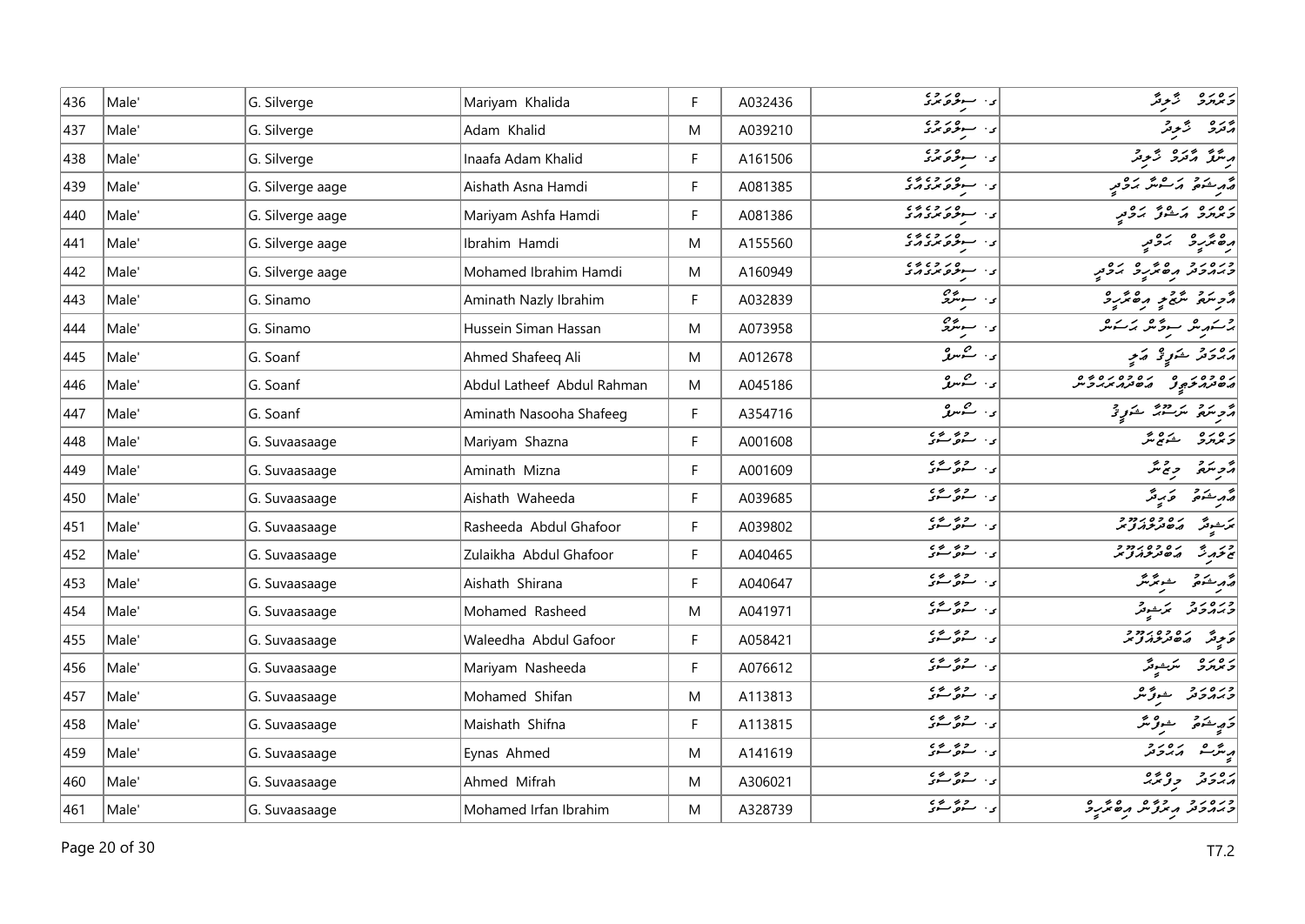| 462 | Male' | G. Suvaasaage | Mohamed Eaman Rasheed  | M           | A333252 | ى بەشقەتتى                              | ورەرو رۇش ئەجو                                                                                                                                    |
|-----|-------|---------------|------------------------|-------------|---------|-----------------------------------------|---------------------------------------------------------------------------------------------------------------------------------------------------|
| 463 | Male' | G. Suvaasaage | Aishath Main Rasheed   | F           | A333266 | ى سۇمۇسۇي                               | أمر المستوفر وتحمير المستحدث المحمد والمستوفر                                                                                                     |
| 464 | Male' | G. Suvaasaage | Mariyam Fainaan        | F           | A334269 | ى سۇمۇسۇي                               | ويروده ومرتكز                                                                                                                                     |
| 465 | Male' | G. Thaburuge  | Abdulla Bishar         | M           | A046303 | ر د د د د<br>د ۰ می ت <i>و ته ب</i> ر د | مَصْعَرِ اللَّهُ صَفَّعَمْ                                                                                                                        |
| 466 | Male' | G. Thaburuge  | Ahmed Bishar           | M           | A076645 | ر د د د د<br>د ۰ می توسر                | ره ر د ور<br>مربروتر صنتونر                                                                                                                       |
| 467 | Male' | G. Thaburuge  | Ibrahim Bishar         | M           | A132814 | ر د د د د<br>د ۰ می تواند د             | رەنزىر ھىقتر                                                                                                                                      |
| 468 | Male' | G. Thaburuge  | Abida Abdulla          | F           | A155039 | ر د د د و د<br>د ۰ می تواند ک           | صحر سكافته الله                                                                                                                                   |
| 469 | Male' | G. Thaburuge  | Asma Ismail            | F           | A155069 | ر و و ی<br>ی گوه مر <sub>ک</sub>        | برعدى برعزمور                                                                                                                                     |
| 470 | Male' | G. Thaburuge  | Inayath Ismail         | F           | A155070 | ر د د د د<br>د ۰ می تورن                |                                                                                                                                                   |
| 471 | Male' | G. Thaburuge  | Ali Bishar             | M           | A155071 | ر د د د د<br>د ۰ می توسر                | أردم ويتمر                                                                                                                                        |
| 472 | Male' | G. Thaburuge  | Rahmath Ismail         | F.          | A155084 | ر د د د د<br>د ۱ می تامری               | ردرد رەمپرو                                                                                                                                       |
| 473 | Male' | G. Thaburuge  | Mohamed Bishaar Ismail | M           | A311399 | ر د د د د<br>د ۱ می تامری               | ورەرو ھېگر مشوگرو                                                                                                                                 |
| 474 | Male' | G. The Last   | Ahmed Sabah            | M           | A000352 | ى بەرگەش ھ                              | ره رو بروه                                                                                                                                        |
| 475 | Male' | G. The Last   | Fathimath Nilee        | F.          | A000354 | ى بىر تۇرگى ھ                           | قُهِ وَحَمْ سِرِ                                                                                                                                  |
| 476 | Male' | G. The Last   | Aishath Shifa          | $\mathsf F$ | A000355 | ى بىر ئۆر ھەھ                           | وگهرڪو ڪوڙ<br>م                                                                                                                                   |
| 477 | Male' | G. The Last   | Fathimath Naila        | F           | A012826 | ى بەرگەش ھ                              | دًّءِ دَءٌ سَمَدٍ دَ                                                                                                                              |
| 478 | Male' | G. The Last   | Mohamed Ali            | M           | A024713 | ى بەرگەر ھ                              | ورەرو كەي                                                                                                                                         |
| 479 | Male' | G. The Last   | Moosa Salih            | M           | A035289 | <sub>ى</sub> بە تەرگەن ھ                | وژ شه شورژ                                                                                                                                        |
| 480 | Male' | G. The Last   | Easa Yoosuf            | M           | A036786 | ى بەرگەر ھ                              | $\begin{array}{cc} \hline \begin{array}{cccc} 0 & 2 & 2 \\ 2 & -2 & 2 \end{array} & \begin{array}{c} 2 & 2 \\ 2 & -2 & 2 \end{array} \end{array}$ |
| 481 | Male' | G. The Last   | Mohamed Inad           | M           | A058452 | ى بەرگەر ھ                              | ورەرو ھىگى                                                                                                                                        |
| 482 | Male' | G. The Last   | Abdulla Rasheed        | M           | A078639 | <sub>ى</sub> بەرگەشىھ                   | أرة قرالله تمرشونر                                                                                                                                |
| 483 | Male' | G. The Last   | Aminath Mufeeda        | F           | A079205 | ى بە تەرگەن ھ                           | ړٌ پر په د وړ تر                                                                                                                                  |
| 484 | Male' | G. The Last   | Mohamed Nazim          | M           | A080428 | ى بەرگەر ھ                              | ورەر ئەرۋ                                                                                                                                         |
| 485 | Male' | G. The Last   | Fathimath Muna         | F           | A100798 | ى بە تەرىپى ھ                           | وً و د و شر                                                                                                                                       |
| 486 | Male' | G. The Last   | Mariyam Musliha        | F.          | A100799 | ى بەرگەر ھ                              | ويرده ومنجر                                                                                                                                       |
| 487 | Male' | G. The Last   | Aishath Yumna          | F           | A132593 | ى بە ئەرگەر ھ                           | أصمر شدة المتحافية                                                                                                                                |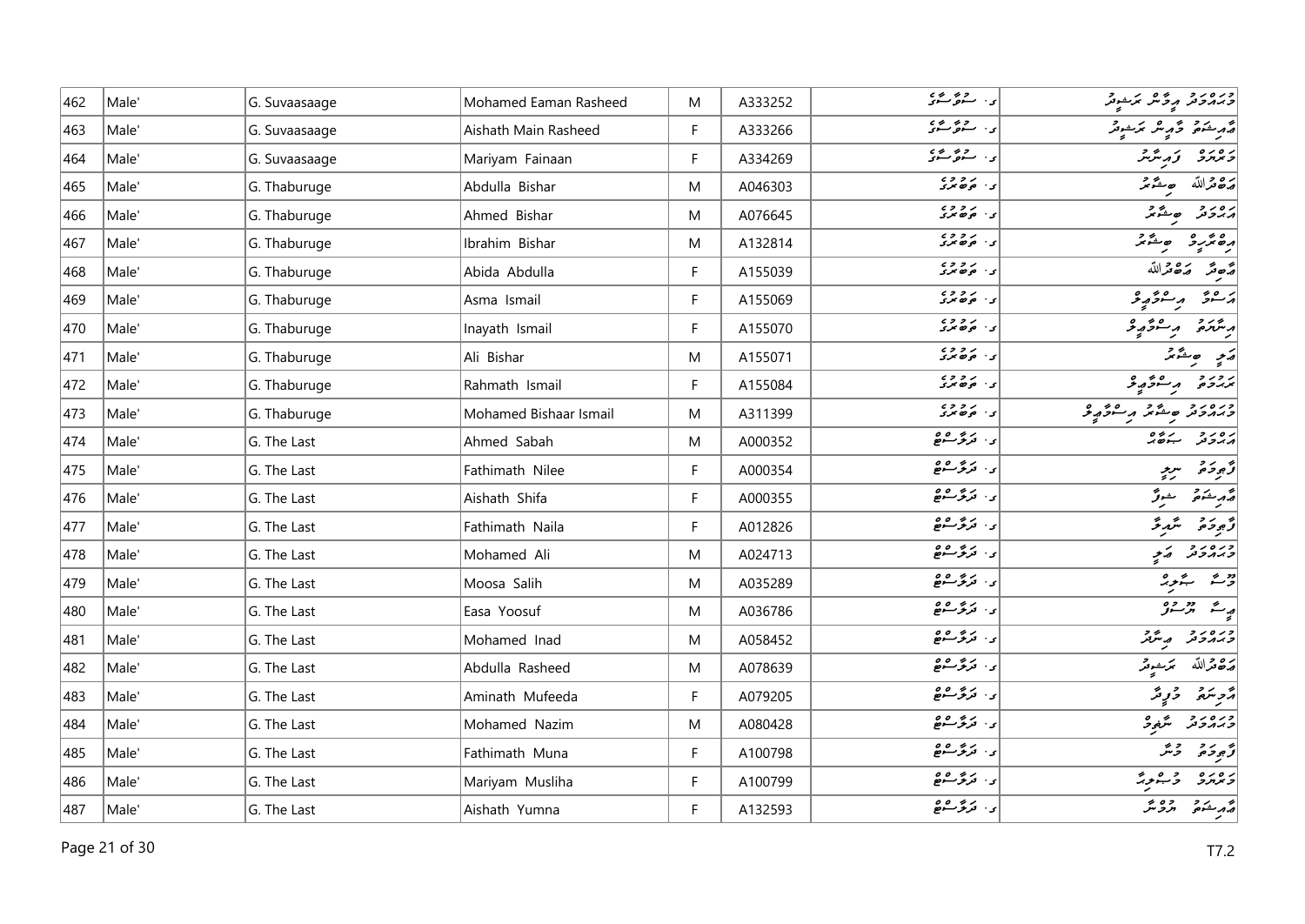| 488 | Male' | G. The Last    | ALI SOBAH                    | M         | A307796 | <sub>ى</sub> بەرگەر ھ                  | $20 - 20$                          |
|-----|-------|----------------|------------------------------|-----------|---------|----------------------------------------|------------------------------------|
| 489 | Male' | G. The Last    | Aishath Sana Abdulla Rasheed | F.        | A337819 | ء کروگرهیچ                             | قەر ئەق سەش ھەھىراللە مەشھەر       |
| 490 | Male' | G. Vara Palace | Zulfa Adam                   | F         | A037078 | ء کا پروژگر ک                          | وه پو په مرده<br>  بح مرکز په مرکز |
| 491 | Male' | G. Vara Palace | Ahmed Abdulla                | M         | A158417 | ى ئەسرىمەت ھ                           | برەرد برەدالله                     |
| 492 | Male' | G. Varudhaa    | FATHIMATH INAYA              | F         | A047139 | ى بە ئەيمەتىر                          | قرموخرة ويتركز                     |
| 493 | Male' | G. Varudhaa    | Mohamed Thoriq               | M         | A047140 | ى بە ئەتر                              | ورەر دەرد                          |
| 494 | Male' | G. Varudhaa    | Naadhira Adham               | F         | A047160 | ى بە ئەتر                              | شَعِرِ شَدَّ أَرْمَرْدُ            |
| 495 | Male' | G. Varudhaa    | Naahidhaa Adam               | F         | A153736 | ى بە ئەتەنگر                           | بتربر قد مرکز آرادی                |
| 496 | Male' | G. Varudhaa    | Mohamed Rimaah Ahmed         | M         | A281157 | ى بەر ئەنگر                            | כנסגב גם גסגב<br>בגהכת תבג הגבת    |
| 497 | Male' | G. Vegaa Light | Mariyam Naima                | F.        | A028005 | ى ئەممىر ھ                             | د ۱۵ د صمر شم                      |
| 498 | Male' | G. Vegaa Light | Hassan Nizam                 | M         | A028006 | د ، در ده.<br>د او د گرم ه             | يركسكر سرقوقر                      |
| 499 | Male' | G. Vegaa Light | Aminath Azeema               | F         | A028036 | ى ئەممىز ھ                             | أأرجع أربيخ                        |
| 500 | Male' | G. Vegaa Light | Fathimath Nazima             | F         | A055905 | <i>ى ئەرە</i> م<br>ئ                   | قَرْوِرَةً مُتَّوَرَّ              |
| 501 | Male' | G. Vegaa Light | Aishath Nihama               | F         | A060664 | ى ئەممۇرى                              | وأمر شكوفة المسرر محركة            |
| 502 | Male' | G. Vegaa Light | Fawziyya Gasim               | F         | A070081 | $rac{1}{2}$                            | ورمورو تحسو                        |
| 503 | Male' | G. Vegaa Light | Ahmed Nazim                  | ${\sf M}$ | A070278 | $rac{1}{2}$                            | أرور والمحمود                      |
| 504 | Male' | G. Vegaa Light | Hawwa Neelma                 | F.        | A078199 | $rac{1}{2}$                            | رە ئەرگە                           |
| 505 | Male' | G. Vegaa Light | Mohamed Sulaiman             | M         | A078355 | د کار د هر ه                           | ورەرو ھۆرۈش                        |
| 506 | Male' | G. Vegaa Light | Mohamed Arusham Ibrahim      | M         | A347380 | $rac{1}{2}$                            | ورەر د پرېشو مەھرىپ                |
| 507 | Male' | G. Velimaa     | Saffan Ahmed                 | M         | A036881 | د . غ و پ <sup>ه</sup>                 | شەر ئەر بەر دەر د                  |
| 508 | Male' | G. Velimaa     | Asfan Ahmed                  | M         | A036882 | ى ئىمودىگا                             |                                    |
| 509 | Male' | G. Velimaa     | <b>Ahmed Manik</b>           | M         | A042955 | ى ئەمرۇ                                | ر ەر در ر                          |
| 510 | Male' | G. Velimaa     | Samaaha Ahmed                | F         | A338155 | ى ئۇمۇگە                               | ستوبر برەر د                       |
| 511 | Male' | G. Violin      | Fathimath Reena              | F         | A344306 | <mark>ء<sub>َ</sub>، ءَرِم</mark> وسُر | قەددە بېرىتر                       |
| 512 | Male' | G. Zabaadhaani | Mohamed Ali                  | M         | A000992 | <br> ۍ ځ گانگرس                        | ورەرو كې                           |
| 513 | Male' | G. Zabaadhaani | Fareeda Adam                 | F         | A032359 | ى كەنھەترىس                            | كوسيتش المرتدف                     |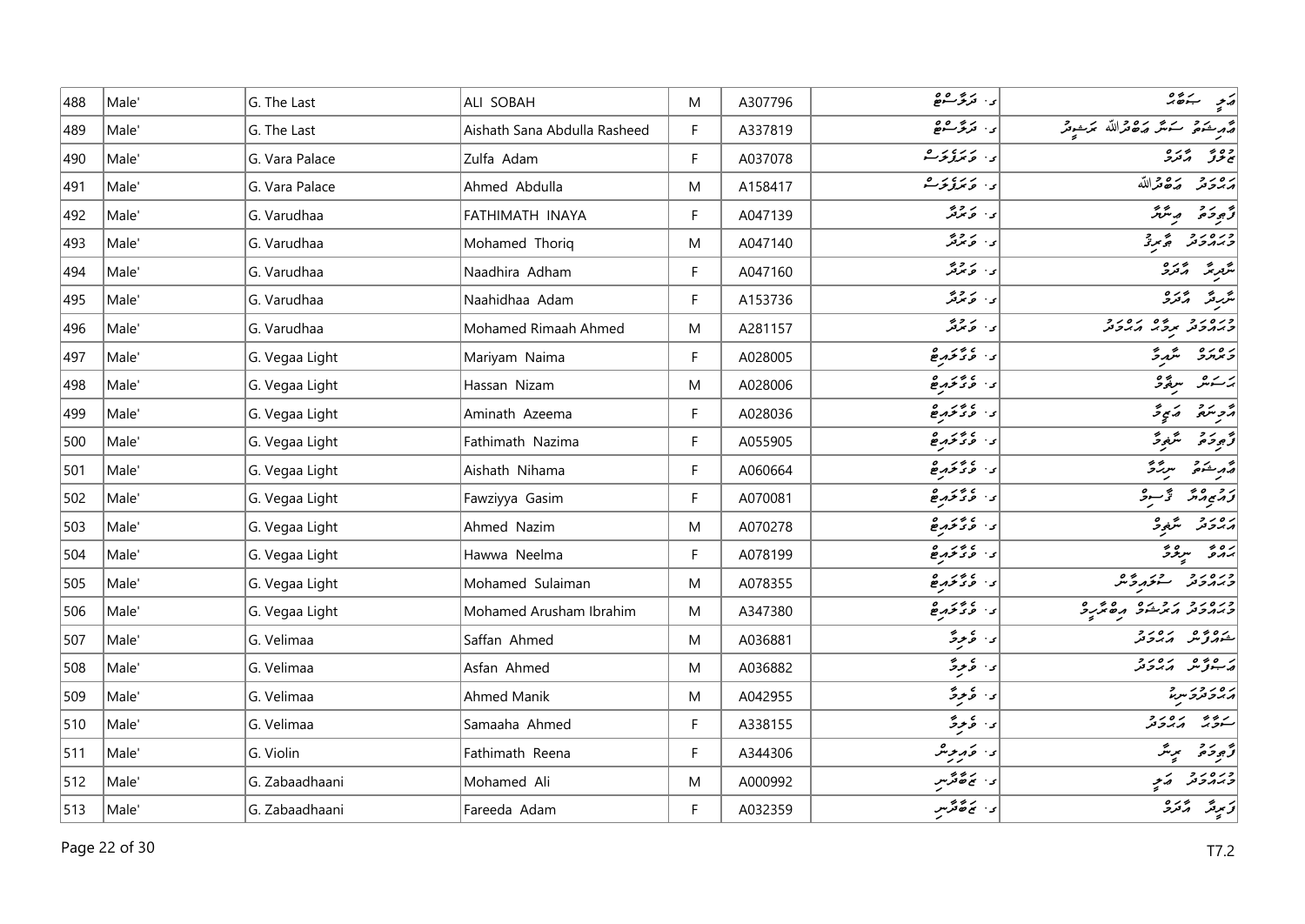| 514 | Male | Zabaadhaani      | IMAAN<br><b>AL</b>      | M | 1160645 | s s v<br>∣ کا نم دے فرسر       | 0 40<br>مرورسر<br>َ ص                         |
|-----|------|------------------|-------------------------|---|---------|--------------------------------|-----------------------------------------------|
| 515 | Male | Zabaadhaani      | Imhaal<br><b>Ismail</b> | М | A349110 | <b>ssi</b><br>∣ ت∼ بح دے تر سر | , s c<br>$\bullet$ 0<br>ナンフィ<br>ہ سور ہ       |
| 516 | Male | . ت. Zabaadhaani | Mahmoodh Inhal          | M | A363391 | <b>ssi</b><br>∣ کا نام دی قرس  | 0 4 0<br>2220/<br>برسورىو<br><i>ح بر و</i> تر |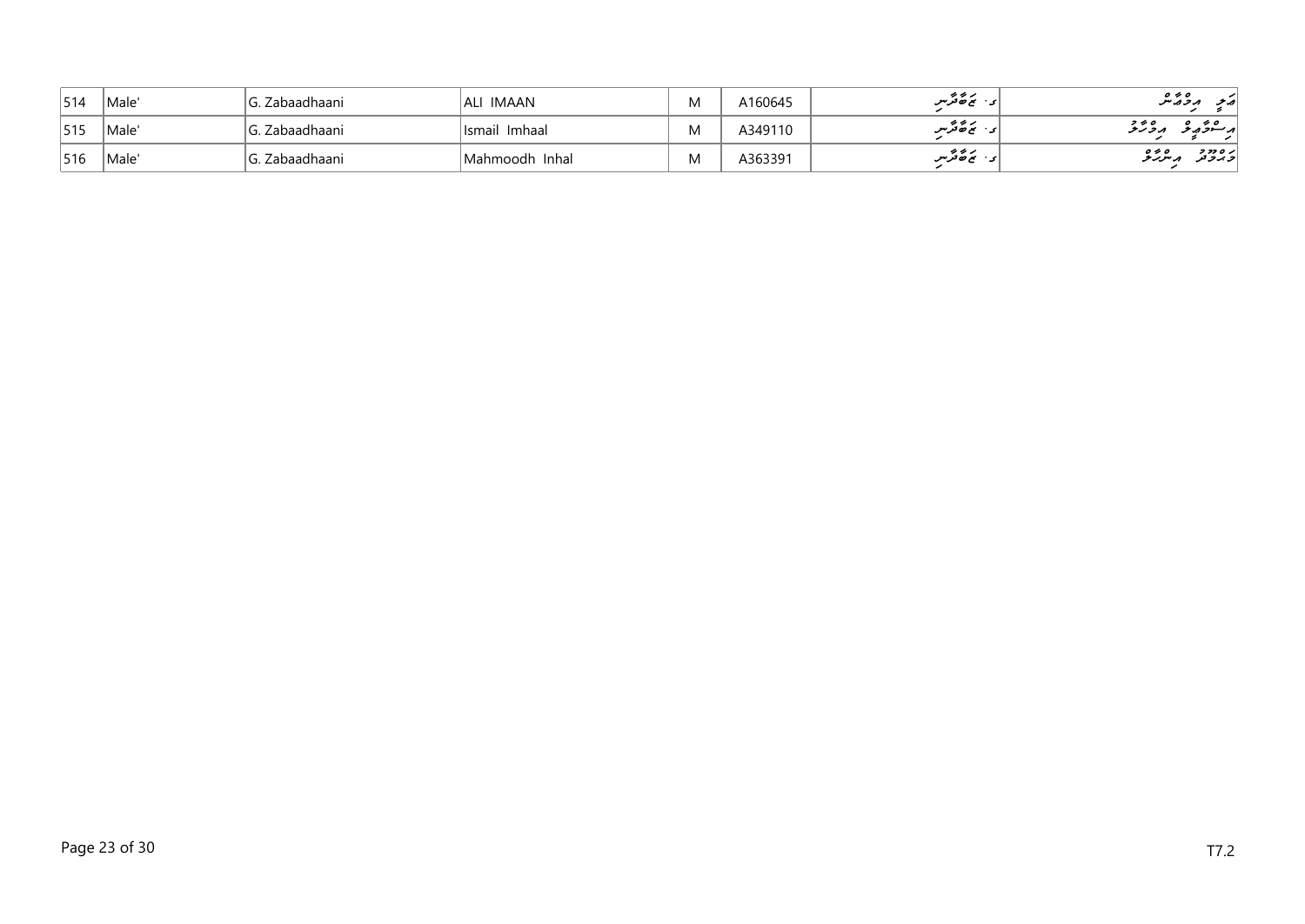## *w7qAn8m? sCw7mRo>u; wEw7mRw;sBo<*

| ' مرمر | 'يئرىثر: |
|--------|----------|
|        |          |
|        |          |
|        |          |

## *w7q9r@w7m> sCw7qHtFoFw7s; mAm=q7 w7qHtFoFw7s;*

| ىر تە | $\mathcal{O} \times$<br>$\sim$ | $\sim$<br>. . | لترنثر |
|-------|--------------------------------|---------------|--------|
|       |                                |               |        |
|       |                                |               |        |
|       |                                |               |        |

| انترنثر: | $^{\circ}$ | يبرهر | $^{\circ}$<br>سرسر |
|----------|------------|-------|--------------------|
|          |            |       |                    |
|          |            |       |                    |
|          |            |       |                    |

| ىرتىر: | 。<br>سر سر | .,<br>مرسر |
|--------|------------|------------|
|        |            |            |
|        |            |            |
|        |            |            |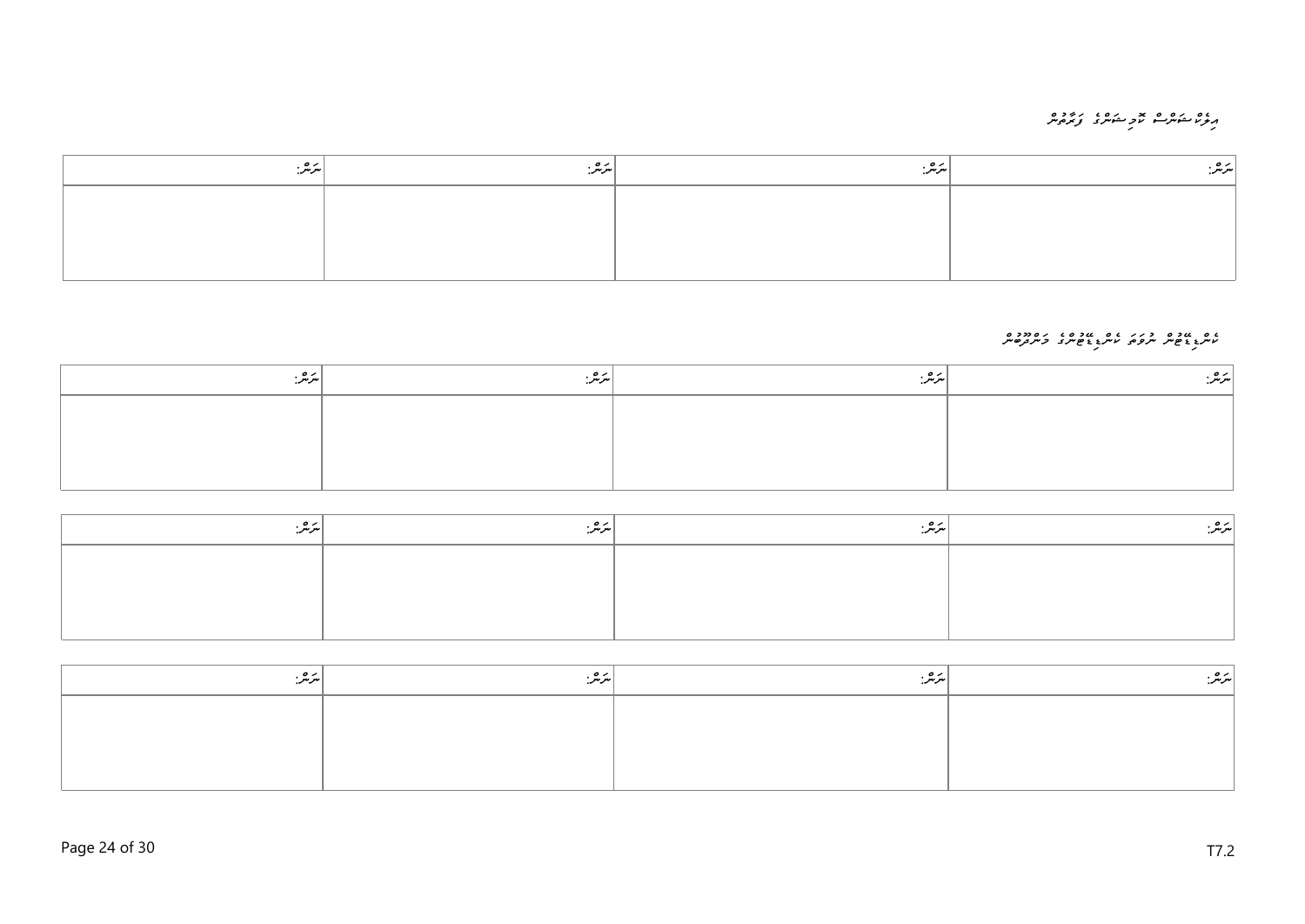| يزهر | $^{\circ}$ | ىئرىتر: |  |
|------|------------|---------|--|
|      |            |         |  |
|      |            |         |  |
|      |            |         |  |

| <sup>.</sup> سرسر. |  |
|--------------------|--|
|                    |  |
|                    |  |
|                    |  |

| ىئرىتر. | $\sim$ | ا بر هه. | لىرىش |
|---------|--------|----------|-------|
|         |        |          |       |
|         |        |          |       |
|         |        |          |       |

| 。<br>مرس. | $\overline{\phantom{a}}$<br>مر سر | يتريثر |
|-----------|-----------------------------------|--------|
|           |                                   |        |
|           |                                   |        |
|           |                                   |        |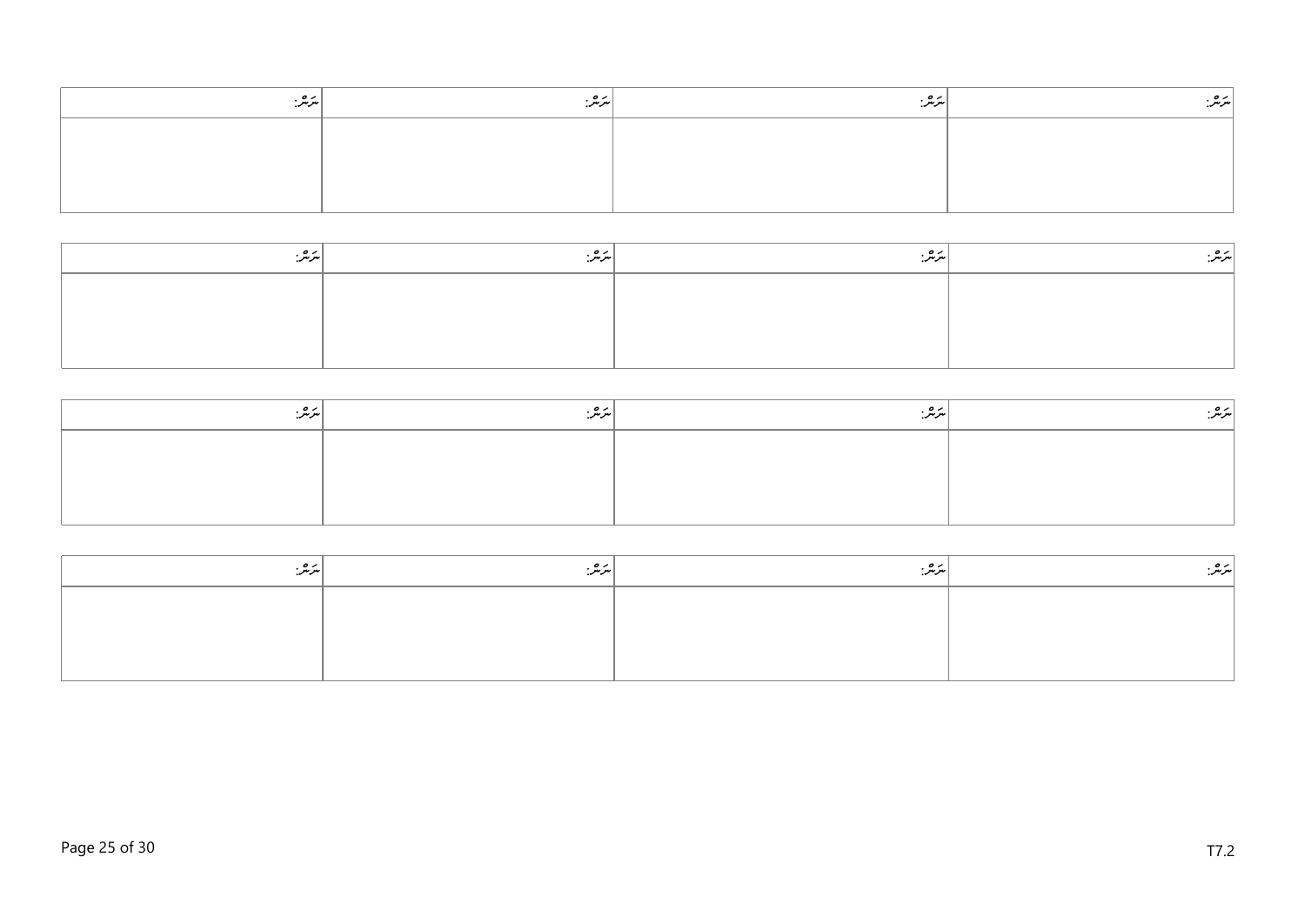| ير هو . | $\overline{\phantom{a}}$ | يرمر | اير هنه. |
|---------|--------------------------|------|----------|
|         |                          |      |          |
|         |                          |      |          |
|         |                          |      |          |

| ئىرتىر: | $\sim$<br>ا سرسر . | يئرمثر | o . |
|---------|--------------------|--------|-----|
|         |                    |        |     |
|         |                    |        |     |
|         |                    |        |     |

| 'تترنثر: | 。<br>,,,, |  |
|----------|-----------|--|
|          |           |  |
|          |           |  |
|          |           |  |

|  | . ه |
|--|-----|
|  |     |
|  |     |
|  |     |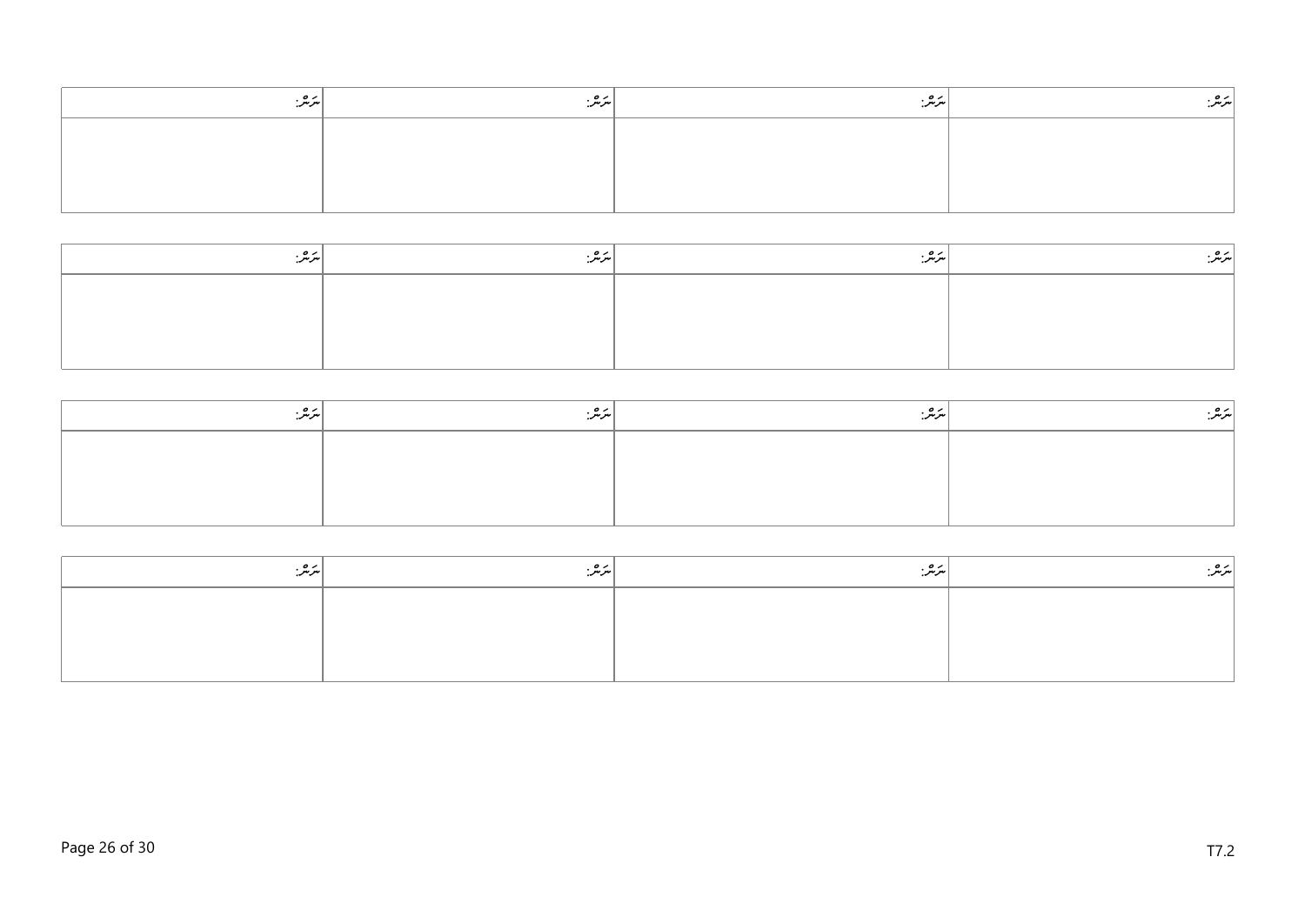| ير هو . | $\overline{\phantom{a}}$ | يرمر | اير هنه. |
|---------|--------------------------|------|----------|
|         |                          |      |          |
|         |                          |      |          |
|         |                          |      |          |

| ىر تىر: | $\circ$ $\sim$<br>" سرسر . | يبرحه | o . |
|---------|----------------------------|-------|-----|
|         |                            |       |     |
|         |                            |       |     |
|         |                            |       |     |

| انترنثر: | ر ه |  |
|----------|-----|--|
|          |     |  |
|          |     |  |
|          |     |  |

|  | . ه |
|--|-----|
|  |     |
|  |     |
|  |     |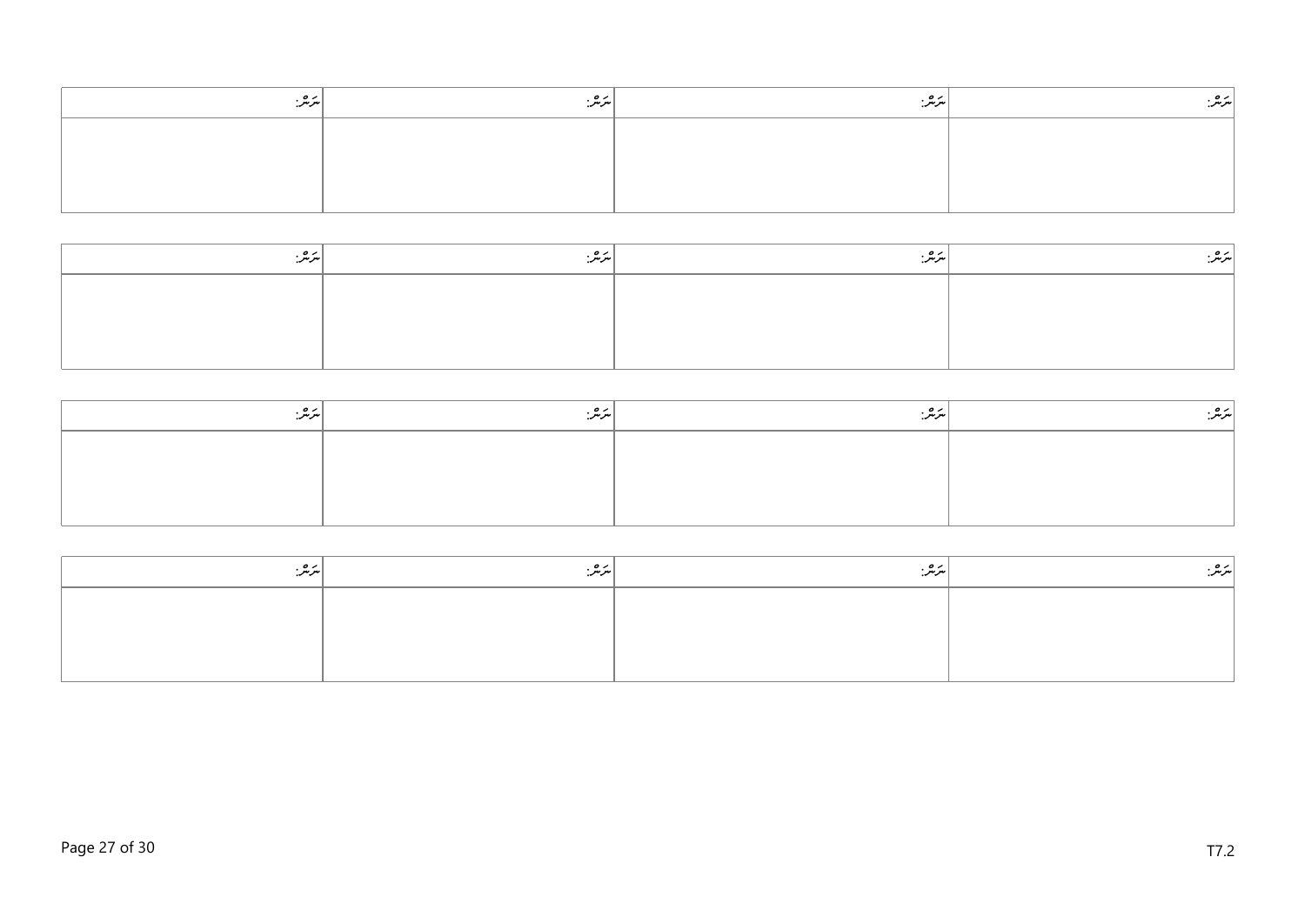| $\cdot$ | ο. | $\frac{\circ}{\cdot}$ | $\sim$<br>سرسر |
|---------|----|-----------------------|----------------|
|         |    |                       |                |
|         |    |                       |                |
|         |    |                       |                |

| ايرعر: | ر ه<br>. . |  |
|--------|------------|--|
|        |            |  |
|        |            |  |
|        |            |  |

| بر ه | 。 | $\sim$<br>َ سومس |  |
|------|---|------------------|--|
|      |   |                  |  |
|      |   |                  |  |
|      |   |                  |  |

| 。<br>. س | ىرىىر |  |
|----------|-------|--|
|          |       |  |
|          |       |  |
|          |       |  |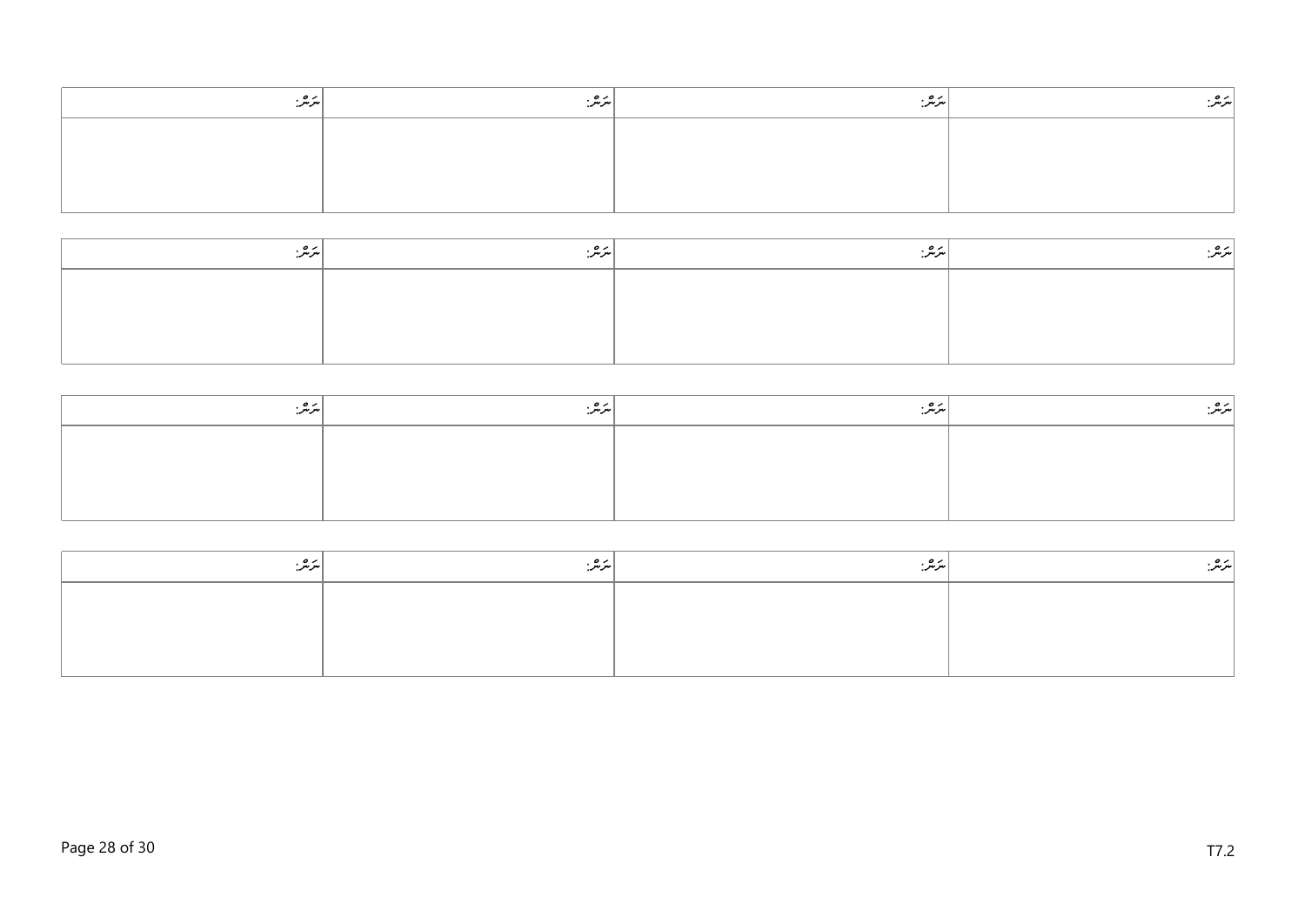| ير هو . | $\overline{\phantom{a}}$ | يرمر | لتزمثن |
|---------|--------------------------|------|--------|
|         |                          |      |        |
|         |                          |      |        |
|         |                          |      |        |

| ىر تىر: | $\circ$ $\sim$<br>" سرسر . | يبرحه | o . |
|---------|----------------------------|-------|-----|
|         |                            |       |     |
|         |                            |       |     |
|         |                            |       |     |

| ابترىثر: | $\sim$<br>. . |  |
|----------|---------------|--|
|          |               |  |
|          |               |  |
|          |               |  |

|  | . ه |
|--|-----|
|  |     |
|  |     |
|  |     |